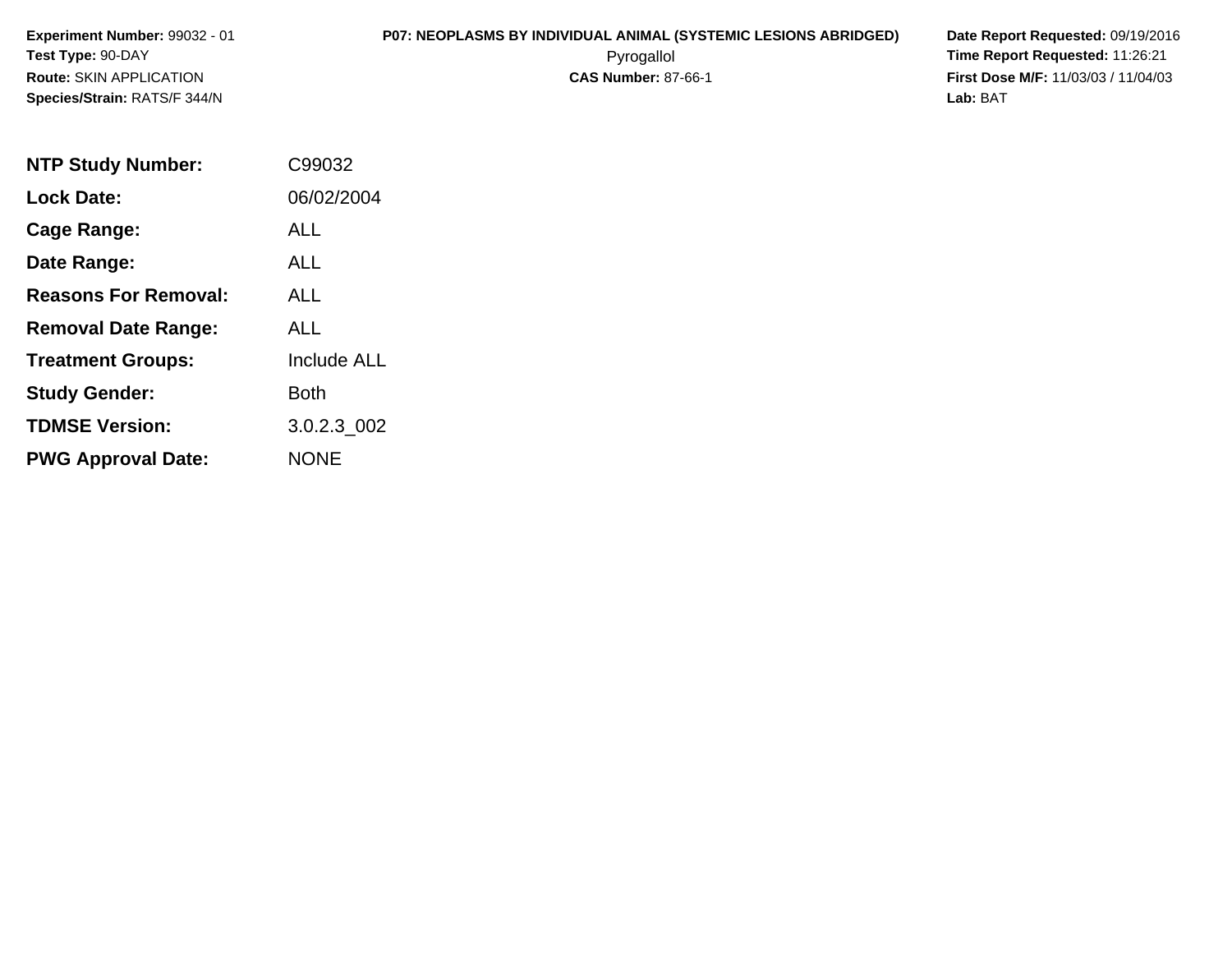| DAY ON TEST<br><b>FISCHER 344 RATS MALE</b>                                                                                                                         | $_{\rm 0}^{\rm 0}$<br>$\frac{9}{3}$                                              | $\begin{smallmatrix}0\\0\end{smallmatrix}$<br>$\overline{9}$<br>$\mathsf 3$ | $\begin{smallmatrix}0\\0\end{smallmatrix}$<br>$\overline{9}$<br>$\mathfrak{S}$ | 0<br>0<br>$\boldsymbol{9}$<br>3                        | $_{\rm 0}^{\rm 0}$<br>$\overline{9}$<br>3                         | $\pmb{0}$<br>$\mathbf 0$<br>$\boldsymbol{9}$<br>3              | $\mathbf 0$<br>$\boldsymbol{0}$<br>$9\,$<br>$\mathbf{3}$                 | $\pmb{0}$<br>$\mathbf 0$<br>$\boldsymbol{9}$<br>3 | $\pmb{0}$<br>$\mathbf 0$<br>$\boldsymbol{9}$<br>$\mathbf{3}$ | 0<br>$\Omega$<br>9<br>3                              |                                                                                               |
|---------------------------------------------------------------------------------------------------------------------------------------------------------------------|----------------------------------------------------------------------------------|-----------------------------------------------------------------------------|--------------------------------------------------------------------------------|--------------------------------------------------------|-------------------------------------------------------------------|----------------------------------------------------------------|--------------------------------------------------------------------------|---------------------------------------------------|--------------------------------------------------------------|------------------------------------------------------|-----------------------------------------------------------------------------------------------|
| 0 MG/KG<br><b>ANIMAL ID</b>                                                                                                                                         | $\mathbf 0$<br>$\mathsf{O}\xspace$<br>$\tilde{0}$<br>$\mathbf 0$<br>$\mathbf{1}$ | $\mathbf 0$<br>$\mathsf{O}\xspace$<br>$\mathsf{O}\xspace$<br>$\frac{0}{2}$  | 0<br>$\pmb{0}$<br>$\mathbf 0$<br>$\pmb{0}$<br>$\mathfrak{S}$                   | $\mathbf 0$<br>0<br>0<br>$\mathsf 0$<br>$\overline{4}$ | $\mathbf 0$<br>$\pmb{0}$<br>$\mathsf{O}\xspace$<br>$\pmb{0}$<br>5 | 0<br>$\mathbf 0$<br>$\mathbf 0$<br>$\pmb{0}$<br>$6\phantom{1}$ | $\mathbf 0$<br>$\mathbf 0$<br>$\mathbf 0$<br>$\pmb{0}$<br>$\overline{7}$ | 0<br>$\pmb{0}$<br>$\mathbf 0$<br>0<br>8           | 0<br>$\mathbf 0$<br>$\mathbf 0$<br>$\pmb{0}$<br>$9\,$        | $\mathbf 0$<br>0<br>0<br>$\mathbf{1}$<br>$\mathbf 0$ | * TOTALS                                                                                      |
| <b>ALIMENTARY SYSTEM</b>                                                                                                                                            |                                                                                  |                                                                             |                                                                                |                                                        |                                                                   |                                                                |                                                                          |                                                   |                                                              |                                                      |                                                                                               |
| Esophagus                                                                                                                                                           |                                                                                  |                                                                             |                                                                                |                                                        |                                                                   |                                                                |                                                                          |                                                   |                                                              | $\overline{1}$                                       | 10                                                                                            |
| Intestine Large, Cecum                                                                                                                                              |                                                                                  |                                                                             |                                                                                |                                                        |                                                                   |                                                                |                                                                          |                                                   |                                                              | $\overline{1}$                                       | 10                                                                                            |
| Intestine Large, Colon                                                                                                                                              |                                                                                  |                                                                             |                                                                                |                                                        |                                                                   |                                                                |                                                                          |                                                   |                                                              | $\ddot{}$                                            | 10                                                                                            |
| Intestine Large, Rectum                                                                                                                                             |                                                                                  |                                                                             |                                                                                |                                                        |                                                                   |                                                                |                                                                          |                                                   |                                                              | $\overline{1}$                                       | 10                                                                                            |
| Intestine Small, Duodenum                                                                                                                                           |                                                                                  |                                                                             |                                                                                |                                                        |                                                                   |                                                                |                                                                          |                                                   |                                                              | $\overline{1}$                                       | 10                                                                                            |
| Intestine Small, Ileum                                                                                                                                              | $\div$                                                                           |                                                                             |                                                                                |                                                        |                                                                   |                                                                |                                                                          |                                                   |                                                              | $+$                                                  | 10                                                                                            |
| Intestine Small, Jejunum                                                                                                                                            | $\ddot{}$                                                                        |                                                                             |                                                                                |                                                        |                                                                   |                                                                |                                                                          |                                                   |                                                              | $+$                                                  | 10                                                                                            |
| Liver                                                                                                                                                               |                                                                                  |                                                                             |                                                                                |                                                        |                                                                   |                                                                |                                                                          |                                                   |                                                              | $\overline{ }$                                       | 10                                                                                            |
| Pancreas                                                                                                                                                            |                                                                                  |                                                                             |                                                                                |                                                        |                                                                   |                                                                |                                                                          |                                                   |                                                              | $\overline{+}$                                       | 10                                                                                            |
| Salivary Glands                                                                                                                                                     | $\div$                                                                           |                                                                             |                                                                                |                                                        |                                                                   |                                                                |                                                                          |                                                   |                                                              | $+$                                                  | 10                                                                                            |
| Stomach, Forestomach                                                                                                                                                |                                                                                  |                                                                             |                                                                                |                                                        |                                                                   |                                                                |                                                                          |                                                   |                                                              | $\overline{1}$                                       | 10                                                                                            |
| Stomach, Glandular                                                                                                                                                  |                                                                                  |                                                                             |                                                                                |                                                        |                                                                   |                                                                |                                                                          |                                                   |                                                              | $\ddot{}$                                            | 10                                                                                            |
| <b>CARDIOVASCULAR SYSTEM</b>                                                                                                                                        |                                                                                  |                                                                             |                                                                                |                                                        |                                                                   |                                                                |                                                                          |                                                   |                                                              |                                                      |                                                                                               |
| <b>Blood Vessel</b>                                                                                                                                                 |                                                                                  |                                                                             |                                                                                |                                                        |                                                                   |                                                                |                                                                          |                                                   |                                                              | $\ddot{}$                                            | 10                                                                                            |
| Heart                                                                                                                                                               |                                                                                  |                                                                             |                                                                                |                                                        |                                                                   |                                                                |                                                                          |                                                   |                                                              | $\ddot{}$                                            | 10                                                                                            |
| *  Total animals with tissue examined microscopically; Total animals with tumor<br>+  Tissue examined microscopically<br>X  Lesion present<br>I Insufficient tissue |                                                                                  |                                                                             |                                                                                |                                                        |                                                                   |                                                                |                                                                          |                                                   |                                                              |                                                      | M  Missing tissue<br>A  Autolysis precludes evaluation<br>BLANK  Not examined microscopically |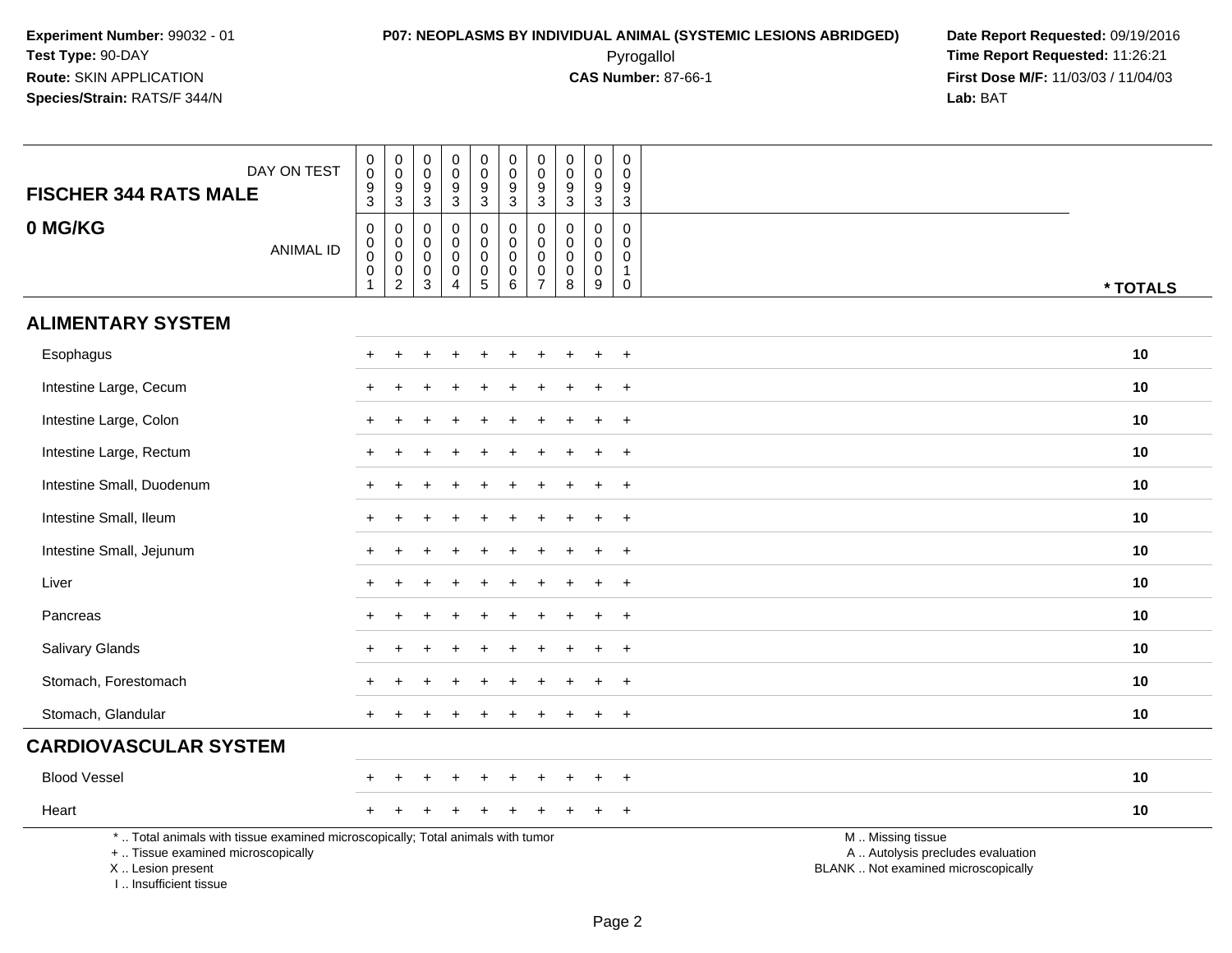**First Dose M/F:** 11/03/03 / 11/04/03<br>**Lab:** BAT **Lab:** BAT

| DAY ON TEST<br><b>FISCHER 344 RATS MALE</b> | 0<br>$\pmb{0}$<br>9<br>3                                 | $_{0}^{0}$<br>$\boldsymbol{9}$<br>3                               | $_{\rm 0}^{\rm 0}$<br>9<br>3          | $_{\rm 0}^{\rm 0}$<br>$^9_3$        | $_{\rm 0}^{\rm 0}$<br>$^9_3$                           | $\begin{array}{c} 0 \\ 0 \\ 9 \\ 3 \end{array}$                       | $\begin{smallmatrix} 0\\0 \end{smallmatrix}$<br>$^9_3$ | $_{\rm 0}^{\rm 0}$<br>9<br>3  | $_{\rm 0}^{\rm 0}$<br>9<br>3  | $\mathbf 0$<br>0<br>9<br>3 |          |  |
|---------------------------------------------|----------------------------------------------------------|-------------------------------------------------------------------|---------------------------------------|-------------------------------------|--------------------------------------------------------|-----------------------------------------------------------------------|--------------------------------------------------------|-------------------------------|-------------------------------|----------------------------|----------|--|
| 0 MG/KG<br>ANIMAL ID                        | 0<br>$\pmb{0}$<br>$\pmb{0}$<br>$\pmb{0}$<br>$\mathbf{1}$ | 0<br>$\pmb{0}$<br>$\pmb{0}$<br>$\boldsymbol{0}$<br>$\overline{c}$ | 0<br>$\pmb{0}$<br>$\pmb{0}$<br>0<br>3 | 0<br>$\pmb{0}$<br>$\,0\,$<br>0<br>4 | $_{\rm 0}^{\rm 0}$<br>0<br>$\pmb{0}$<br>$\overline{5}$ | $\begin{smallmatrix}0\\0\\0\end{smallmatrix}$<br>$\pmb{0}$<br>$\,6\,$ | 0<br>$\pmb{0}$<br>$\pmb{0}$<br>0<br>$\overline{7}$     | 0<br>$\pmb{0}$<br>0<br>0<br>8 | 0<br>0<br>$\pmb{0}$<br>0<br>9 | 0<br>0<br>0<br>0           | * TOTALS |  |
| <b>ENDOCRINE SYSTEM</b>                     |                                                          |                                                                   |                                       |                                     |                                                        |                                                                       |                                                        |                               |                               |                            |          |  |
| <b>Adrenal Cortex</b>                       |                                                          |                                                                   |                                       |                                     |                                                        |                                                                       |                                                        |                               |                               | $^{+}$                     | 10       |  |
| Adrenal Medulla                             |                                                          |                                                                   |                                       |                                     | $\div$                                                 | $+$                                                                   | $\pm$                                                  | $\pm$                         | $+$                           | $+$                        | 10       |  |
| Islets, Pancreatic                          | $\ddot{}$                                                |                                                                   |                                       |                                     |                                                        |                                                                       |                                                        |                               |                               | $+$                        | 10       |  |
| Parathyroid Gland                           | $\div$                                                   |                                                                   |                                       |                                     | $\div$                                                 |                                                                       |                                                        |                               |                               | $+$                        | 10       |  |
| <b>Pituitary Gland</b>                      |                                                          |                                                                   |                                       |                                     | $\div$                                                 | $\pm$                                                                 | $\pm$                                                  | $\pm$                         |                               | $+$ $+$                    | 10       |  |
| <b>Thyroid Gland</b>                        | $+$                                                      | $\pm$                                                             |                                       | $\pm$                               | $\ddot{}$                                              | $\overline{+}$                                                        | $+$                                                    | $+$                           |                               | $+$ $+$                    | 10       |  |
| <b>GENERAL BODY SYSTEM</b>                  |                                                          |                                                                   |                                       |                                     |                                                        |                                                                       |                                                        |                               |                               |                            |          |  |
| <b>NONE</b>                                 |                                                          |                                                                   |                                       |                                     |                                                        |                                                                       |                                                        |                               |                               |                            |          |  |
| CENITAL CVCTEM                              |                                                          |                                                                   |                                       |                                     |                                                        |                                                                       |                                                        |                               |                               |                            |          |  |

| <b>GENITAL SYSTEM</b>  |                     |    |
|------------------------|---------------------|----|
| Epididymis             | + + + + + + + + + + | 10 |
| <b>Preputial Gland</b> | + + + + + + + + + + | 10 |
| Prostate               | + + + + + + + + + + | 10 |
| Seminal Vesicle        | + + + + + + + + + + | 10 |
| <b>Testes</b>          | + + + + + + + + + + | 10 |

## **HEMATOPOIETIC SYSTEM**

\* .. Total animals with tissue examined microscopically; Total animals with tumor

+ .. Tissue examined microscopically

X .. Lesion present

I .. Insufficient tissue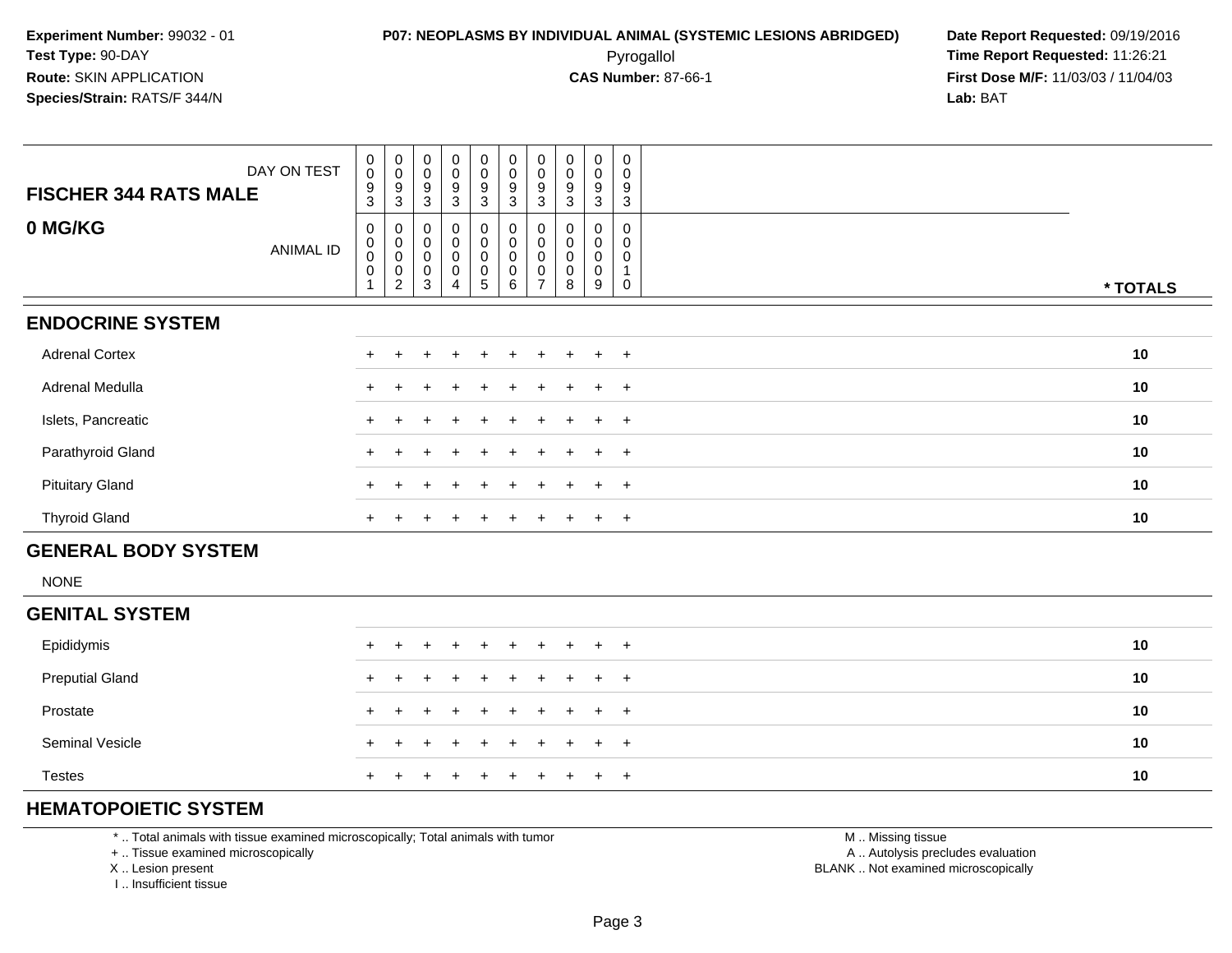## **P07: NEOPLASMS BY INDIVIDUAL ANIMAL (SYSTEMIC LESIONS ABRIDGED) Date Report Requested:** 09/19/2016 Pyrogallol **Time Report Requested:** 11:26:21

**First Dose M/F:** 11/03/03 / 11/04/03<br>**Lab:** BAT **Lab:** BAT

| DAY ON TEST<br><b>FISCHER 344 RATS MALE</b>                                                                                                | $\pmb{0}$<br>$\mathbf 0$<br>9<br>$\overline{3}$      | $\pmb{0}$<br>$\mathbf 0$<br>$\boldsymbol{9}$<br>$\overline{3}$ | $\pmb{0}$<br>$\mathsf{O}\xspace$<br>$\overline{9}$<br>$\overline{3}$ | $_{\rm 0}^{\rm 0}$<br>$\boldsymbol{9}$<br>$\overline{3}$ | $\boldsymbol{0}$<br>$\mathsf{O}\xspace$<br>$\overline{9}$<br>$\overline{3}$ | $\pmb{0}$<br>$\pmb{0}$<br>$9\,$<br>$\overline{3}$       | $\pmb{0}$<br>$\mathbf 0$<br>9<br>$\sqrt{3}$          | $\mathsf{O}\xspace$<br>$\mathbf 0$<br>9<br>$\mathfrak{Z}$ | $\pmb{0}$<br>$\mathbf 0$<br>$\boldsymbol{9}$<br>$\overline{3}$ | $\mathbf 0$<br>$\mathbf 0$<br>9<br>$\overline{3}$                         |                                                                                               |             |
|--------------------------------------------------------------------------------------------------------------------------------------------|------------------------------------------------------|----------------------------------------------------------------|----------------------------------------------------------------------|----------------------------------------------------------|-----------------------------------------------------------------------------|---------------------------------------------------------|------------------------------------------------------|-----------------------------------------------------------|----------------------------------------------------------------|---------------------------------------------------------------------------|-----------------------------------------------------------------------------------------------|-------------|
| 0 MG/KG<br><b>ANIMAL ID</b>                                                                                                                | $\mathbf 0$<br>$\mathbf 0$<br>0<br>0<br>$\mathbf{1}$ | $\mathbf 0$<br>0<br>$\mathbf 0$<br>$\pmb{0}$<br>$\overline{c}$ | $\mathbf 0$<br>0<br>$\mathbf 0$<br>$\pmb{0}$<br>3                    | 0<br>0<br>0<br>$\pmb{0}$<br>$\overline{4}$               | 0<br>$\mathbf 0$<br>0<br>$\pmb{0}$<br>$\overline{5}$                        | $\mathbf 0$<br>$\mathbf 0$<br>0<br>$\pmb{0}$<br>$\,6\,$ | 0<br>$\mathbf{0}$<br>$\Omega$<br>0<br>$\overline{7}$ | $\Omega$<br>$\Omega$<br>$\Omega$<br>0<br>8                | 0<br>0<br>0<br>$\mathbf 0$<br>9                                | $\mathbf 0$<br>$\mathbf{0}$<br>$\mathbf 0$<br>$\mathbf{1}$<br>$\mathbf 0$ |                                                                                               | * TOTALS    |
| <b>Bone Marrow</b>                                                                                                                         | $\ddot{}$                                            | ÷                                                              |                                                                      |                                                          | ٠                                                                           |                                                         | +                                                    |                                                           | $\ddot{}$                                                      | $+$                                                                       |                                                                                               | 10          |
| Lymph Node, Mandibular                                                                                                                     | м                                                    | M                                                              | м                                                                    | M                                                        | M                                                                           | м                                                       | M                                                    | М                                                         | M                                                              | M                                                                         |                                                                                               | $\mathbf 0$ |
| Lymph Node, Mesenteric                                                                                                                     | $\div$                                               |                                                                |                                                                      |                                                          |                                                                             |                                                         |                                                      |                                                           | $\ddot{}$                                                      | $\ddot{}$                                                                 |                                                                                               | 10          |
| Spleen                                                                                                                                     |                                                      |                                                                |                                                                      |                                                          |                                                                             |                                                         |                                                      |                                                           | $\div$                                                         | $\overline{+}$                                                            |                                                                                               | 10          |
| Thymus                                                                                                                                     | $+$                                                  |                                                                |                                                                      |                                                          |                                                                             |                                                         |                                                      |                                                           | $\ddot{}$                                                      | $+$                                                                       |                                                                                               | 10          |
| <b>INTEGUMENTARY SYSTEM</b>                                                                                                                |                                                      |                                                                |                                                                      |                                                          |                                                                             |                                                         |                                                      |                                                           |                                                                |                                                                           |                                                                                               |             |
| Mammary Gland                                                                                                                              |                                                      |                                                                |                                                                      |                                                          |                                                                             |                                                         |                                                      |                                                           | $\ddot{}$                                                      | M                                                                         |                                                                                               | 9           |
| Skin                                                                                                                                       | $+$                                                  | $\div$                                                         |                                                                      |                                                          |                                                                             |                                                         |                                                      |                                                           | $\ddot{}$                                                      | $+$                                                                       |                                                                                               | 10          |
| <b>MUSCULOSKELETAL SYSTEM</b>                                                                                                              |                                                      |                                                                |                                                                      |                                                          |                                                                             |                                                         |                                                      |                                                           |                                                                |                                                                           |                                                                                               |             |
| Bone                                                                                                                                       |                                                      |                                                                |                                                                      |                                                          |                                                                             |                                                         |                                                      |                                                           |                                                                | $\overline{+}$                                                            |                                                                                               | 10          |
| <b>NERVOUS SYSTEM</b>                                                                                                                      |                                                      |                                                                |                                                                      |                                                          |                                                                             |                                                         |                                                      |                                                           |                                                                |                                                                           |                                                                                               |             |
| <b>Brain</b>                                                                                                                               | $+$                                                  | $+$                                                            | $\ddot{}$                                                            | $+$                                                      | $+$                                                                         | $+$                                                     | $\ddot{}$                                            | $\pm$                                                     | $+$                                                            | $+$                                                                       |                                                                                               | 10          |
| <b>RESPIRATORY SYSTEM</b>                                                                                                                  |                                                      |                                                                |                                                                      |                                                          |                                                                             |                                                         |                                                      |                                                           |                                                                |                                                                           |                                                                                               |             |
| Lung                                                                                                                                       |                                                      |                                                                |                                                                      |                                                          |                                                                             |                                                         |                                                      |                                                           |                                                                | $\overline{+}$                                                            |                                                                                               | 10          |
| Nose                                                                                                                                       |                                                      |                                                                |                                                                      |                                                          |                                                                             |                                                         |                                                      |                                                           | $\div$                                                         | $^{+}$                                                                    |                                                                                               | 10          |
| Trachea                                                                                                                                    |                                                      |                                                                |                                                                      |                                                          |                                                                             |                                                         |                                                      |                                                           |                                                                | $\ddot{}$                                                                 |                                                                                               | 10          |
| *  Total animals with tissue examined microscopically; Total animals with tumor<br>+  Tissue examined microscopically<br>X  Lesion present |                                                      |                                                                |                                                                      |                                                          |                                                                             |                                                         |                                                      |                                                           |                                                                |                                                                           | M  Missing tissue<br>A  Autolysis precludes evaluation<br>BLANK  Not examined microscopically |             |

I .. Insufficient tissue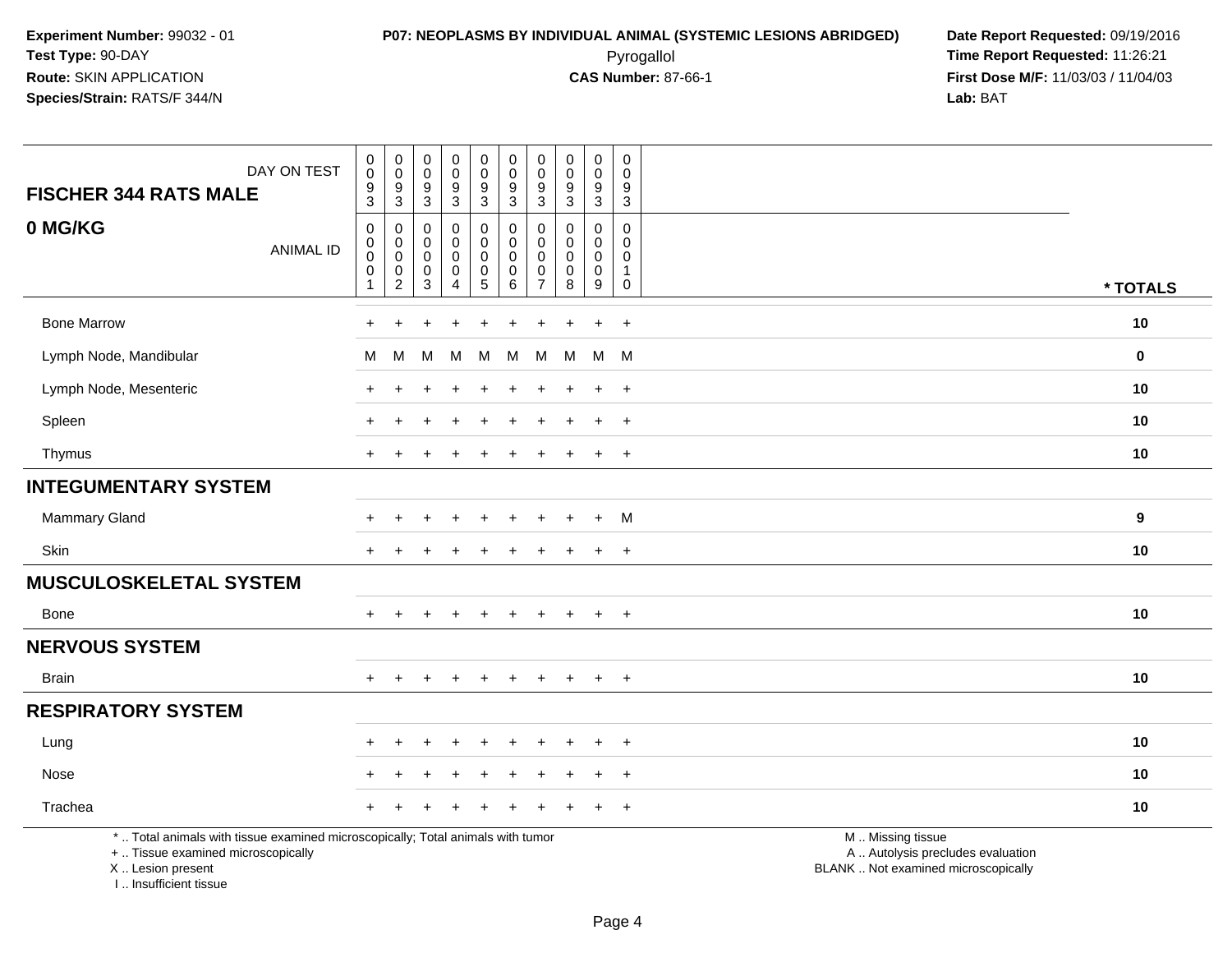**First Dose M/F:** 11/03/03 / 11/04/03<br>**Lab:** BAT **Lab:** BAT

| DAY ON TEST<br><b>FISCHER 344 RATS MALE</b> | $\begin{smallmatrix} 0\\0 \end{smallmatrix}$<br>9<br>3 | $\begin{smallmatrix}0\\0\\9\end{smallmatrix}$<br>$\mathbf{3}$          | $_{\rm 0}^{\rm 0}$<br>9<br>3                  | $\begin{smallmatrix} 0\\0 \end{smallmatrix}$<br>$\boldsymbol{9}$<br>3 | $\begin{smallmatrix}0\0\0\9\end{smallmatrix}$<br>$\mathbf{3}$ | $_{\rm 0}^{\rm 0}$<br>$\overline{9}$<br>$\mathbf{3}$ | $\begin{smallmatrix}0\0\0\9\end{smallmatrix}$<br>3         | $_{\rm 0}^{\rm 0}$<br>9<br>3 | $\pmb{0}$<br>$\pmb{0}$<br>9<br>3 | 0<br>0<br>9<br>3 |          |  |
|---------------------------------------------|--------------------------------------------------------|------------------------------------------------------------------------|-----------------------------------------------|-----------------------------------------------------------------------|---------------------------------------------------------------|------------------------------------------------------|------------------------------------------------------------|------------------------------|----------------------------------|------------------|----------|--|
| 0 MG/KG<br>ANIMAL ID                        | 0<br>$_{\rm 0}^{\rm 0}$<br>$\pmb{0}$                   | 0<br>$\pmb{0}$<br>$\mathsf{O}\xspace$<br>$\mathbf 0$<br>$\overline{c}$ | 0<br>$\pmb{0}$<br>$\pmb{0}$<br>$\pmb{0}$<br>3 | 0<br>$\mathbf 0$<br>$\mathbf 0$<br>$\pmb{0}$                          | 0<br>$\pmb{0}$<br>$\pmb{0}$<br>$\pmb{0}$<br>5                 | 0<br>0<br>0<br>0<br>6                                | 0<br>$\pmb{0}$<br>$\pmb{0}$<br>$\pmb{0}$<br>$\overline{ }$ | 0<br>0<br>0<br>8             | 0<br>0<br>0<br>0<br>9            | 0<br>0<br>0<br>0 | * TOTALS |  |
| <b>SPECIAL SENSES SYSTEM</b>                |                                                        |                                                                        |                                               |                                                                       |                                                               |                                                      |                                                            |                              |                                  |                  |          |  |
| Eye                                         |                                                        |                                                                        |                                               |                                                                       |                                                               | $+$                                                  |                                                            |                              |                                  | $+$              | 10       |  |
| Harderian Gland                             |                                                        |                                                                        |                                               |                                                                       | $\pm$                                                         | $+$                                                  | $+$                                                        | $\pm$                        | $+$ $+$                          |                  | 10       |  |
| <b>URINARY SYSTEM</b>                       |                                                        |                                                                        |                                               |                                                                       |                                                               |                                                      |                                                            |                              |                                  |                  |          |  |
| Kidney                                      |                                                        |                                                                        |                                               |                                                                       | $\pm$                                                         | $\pm$                                                |                                                            |                              | $+$                              | $+$              | 10       |  |
| <b>Urinary Bladder</b>                      |                                                        |                                                                        |                                               |                                                                       | $\ddot{}$                                                     | $+$                                                  | $+$                                                        | $\pm$                        | $+$ $+$                          |                  | 10       |  |
| <b>SYSTEMIC LESIONS</b>                     |                                                        |                                                                        |                                               |                                                                       |                                                               |                                                      |                                                            |                              |                                  |                  |          |  |
| Multiple Organ                              |                                                        |                                                                        |                                               |                                                                       |                                                               | $+$                                                  | $+$                                                        |                              | $+$ $+$                          |                  | 10       |  |

\* .. Total animals with tissue examined microscopically; Total animals with tumor

+ .. Tissue examined microscopically

X .. Lesion present

I .. Insufficient tissue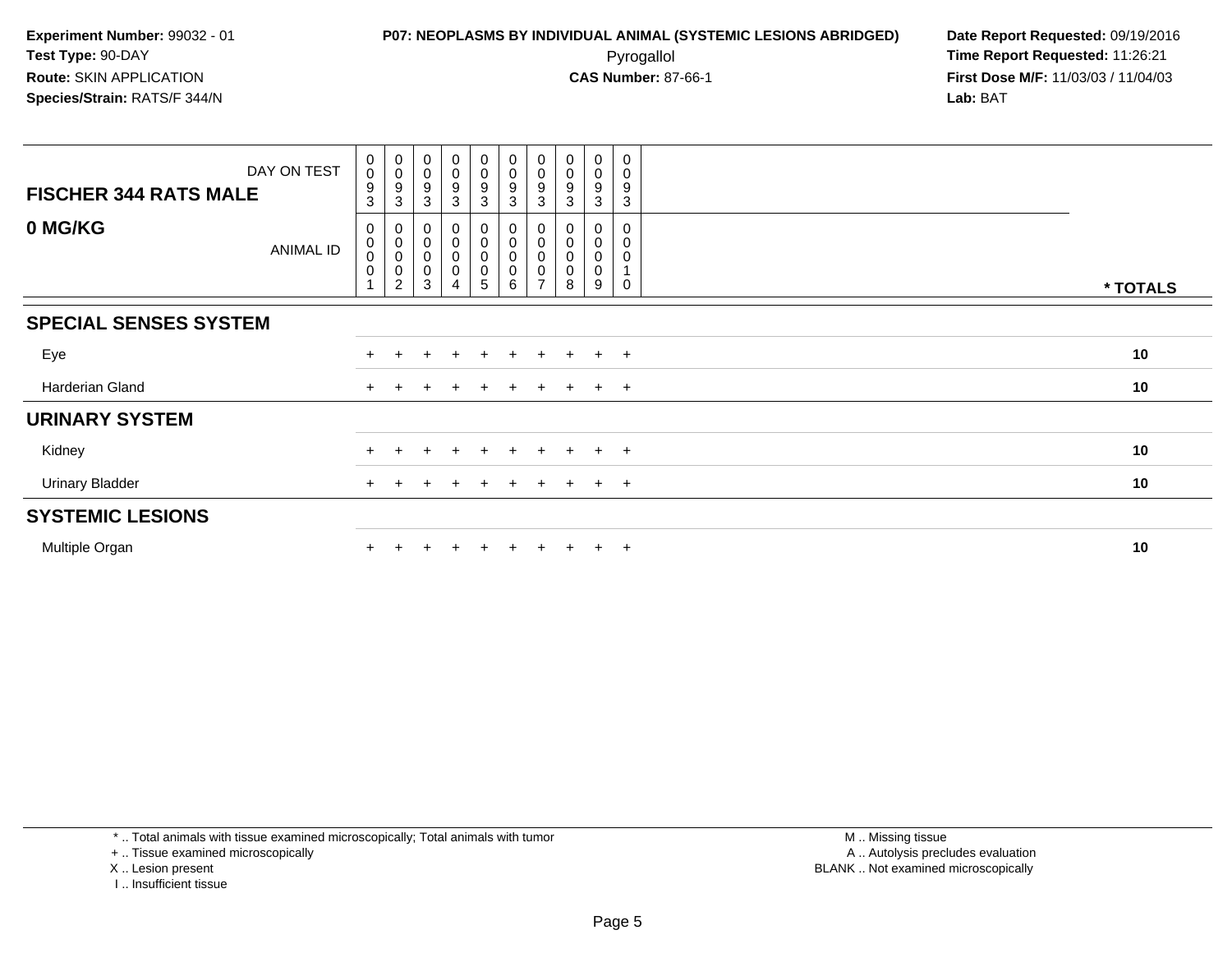Pyrogallol **Time Report Requested:** 11:26:21 **First Dose M/F:** 11/03/03 / 11/04/03<br>**Lab:** BAT **Lab:** BAT

| DAY ON TEST<br><b>FISCHER 344 RATS MALE</b> |
|---------------------------------------------|
| <b>9.5 MG/KG</b><br><b>ANIMAL ID</b>        |

#### **ALIMENTARY SYSTEM**

NONE

## **CARDIOVASCULAR SYSTEM**

NONE

#### **ENDOCRINE SYSTEM**

NONE

#### **GENERAL BODY SYSTEM**

NONE

#### **GENITAL SYSTEM**

NONE

## **HEMATOPOIETIC SYSTEM**

NONE

#### **INTEGUMENTARY SYSTEM**

**Skin** n  $+$ 

<sup>+</sup> <sup>+</sup> <sup>+</sup> <sup>+</sup> <sup>+</sup> <sup>+</sup> <sup>+</sup> <sup>+</sup> <sup>+</sup> **<sup>10</sup>**

## **MUSCULOSKELETAL SYSTEM**

NONE

\* .. Total animals with tissue examined microscopically; Total animals with tumor

+ .. Tissue examined microscopically

X .. Lesion present

I .. Insufficient tissue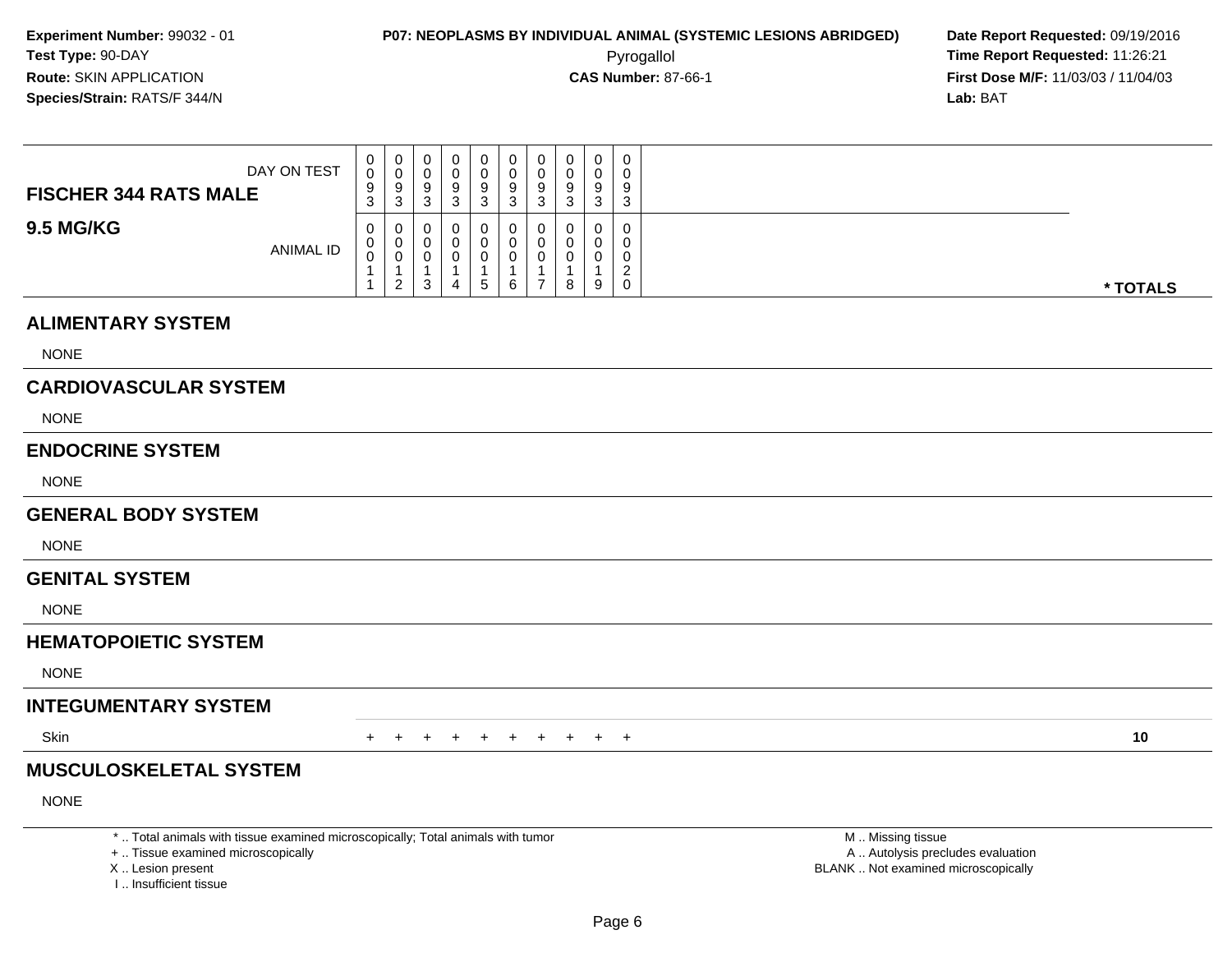**First Dose M/F:** 11/03/03 / 11/04/03<br>**Lab:** BAT **Lab:** BAT

| DAY ON TEST<br><b>FISCHER 344 RATS MALE</b> | $\mathbf{0}$<br>$\mathsf{O}\xspace$<br>9 | 0<br>0<br>9      | 0<br>9          | 9 | 9 | 0<br>U<br>9      | 0<br>$\mathbf{0}$<br>9      | 0<br>U<br>9 | 0<br>0<br>9      | 0<br>$\sim$<br>9          |          |
|---------------------------------------------|------------------------------------------|------------------|-----------------|---|---|------------------|-----------------------------|-------------|------------------|---------------------------|----------|
|                                             | 3                                        | 3                | $\sqrt{2}$<br>đ |   | 3 | 3                | 3                           | 3           | 3                | 3                         |          |
| <b>9.5 MG/KG</b><br>ANIMAL ID               | $\mathbf{0}$<br>0<br>$\mathbf 0$         | 0<br>U<br>U<br>2 | ∪<br>3          | 4 | 5 | 0<br>υ<br>υ<br>6 | 0<br>$\mathbf{0}$<br>0<br>⇁ | 0<br>8      | 0<br>0<br>0<br>9 | $\sim$<br>$\sqrt{2}$<br>0 | * TOTALS |
| <b>NERVOUS SYSTEM</b>                       |                                          |                  |                 |   |   |                  |                             |             |                  |                           |          |
| <b>NONE</b>                                 |                                          |                  |                 |   |   |                  |                             |             |                  |                           |          |

### **RESPIRATORY SYSTEM**

NONE

### **SPECIAL SENSES SYSTEM**

NONE

#### **URINARY SYSTEM**

NONE

## **SYSTEMIC LESIONS**

Multiple Organn  $+$ 

<sup>+</sup> <sup>+</sup> <sup>+</sup> <sup>+</sup> <sup>+</sup> <sup>+</sup> <sup>+</sup> <sup>+</sup> <sup>+</sup> **<sup>10</sup>**

\* .. Total animals with tissue examined microscopically; Total animals with tumor

+ .. Tissue examined microscopically

X .. Lesion present

I .. Insufficient tissue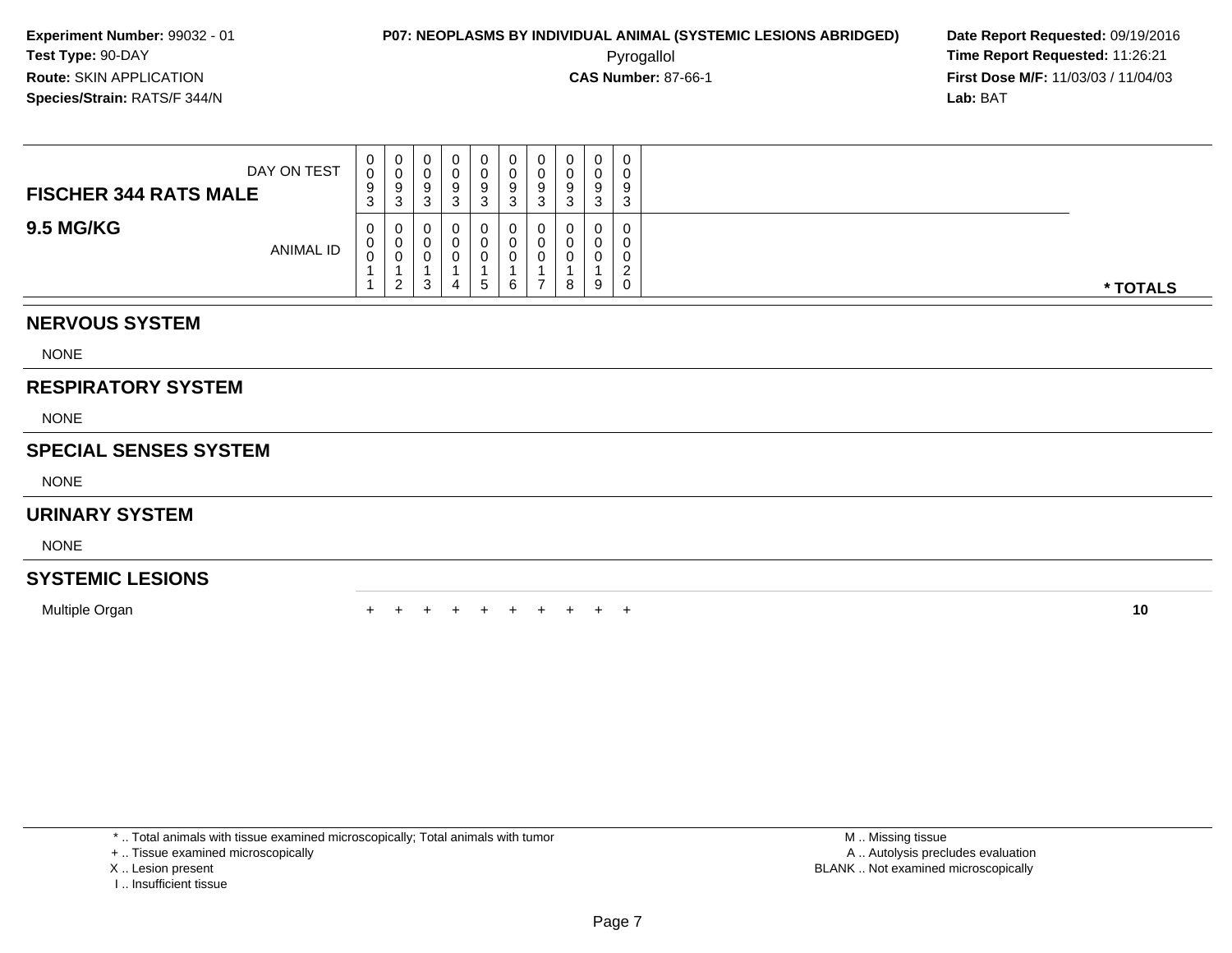Pyrogallol **Time Report Requested:** 11:26:21 **First Dose M/F:** 11/03/03 / 11/04/03<br>**Lab:** BAT **Lab:** BAT

| DAY ON TEST<br><b>FISCHER 344 RATS MALE</b> | U<br>0<br>9<br>3      | 0<br>U<br>9<br>3             | U<br>У           | 0<br>a<br>⌒<br>J | v<br>a | υ<br>9<br>J             | 0<br>0<br>9<br>ົ<br>ູບ           | 0<br>0<br>9<br>3      | 0<br>Ω<br>$\sim$<br>ັ |          |
|---------------------------------------------|-----------------------|------------------------------|------------------|------------------|--------|-------------------------|----------------------------------|-----------------------|-----------------------|----------|
| <b>18.75 MG/KG</b><br>ANIMAL ID             | 0<br>U<br>v<br>◠<br>∠ | 0<br>0<br>0<br>ົ<br><u>_</u> | ◡<br>◡<br>ັ<br>3 | 0<br>0<br>0<br>ີ | ▃<br>6 | U<br>υ<br><u>_</u><br>- | 0<br>0<br>0<br><sup>o</sup><br>8 | 0<br>0<br>0<br>ົ<br>9 | -0<br>$\sim$          | * TOTALS |

#### **ALIMENTARY SYSTEM**

NONE

## **CARDIOVASCULAR SYSTEM**

NONE

#### **ENDOCRINE SYSTEM**

NONE

#### **GENERAL BODY SYSTEM**

NONE

#### **GENITAL SYSTEM**

NONE

## **HEMATOPOIETIC SYSTEM**

NONE

## **INTEGUMENTARY SYSTEM**

**Skin** n  $+$ 

<sup>+</sup> <sup>+</sup> <sup>+</sup> <sup>+</sup> <sup>+</sup> <sup>+</sup> <sup>+</sup> <sup>+</sup> <sup>+</sup> **<sup>10</sup>**

## **MUSCULOSKELETAL SYSTEM**

NONE

\* .. Total animals with tissue examined microscopically; Total animals with tumor

+ .. Tissue examined microscopically

X .. Lesion present

I .. Insufficient tissue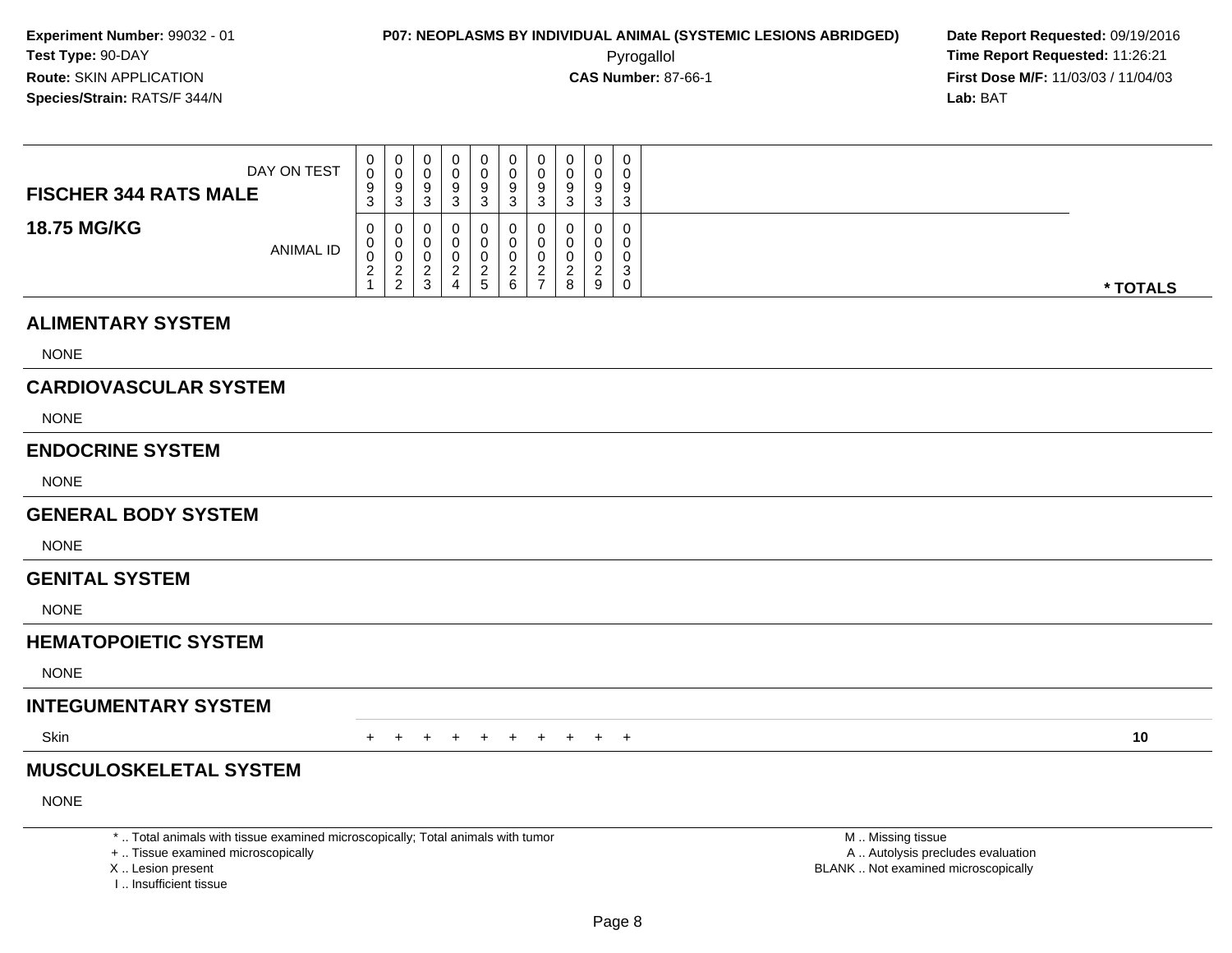Pyrogallol **Time Report Requested:** 11:26:21 **First Dose M/F:** 11/03/03 / 11/04/03<br>**Lab:** BAT **Lab:** BAT

| DAY ON TEST<br><b>FISCHER 344 RATS MALE</b> | 0<br>0<br>9<br>3             | U<br>9<br>ົ<br>◡ |  | 0<br>U<br>9<br>3 | 0<br>0<br>9<br>ົ<br><b>ت</b> | 0<br>υ<br>9<br>3             | 9<br>◠<br>J | $\Omega$<br>$\Omega$<br>◠ | 0<br>0<br>9<br>3                     |          |
|---------------------------------------------|------------------------------|------------------|--|------------------|------------------------------|------------------------------|-------------|---------------------------|--------------------------------------|----------|
| <b>18.75 MG/KG</b><br>ANIMAL ID             | 0<br>U<br>◡<br>ົ<br><u>_</u> | ◡<br>ν<br>ົ<br>ົ |  | O.<br>ີ<br>5     | 0<br>ົ<br>6                  | U<br>υ<br>ົ<br>$\rightarrow$ | 8           | 9                         | $\mathbf 0$<br>0<br>0<br>◠<br>J<br>0 | * TOTALS |

## **NERVOUS SYSTEM**

NONE

## **RESPIRATORY SYSTEM**

NONE

## **SPECIAL SENSES SYSTEM**

NONE

#### **URINARY SYSTEM**

NONE

## **SYSTEMIC LESIONS**

Multiple Organn  $+$ 

<sup>+</sup> <sup>+</sup> <sup>+</sup> <sup>+</sup> <sup>+</sup> <sup>+</sup> <sup>+</sup> <sup>+</sup> <sup>+</sup> **<sup>10</sup>**

\* .. Total animals with tissue examined microscopically; Total animals with tumor

+ .. Tissue examined microscopically

- X .. Lesion present
- I .. Insufficient tissue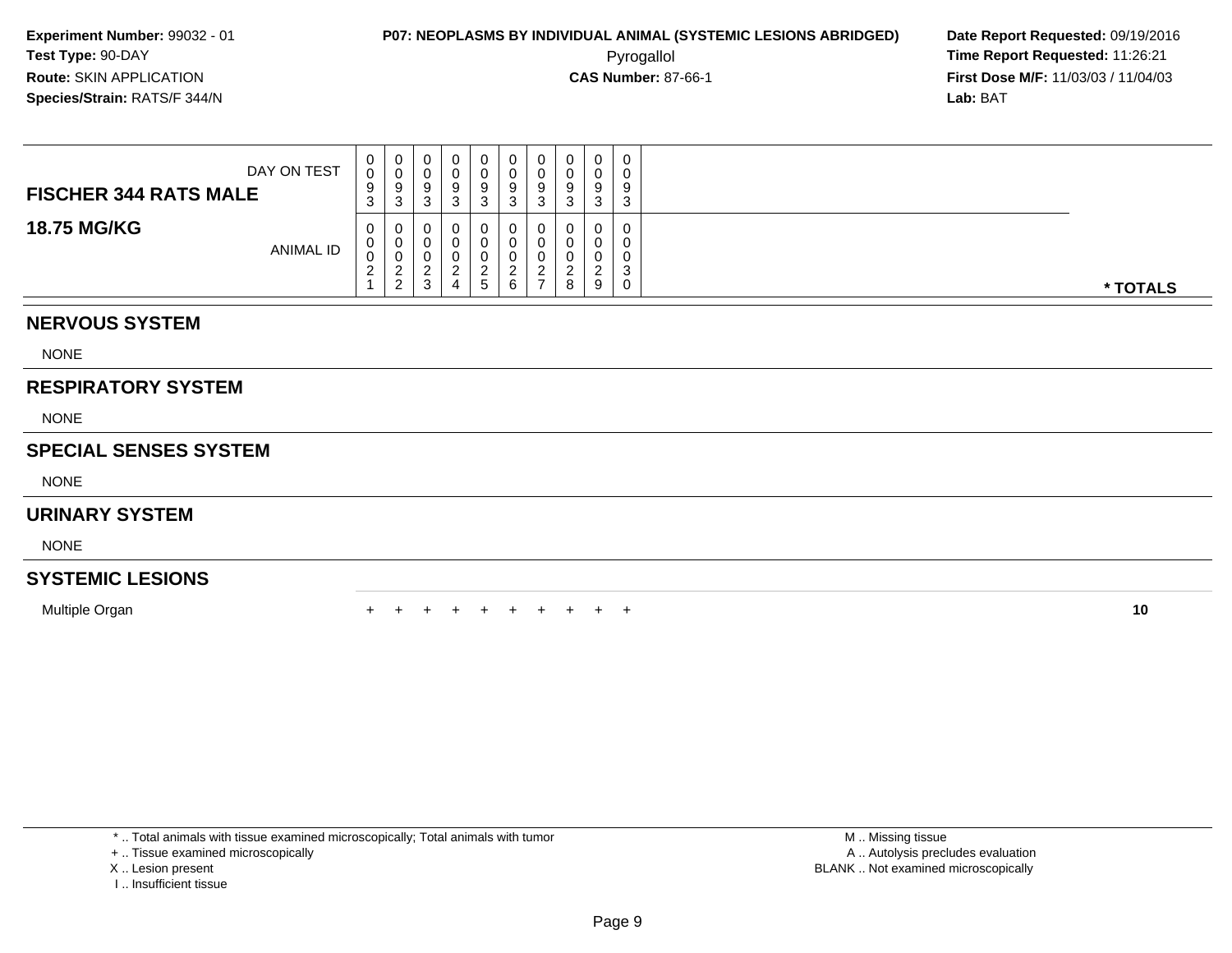Pyrogallol **Time Report Requested:** 11:26:21 **First Dose M/F:** 11/03/03 / 11/04/03<br>**Lab:** BAT **Lab:** BAT

| DAY ON TEST<br><b>FISCHER 344 RATS MALE</b> | $\mathbf{0}$<br>0<br>9<br>3                   | 0<br>U<br>9<br>3      | v           | 0<br>v<br>9<br>u      | v<br>9 | U<br>З | 0<br>0<br>9<br>n<br>ບ      | 0      | 0<br>د |          |
|---------------------------------------------|-----------------------------------------------|-----------------------|-------------|-----------------------|--------|--------|----------------------------|--------|--------|----------|
| 37.5 MG/KG<br><b>ANIMAL ID</b>              | $\mathbf{0}$<br>$\mathbf{0}$<br>0<br>ົ<br>- ၁ | 0<br>0<br>U<br>3<br>C | ີ<br>◠<br>ີ | 0<br>v<br>υ<br>ບ<br>G | Ü<br>6 | 3<br>- | 0<br>0<br>0<br>ົ<br>ບ<br>8 | 0<br>9 | 0<br>0 | * TOTALS |

#### **ALIMENTARY SYSTEM**

NONE

## **CARDIOVASCULAR SYSTEM**

NONE

#### **ENDOCRINE SYSTEM**

NONE

#### **GENERAL BODY SYSTEM**

NONE

#### **GENITAL SYSTEM**

NONE

#### **HEMATOPOIETIC SYSTEM**

NONE

## **INTEGUMENTARY SYSTEM**

**Skin** n  $+$ 

<sup>+</sup> <sup>+</sup> <sup>+</sup> <sup>+</sup> <sup>+</sup> <sup>+</sup> <sup>+</sup> <sup>+</sup> <sup>+</sup> **<sup>10</sup>**

## **MUSCULOSKELETAL SYSTEM**

NONE

\* .. Total animals with tissue examined microscopically; Total animals with tumor

+ .. Tissue examined microscopically

X .. Lesion present

I .. Insufficient tissue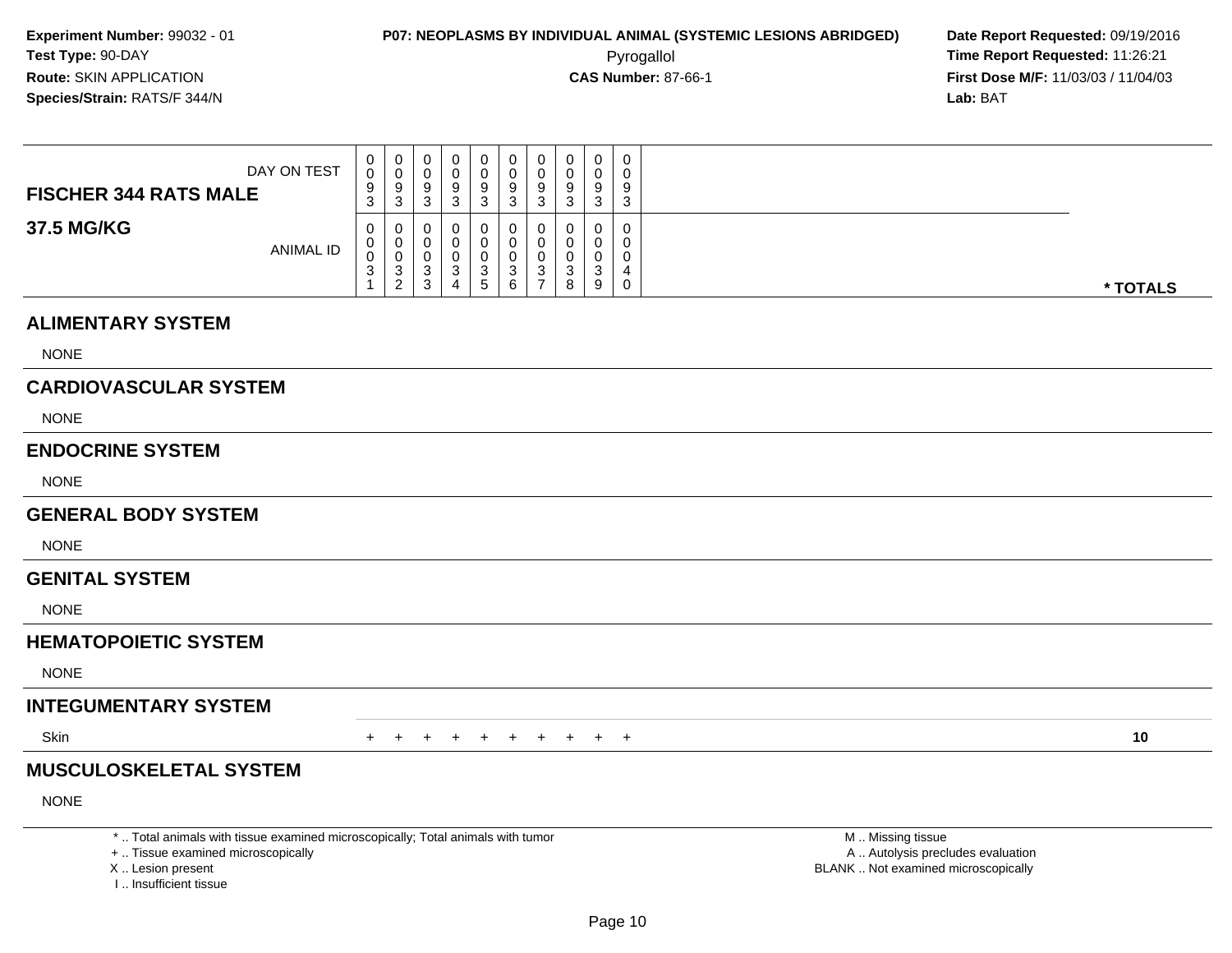**First Dose M/F:** 11/03/03 / 11/04/03<br>**Lab:** BAT **Lab:** BAT

| DAY ON TEST<br><b>FISCHER 344 RATS MALE</b> | 0<br>0<br>9<br>$\mathbf{\Omega}$<br>J. | ັບ     | U<br>a<br>J. | g<br>J | 0<br>O<br>9<br>-3          | U<br>v<br>a<br>ັ | 0<br>U<br>9<br>3 | 9<br>ີ | 0<br>-3       | 0<br>0<br>9<br>3 |
|---------------------------------------------|----------------------------------------|--------|--------------|--------|----------------------------|------------------|------------------|--------|---------------|------------------|
| 37.5 MG/KG<br><b>ANIMAL ID</b>              | 0<br>0<br>0<br>ົ<br>ູບ                 | J<br>∼ | د<br>د       |        | 0<br>O<br>3<br>$5^{\circ}$ | ົ                | 0<br>0<br>v<br>3 |        | $\Omega$<br>9 | 0<br>0<br>0<br>0 |

## **NERVOUS SYSTEM**

NONE

## **RESPIRATORY SYSTEM**

NONE

## **SPECIAL SENSES SYSTEM**

NONE

#### **URINARY SYSTEM**

NONE

## **SYSTEMIC LESIONS**

Multiple Organn  $+$ 

<sup>+</sup> <sup>+</sup> <sup>+</sup> <sup>+</sup> <sup>+</sup> <sup>+</sup> <sup>+</sup> <sup>+</sup> <sup>+</sup> **<sup>10</sup>**

\* .. Total animals with tissue examined microscopically; Total animals with tumor

+ .. Tissue examined microscopically

X .. Lesion present

I .. Insufficient tissue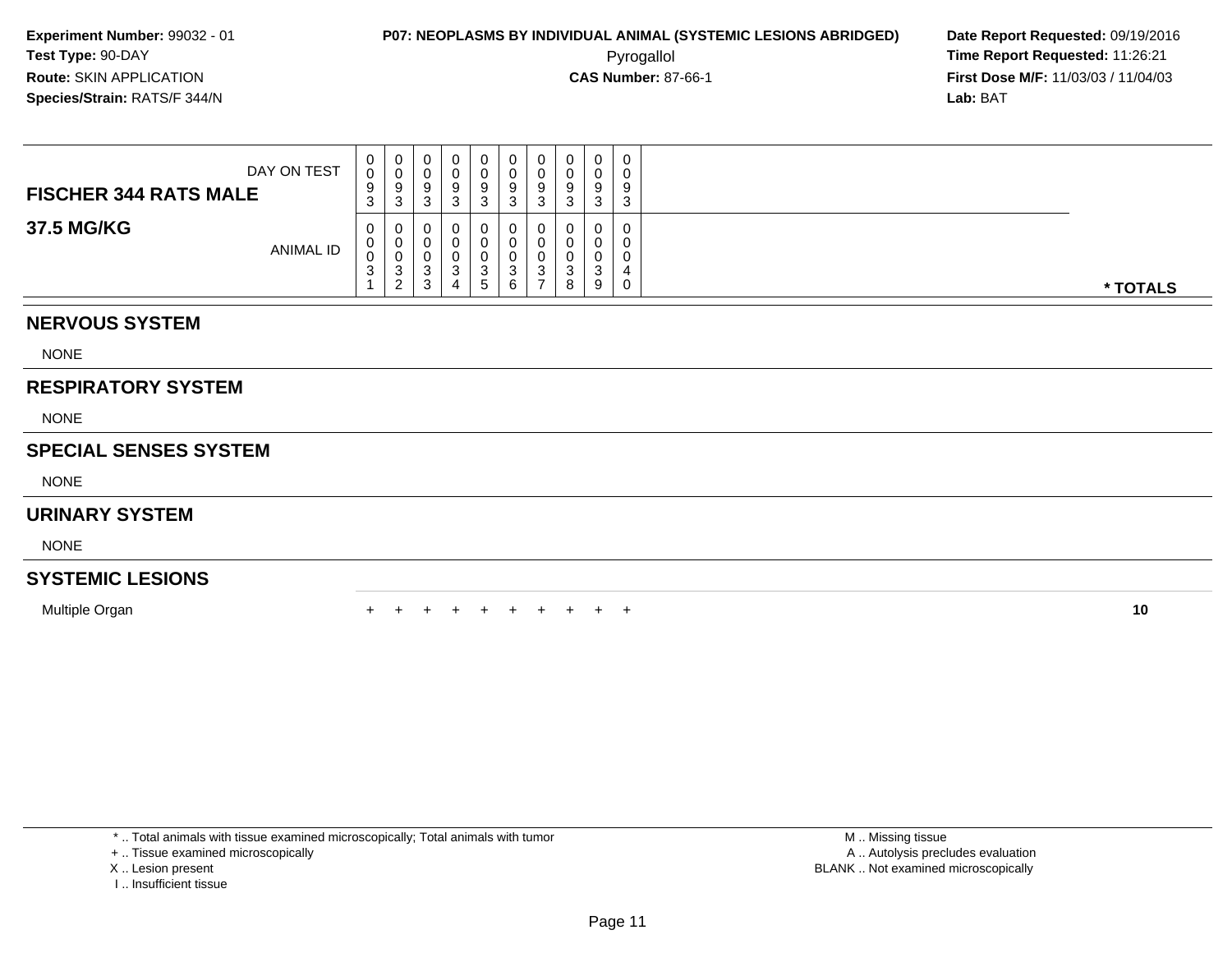Pyrogallol **Time Report Requested:** 11:26:21 **First Dose M/F:** 11/03/03 / 11/04/03<br>**Lab:** BAT **Lab:** BAT

| DAY ON TEST                         | 0<br>0<br>9      | 0<br>9                            | 0<br>U<br>9           |        | υ<br>9 | 0<br>9 | v | 0<br>a           | ◡           |          |
|-------------------------------------|------------------|-----------------------------------|-----------------------|--------|--------|--------|---|------------------|-------------|----------|
| <b>FISCHER 344 RATS MALE</b>        | ◠<br>ত           | -3                                | ◠<br>◡                |        |        |        |   | ົ<br>ں           |             |          |
| <b>75 MG/KG</b><br><b>ANIMAL ID</b> | 0<br>v<br>J<br>4 | U<br>U<br>U<br>4<br>ົ<br><u>_</u> | 0<br>0<br>0<br>⌒<br>ت | -<br>5 |        |        | 8 | 0<br>0<br>0<br>9 | $\cap$<br>G | * TOTALS |

#### **ALIMENTARY SYSTEM**

NONE

## **CARDIOVASCULAR SYSTEM**

NONE

#### **ENDOCRINE SYSTEM**

NONE

#### **GENERAL BODY SYSTEM**

NONE

#### **GENITAL SYSTEM**

NONE

#### **HEMATOPOIETIC SYSTEM**

NONE

#### **INTEGUMENTARY SYSTEM**

**Skin** n  $+$ 

<sup>+</sup> <sup>+</sup> <sup>+</sup> <sup>+</sup> <sup>+</sup> <sup>+</sup> <sup>+</sup> <sup>+</sup> <sup>+</sup> **<sup>10</sup>**

## **MUSCULOSKELETAL SYSTEM**

NONE

\* .. Total animals with tissue examined microscopically; Total animals with tumor

+ .. Tissue examined microscopically

X .. Lesion present

I .. Insufficient tissue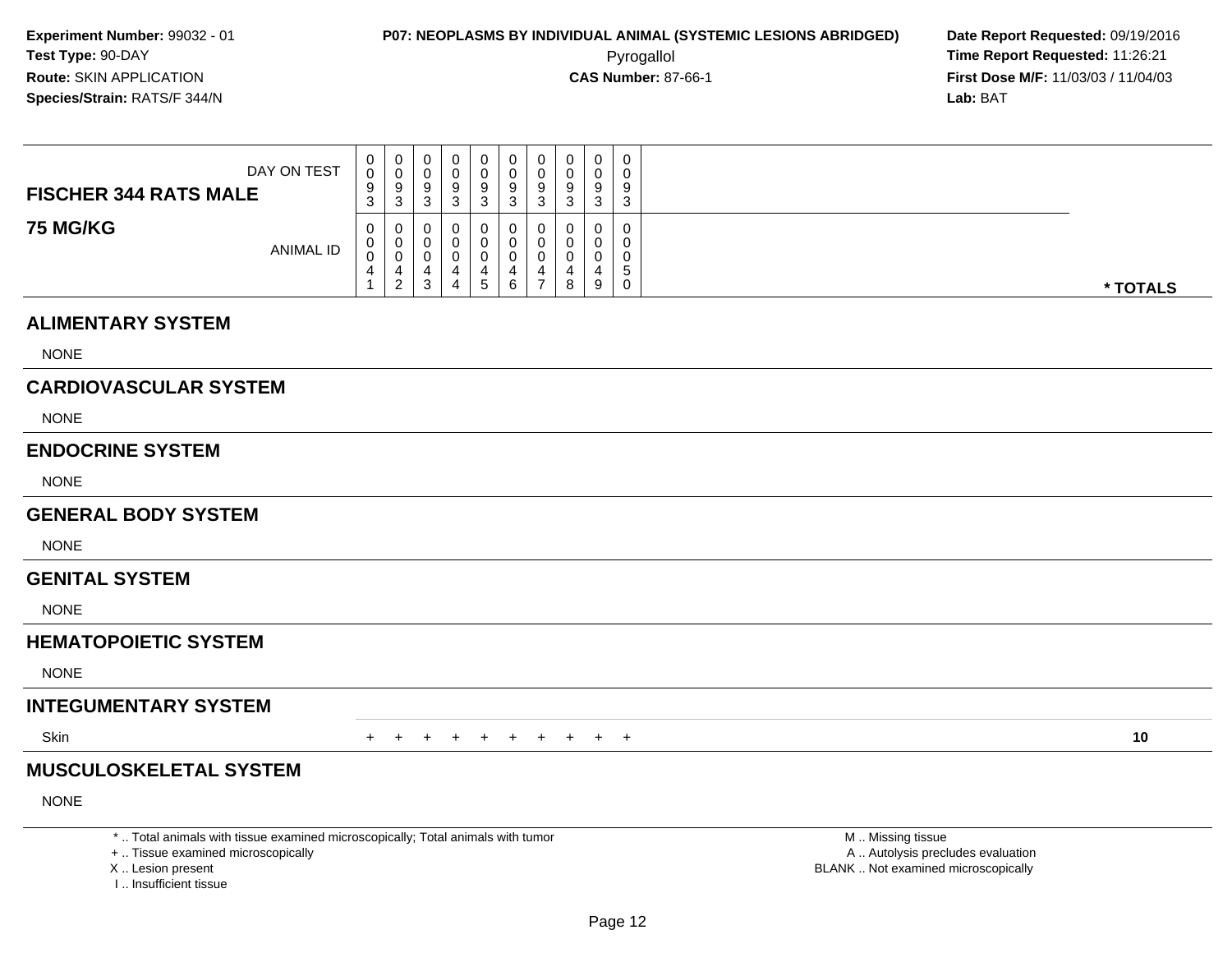**First Dose M/F:** 11/03/03 / 11/04/03<br>**Lab:** BAT **Lab:** BAT

| DAY ON TEST<br><b>FISCHER 344 RATS MALE</b> | 0<br>0<br>9<br>3 | У<br>w | ◡<br>ັ<br>ັ<br>د | 0<br>O<br>9<br>3    | U<br>v<br>◡<br>ັ | 0<br>υ<br>9<br>3 |        | 0<br>-3 | 0<br>0<br>9<br>3      |          |
|---------------------------------------------|------------------|--------|------------------|---------------------|------------------|------------------|--------|---------|-----------------------|----------|
| <b>75 MG/KG</b><br><b>ANIMAL ID</b>         | 0<br>0<br>0<br>4 | 4      | د                | 0<br>0<br>4<br>. ჯე | д.<br>6          | 0<br>0<br>υ      | ≖<br>8 | 9       | 0<br>0<br>0<br>đ<br>0 | * TOTALS |

## **NERVOUS SYSTEM**

NONE

## **RESPIRATORY SYSTEM**

NONE

## **SPECIAL SENSES SYSTEM**

NONE

#### **URINARY SYSTEM**

NONE

## **SYSTEMIC LESIONS**

Multiple Organn  $+$ 

<sup>+</sup> <sup>+</sup> <sup>+</sup> <sup>+</sup> <sup>+</sup> <sup>+</sup> <sup>+</sup> <sup>+</sup> <sup>+</sup> **<sup>10</sup>**

\* .. Total animals with tissue examined microscopically; Total animals with tumor

+ .. Tissue examined microscopically

X .. Lesion present

I .. Insufficient tissue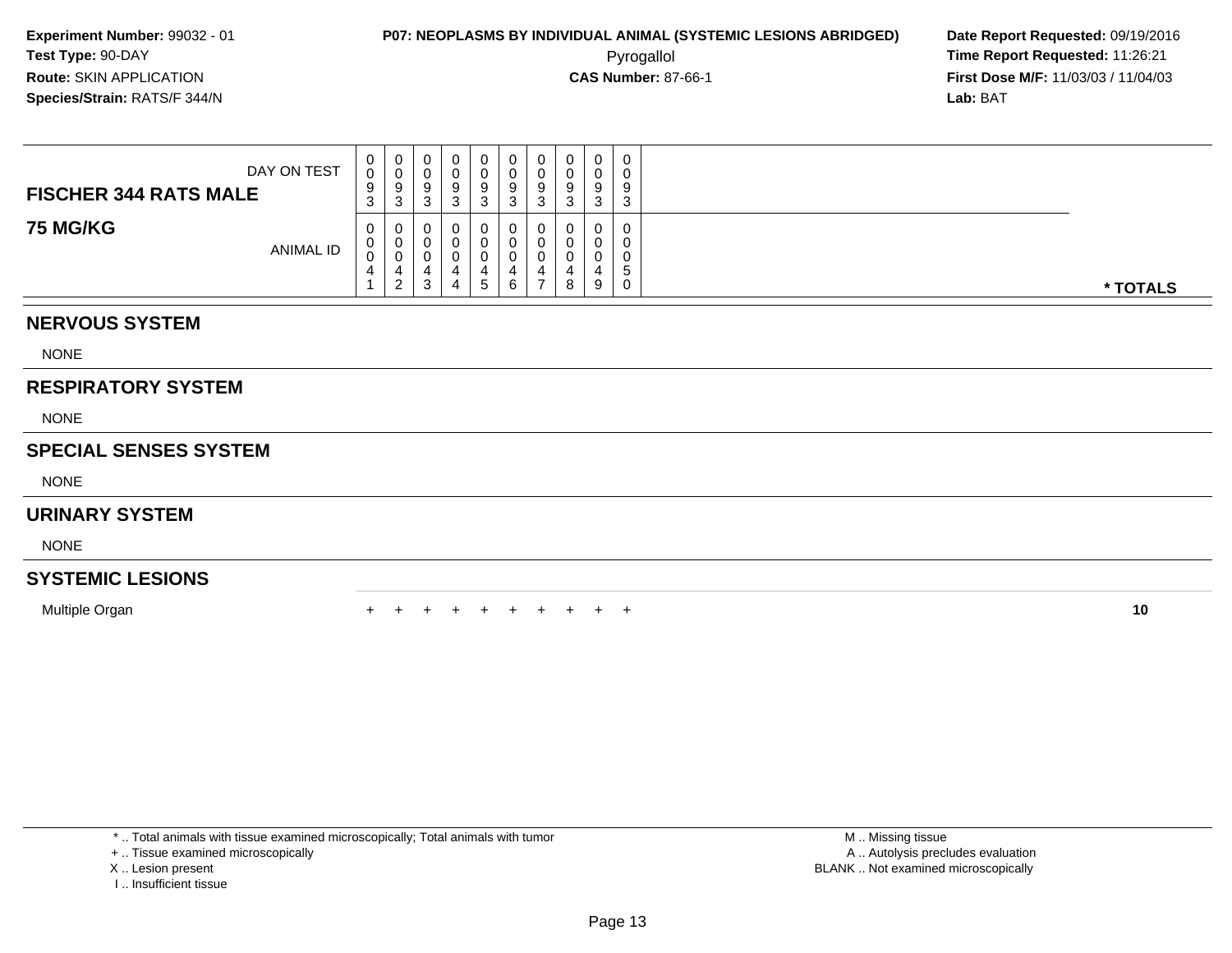Pyrogallol **Time Report Requested:** 11:26:21 **First Dose M/F:** 11/03/03 / 11/04/03<br>**Lab:** BAT **Lab:** BAT

| <b>FISCHER 344 RATS MALE</b>                                                                                                                                          | DAY ON TEST      | $_{\rm 0}^{\rm 0}$<br>$\frac{9}{3}$                            | $\pmb{0}$<br>$\overline{0}$<br>$\frac{9}{3}$ | $\boldsymbol{0}$<br>$\mathsf{O}\xspace$<br>$\frac{9}{3}$      | $\pmb{0}$<br>$\mathsf 0$<br>9<br>$\overline{3}$                   | $\pmb{0}$<br>$\mathsf{O}\xspace$<br>$\boldsymbol{9}$<br>$\overline{3}$ | $\pmb{0}$<br>$\overline{0}$<br>9<br>$\overline{3}$        | $\mathbf 0$<br>$\mathsf{O}\xspace$<br>$9\,$<br>$\overline{3}$ | $\pmb{0}$<br>$\pmb{0}$<br>9<br>$\overline{3}$    | $\pmb{0}$<br>$\frac{0}{9}$                                 | 0<br>$\mathbf 0$<br>9<br>$\sqrt{3}$                        |                                                                                               |          |
|-----------------------------------------------------------------------------------------------------------------------------------------------------------------------|------------------|----------------------------------------------------------------|----------------------------------------------|---------------------------------------------------------------|-------------------------------------------------------------------|------------------------------------------------------------------------|-----------------------------------------------------------|---------------------------------------------------------------|--------------------------------------------------|------------------------------------------------------------|------------------------------------------------------------|-----------------------------------------------------------------------------------------------|----------|
| <b>150 MG/KG</b>                                                                                                                                                      | <b>ANIMAL ID</b> | $\pmb{0}$<br>$\pmb{0}$<br>$\mathbf 0$<br>$5\,$<br>$\mathbf{1}$ | $\pmb{0}$<br>$\mathbf 0$<br>$\frac{0}{5}$    | $\mathbf 0$<br>$\boldsymbol{0}$<br>$\pmb{0}$<br>$\frac{5}{3}$ | $\pmb{0}$<br>0<br>$\mathbf 0$<br>$\overline{5}$<br>$\overline{4}$ | 0<br>$\mathsf{O}\xspace$<br>$\pmb{0}$<br>$\frac{5}{5}$                 | $\pmb{0}$<br>$\overline{0}$<br>$\pmb{0}$<br>$\frac{5}{6}$ | $\mathbf 0$<br>$\mathbf 0$<br>$\mathbf 0$<br>$\frac{5}{7}$    | $\mathbf 0$<br>0<br>$\pmb{0}$<br>$\sqrt{5}$<br>8 | $\mathbf 0$<br>$\mathbf 0$<br>$\pmb{0}$<br>$\sqrt{5}$<br>9 | $\mathbf 0$<br>$\Omega$<br>$\mathbf 0$<br>6<br>$\mathbf 0$ |                                                                                               | * TOTALS |
| <b>ALIMENTARY SYSTEM</b>                                                                                                                                              |                  |                                                                |                                              |                                                               |                                                                   |                                                                        |                                                           |                                                               |                                                  |                                                            |                                                            |                                                                                               |          |
| Esophagus                                                                                                                                                             |                  | $^+$                                                           | $\overline{1}$                               |                                                               |                                                                   | $\div$                                                                 |                                                           | ÷                                                             |                                                  |                                                            | $+$                                                        |                                                                                               | 10       |
| Intestine Large, Cecum                                                                                                                                                |                  |                                                                |                                              |                                                               |                                                                   |                                                                        |                                                           |                                                               |                                                  |                                                            |                                                            |                                                                                               | 10       |
| Intestine Large, Colon                                                                                                                                                |                  |                                                                |                                              |                                                               |                                                                   |                                                                        |                                                           |                                                               |                                                  |                                                            | $\overline{ }$                                             |                                                                                               | 10       |
| Intestine Large, Rectum                                                                                                                                               |                  |                                                                |                                              |                                                               |                                                                   |                                                                        |                                                           |                                                               |                                                  |                                                            | $+$                                                        |                                                                                               | 10       |
| Intestine Small, Duodenum                                                                                                                                             |                  |                                                                |                                              |                                                               |                                                                   |                                                                        |                                                           |                                                               |                                                  |                                                            | $\ddot{}$                                                  |                                                                                               | 10       |
| Intestine Small, Ileum                                                                                                                                                |                  |                                                                |                                              |                                                               |                                                                   |                                                                        |                                                           |                                                               |                                                  |                                                            | $\ddot{}$                                                  |                                                                                               | 10       |
| Intestine Small, Jejunum                                                                                                                                              |                  | $+$                                                            |                                              |                                                               |                                                                   |                                                                        |                                                           |                                                               |                                                  |                                                            | $+$                                                        |                                                                                               | 10       |
| Liver                                                                                                                                                                 |                  |                                                                |                                              |                                                               |                                                                   |                                                                        |                                                           |                                                               |                                                  |                                                            | $+$                                                        |                                                                                               | 10       |
| Pancreas                                                                                                                                                              |                  |                                                                |                                              |                                                               |                                                                   |                                                                        |                                                           |                                                               |                                                  |                                                            | $\ddot{}$                                                  |                                                                                               | 10       |
| Salivary Glands                                                                                                                                                       |                  |                                                                |                                              |                                                               |                                                                   |                                                                        |                                                           |                                                               |                                                  |                                                            | $\overline{ }$                                             |                                                                                               | 10       |
| Stomach, Forestomach                                                                                                                                                  |                  |                                                                |                                              |                                                               |                                                                   |                                                                        |                                                           |                                                               |                                                  |                                                            | $\overline{+}$                                             |                                                                                               | 10       |
| Stomach, Glandular                                                                                                                                                    |                  | $+$                                                            |                                              |                                                               |                                                                   |                                                                        |                                                           |                                                               |                                                  |                                                            | $+$                                                        |                                                                                               | 10       |
| <b>CARDIOVASCULAR SYSTEM</b>                                                                                                                                          |                  |                                                                |                                              |                                                               |                                                                   |                                                                        |                                                           |                                                               |                                                  |                                                            |                                                            |                                                                                               |          |
| <b>Blood Vessel</b>                                                                                                                                                   |                  |                                                                |                                              |                                                               |                                                                   |                                                                        |                                                           |                                                               |                                                  |                                                            | $\pm$                                                      |                                                                                               | 10       |
| Heart                                                                                                                                                                 |                  |                                                                |                                              |                                                               |                                                                   |                                                                        |                                                           |                                                               |                                                  |                                                            | $\overline{+}$                                             |                                                                                               | 10       |
| *  Total animals with tissue examined microscopically; Total animals with tumor<br>+  Tissue examined microscopically<br>X  Lesion present<br>I., Insufficient tissue |                  |                                                                |                                              |                                                               |                                                                   |                                                                        |                                                           |                                                               |                                                  |                                                            |                                                            | M  Missing tissue<br>A  Autolysis precludes evaluation<br>BLANK  Not examined microscopically |          |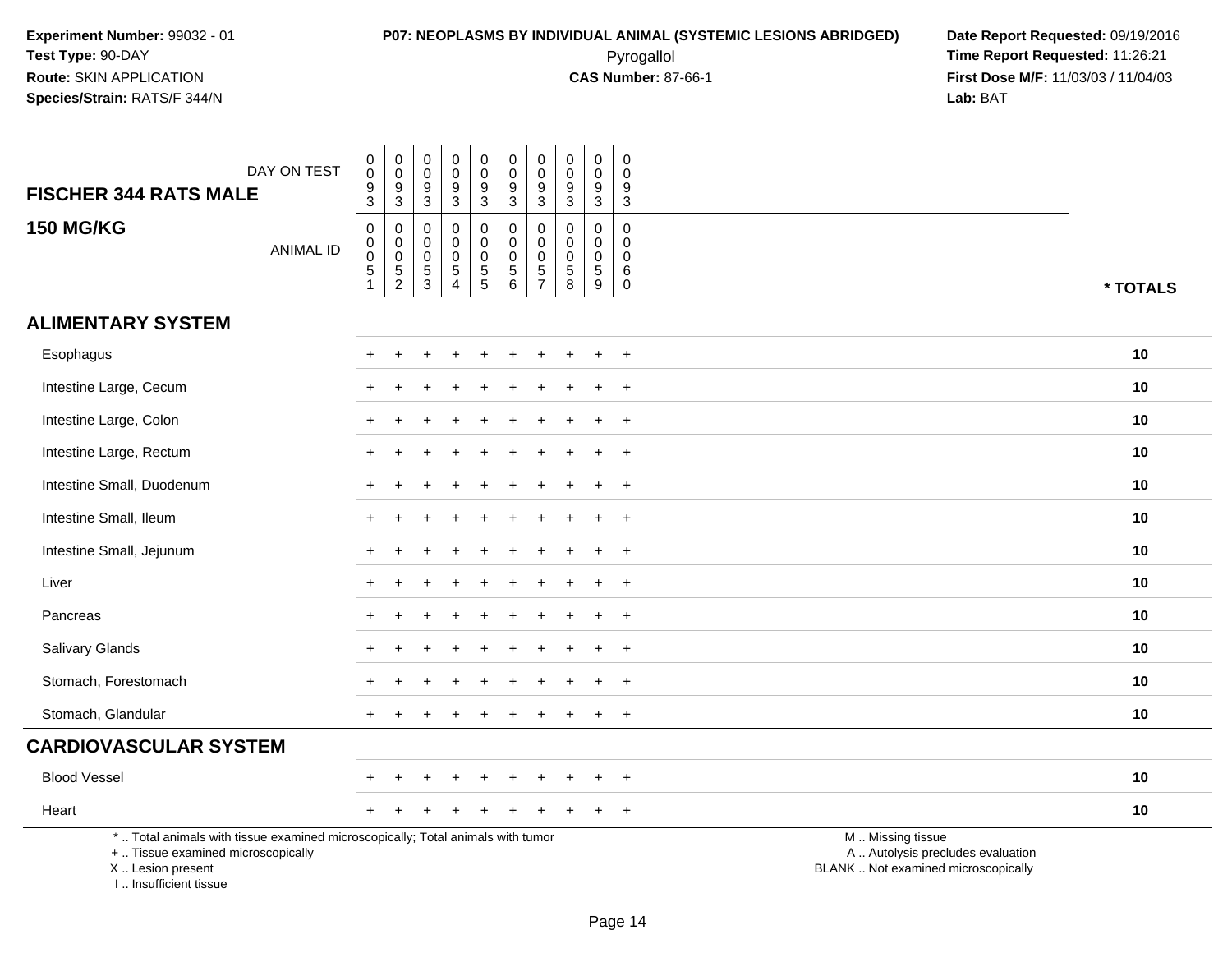**First Dose M/F:** 11/03/03 / 11/04/03<br>**Lab:** BAT **Lab:** BAT

|                              | DAY ON TEST      | $_{\rm 0}^{\rm 0}$                                                | $\begin{smallmatrix} 0\\0 \end{smallmatrix}$      | $\mathbf 0$<br>$\,0\,$                                        | $_{\rm 0}^{\rm 0}$    | $_{\rm 0}^{\rm 0}$                                           | $\pmb{0}$<br>$\mathbf 0$      | $\begin{smallmatrix}0\0\0\end{smallmatrix}$ | 0<br>$\mathsf 0$ | $\pmb{0}$<br>$\pmb{0}$     | $\pmb{0}$<br>0                            |                  |
|------------------------------|------------------|-------------------------------------------------------------------|---------------------------------------------------|---------------------------------------------------------------|-----------------------|--------------------------------------------------------------|-------------------------------|---------------------------------------------|------------------|----------------------------|-------------------------------------------|------------------|
| <b>FISCHER 344 RATS MALE</b> |                  | $\boldsymbol{9}$<br>3                                             | $\boldsymbol{9}$<br>3                             | $\boldsymbol{9}$<br>3                                         | 9<br>3                | $\boldsymbol{9}$<br>3                                        | $\boldsymbol{9}$<br>3         | 9<br>3                                      | 9<br>3           | 9<br>3                     | 9<br>3                                    |                  |
| <b>150 MG/KG</b>             | <b>ANIMAL ID</b> | 0<br>$\pmb{0}$<br>$\mathbf 0$<br>$\overline{5}$<br>$\overline{A}$ | 0<br>$\pmb{0}$<br>$\frac{0}{5}$<br>$\overline{c}$ | 0<br>$\mathbf 0$<br>$\pmb{0}$<br>$\sqrt{5}$<br>$\overline{3}$ | 0<br>0<br>0<br>5<br>4 | 0<br>$\pmb{0}$<br>$\begin{array}{c} 0 \\ 5 \end{array}$<br>5 | 0<br>0<br>$\pmb{0}$<br>5<br>6 | 0<br>0<br>$\pmb{0}$<br>5<br>⇁               | 0<br>5<br>8      | 0<br>0<br>$\mathbf 5$<br>9 | 0<br>0<br>$\mathbf 0$<br>6<br>$\mathbf 0$ | * TOTALS         |
| <b>ENDOCRINE SYSTEM</b>      |                  |                                                                   |                                                   |                                                               |                       |                                                              |                               |                                             |                  |                            |                                           |                  |
| <b>Adrenal Cortex</b>        |                  |                                                                   |                                                   |                                                               |                       |                                                              |                               |                                             | $\pm$            | $+$                        | $+$                                       | 10               |
| Adrenal Medulla              |                  |                                                                   |                                                   |                                                               |                       | $\ddot{}$                                                    | $+$                           |                                             |                  | $+$                        | $+$                                       | 10               |
| Islets, Pancreatic           |                  | $+$                                                               |                                                   |                                                               |                       |                                                              |                               |                                             |                  | $+$                        | $+$                                       | 10               |
| Parathyroid Gland            |                  | $\pm$                                                             |                                                   |                                                               |                       | $\pm$                                                        | $\pm$                         | $\ddot{}$                                   | $+$              | $M +$                      |                                           | $\boldsymbol{9}$ |
| <b>Pituitary Gland</b>       |                  |                                                                   |                                                   |                                                               | $\pm$                 | $\ddot{}$                                                    | $\pm$                         |                                             | $+$              | $+$                        | $+$                                       | 10               |
| <b>Thyroid Gland</b>         |                  | $^+$                                                              |                                                   |                                                               |                       | $\div$                                                       | $\ddot{}$                     |                                             | $\pm$            | $+$ $+$                    |                                           | 10               |
| <b>GENERAL BODY SYSTEM</b>   |                  |                                                                   |                                                   |                                                               |                       |                                                              |                               |                                             |                  |                            |                                           |                  |
| <b>NONE</b>                  |                  |                                                                   |                                                   |                                                               |                       |                                                              |                               |                                             |                  |                            |                                           |                  |
| CENITAL CVCTEM               |                  |                                                                   |                                                   |                                                               |                       |                                                              |                               |                                             |                  |                            |                                           |                  |

| <b>GENITAL SYSTEM</b>  |                     |    |
|------------------------|---------------------|----|
| Epididymis             |                     | 10 |
| <b>Preputial Gland</b> | + + + + + + + + + + | 10 |
| Prostate               | + + + + + + + + + + | 10 |
| <b>Seminal Vesicle</b> | + + + + + + + + + + | 10 |
| <b>Testes</b>          | + + + + + + + + + + | 10 |

## **HEMATOPOIETIC SYSTEM**

\* .. Total animals with tissue examined microscopically; Total animals with tumor

+ .. Tissue examined microscopically

X .. Lesion present

I .. Insufficient tissue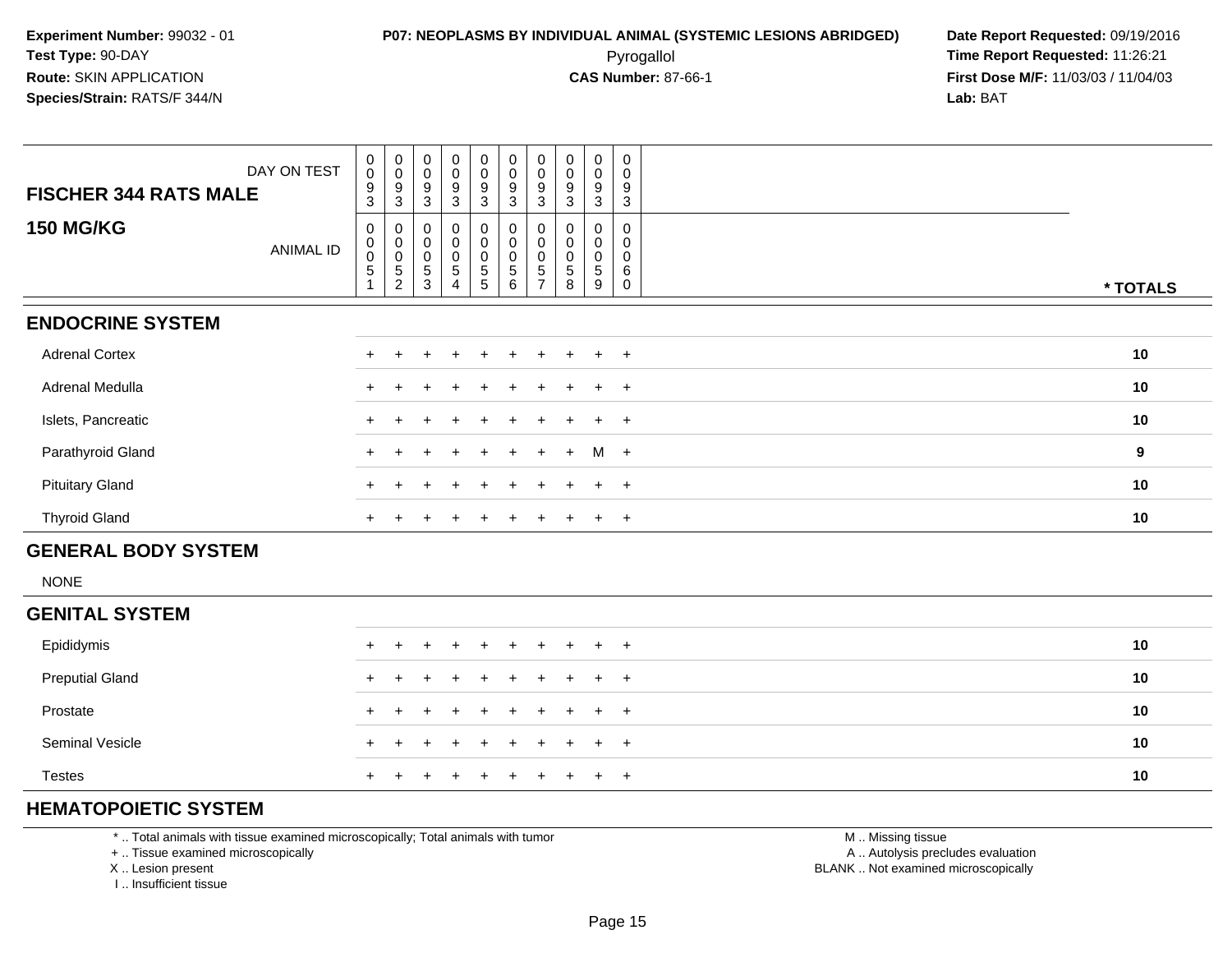Pyrogallol **Time Report Requested:** 11:26:21 **First Dose M/F:** 11/03/03 / 11/04/03<br>**Lab:** BAT **Lab:** BAT

| DAY ON TEST<br><b>FISCHER 344 RATS MALE</b>                                                                                                | $_{\rm 0}^{\rm 0}$<br>$\overline{9}$<br>$\mathfrak{S}$ | $\pmb{0}$<br>$\pmb{0}$<br>9<br>$\sqrt{3}$      | $\pmb{0}$<br>$\mathbf 0$<br>9<br>$\sqrt{3}$     | 0<br>$\pmb{0}$<br>9<br>$\mathbf{3}$    | $_{\rm 0}^{\rm 0}$<br>$\boldsymbol{9}$<br>$\mathbf{3}$ | $\pmb{0}$<br>$\pmb{0}$<br>9<br>$\mathbf{3}$         | $\mathbf 0$<br>0<br>9<br>$\mathbf{3}$                                | $\mathsf{O}\xspace$<br>$\mathbf 0$<br>9<br>$\mathbf{3}$   | $\pmb{0}$<br>$\mathsf{O}\xspace$<br>$\boldsymbol{9}$<br>$\mathbf{3}$ | $\mathsf 0$<br>$\mathbf 0$<br>9<br>$\sqrt{3}$                 |                                                                                               |             |
|--------------------------------------------------------------------------------------------------------------------------------------------|--------------------------------------------------------|------------------------------------------------|-------------------------------------------------|----------------------------------------|--------------------------------------------------------|-----------------------------------------------------|----------------------------------------------------------------------|-----------------------------------------------------------|----------------------------------------------------------------------|---------------------------------------------------------------|-----------------------------------------------------------------------------------------------|-------------|
| <b>150 MG/KG</b><br><b>ANIMAL ID</b>                                                                                                       | $\mathbf 0$<br>$\pmb{0}$<br>$\boldsymbol{0}$<br>5<br>1 | 0<br>$\mathbf 0$<br>$\pmb{0}$<br>$\frac{5}{2}$ | 0<br>$\mathbf 0$<br>$\Omega$<br>$\sqrt{5}$<br>3 | 0<br>0<br>$\mathbf 0$<br>$\frac{5}{4}$ | 0<br>$\mathbf 0$<br>$\pmb{0}$<br>$\frac{5}{5}$         | $\mathbf 0$<br>$\mathbf 0$<br>0<br>$\mathbf 5$<br>6 | $\Omega$<br>$\Omega$<br>$\mathbf{0}$<br>$\sqrt{5}$<br>$\overline{7}$ | $\mathbf 0$<br>$\Omega$<br>$\mathbf 0$<br>$\sqrt{5}$<br>8 | 0<br>$\mathbf 0$<br>$\mathbf 0$<br>$\frac{5}{9}$                     | $\mathbf 0$<br>$\mathbf 0$<br>$\mathbf 0$<br>6<br>$\mathbf 0$ |                                                                                               | * TOTALS    |
| <b>Bone Marrow</b>                                                                                                                         | $\ddot{}$                                              | $\ddot{}$                                      |                                                 | ٠                                      |                                                        | ÷                                                   |                                                                      |                                                           | $\ddot{}$                                                            | $+$                                                           |                                                                                               | 10          |
| Lymph Node, Mandibular                                                                                                                     | М                                                      | M                                              | M                                               | M                                      | M                                                      | М                                                   | M                                                                    | M                                                         | M                                                                    | <b>M</b>                                                      |                                                                                               | $\mathbf 0$ |
| Lymph Node, Mesenteric                                                                                                                     | +                                                      |                                                |                                                 |                                        |                                                        |                                                     |                                                                      |                                                           | $\ddot{}$                                                            | $\ddot{}$                                                     |                                                                                               | 10          |
| Spleen                                                                                                                                     | $\ddot{}$                                              |                                                |                                                 |                                        |                                                        |                                                     |                                                                      |                                                           | $\ddot{}$                                                            | $^{+}$                                                        |                                                                                               | 10          |
| Thymus                                                                                                                                     | $+$                                                    | $\pm$                                          | ÷                                               | $\ddot{}$                              |                                                        | $\ddot{}$                                           | $\pm$                                                                | $\div$                                                    | $\ddot{}$                                                            | $+$                                                           |                                                                                               | 10          |
| <b>INTEGUMENTARY SYSTEM</b>                                                                                                                |                                                        |                                                |                                                 |                                        |                                                        |                                                     |                                                                      |                                                           |                                                                      |                                                               |                                                                                               |             |
| <b>Mammary Gland</b>                                                                                                                       | +                                                      |                                                |                                                 |                                        |                                                        |                                                     |                                                                      |                                                           | $\ddot{}$                                                            | $\ddot{}$                                                     |                                                                                               | 10          |
| Skin                                                                                                                                       | $+$                                                    | $\div$                                         |                                                 |                                        |                                                        |                                                     |                                                                      |                                                           | $\ddot{}$                                                            | $+$                                                           |                                                                                               | 10          |
| <b>MUSCULOSKELETAL SYSTEM</b>                                                                                                              |                                                        |                                                |                                                 |                                        |                                                        |                                                     |                                                                      |                                                           |                                                                      |                                                               |                                                                                               |             |
| Bone                                                                                                                                       | $\pm$                                                  |                                                |                                                 |                                        |                                                        |                                                     |                                                                      |                                                           | $\ddot{}$                                                            | $+$                                                           |                                                                                               | 10          |
| <b>NERVOUS SYSTEM</b>                                                                                                                      |                                                        |                                                |                                                 |                                        |                                                        |                                                     |                                                                      |                                                           |                                                                      |                                                               |                                                                                               |             |
| <b>Brain</b>                                                                                                                               | $+$                                                    | $+$                                            | $+$                                             | $+$                                    | $+$                                                    | $+$                                                 | $\pm$                                                                | $+$                                                       | $+$                                                                  | $+$                                                           |                                                                                               | 10          |
| <b>RESPIRATORY SYSTEM</b>                                                                                                                  |                                                        |                                                |                                                 |                                        |                                                        |                                                     |                                                                      |                                                           |                                                                      |                                                               |                                                                                               |             |
| Lung                                                                                                                                       | ÷                                                      |                                                |                                                 |                                        |                                                        |                                                     |                                                                      |                                                           |                                                                      | $\overline{ }$                                                |                                                                                               | 10          |
| Nose                                                                                                                                       |                                                        |                                                |                                                 |                                        |                                                        |                                                     |                                                                      |                                                           | $\ddot{}$                                                            | $+$                                                           |                                                                                               | 10          |
| Trachea                                                                                                                                    | $\ddot{}$                                              |                                                |                                                 |                                        |                                                        |                                                     |                                                                      |                                                           |                                                                      | $\overline{+}$                                                |                                                                                               | 10          |
| *  Total animals with tissue examined microscopically; Total animals with tumor<br>+  Tissue examined microscopically<br>X  Lesion present |                                                        |                                                |                                                 |                                        |                                                        |                                                     |                                                                      |                                                           |                                                                      |                                                               | M  Missing tissue<br>A  Autolysis precludes evaluation<br>BLANK  Not examined microscopically |             |

I .. Insufficient tissue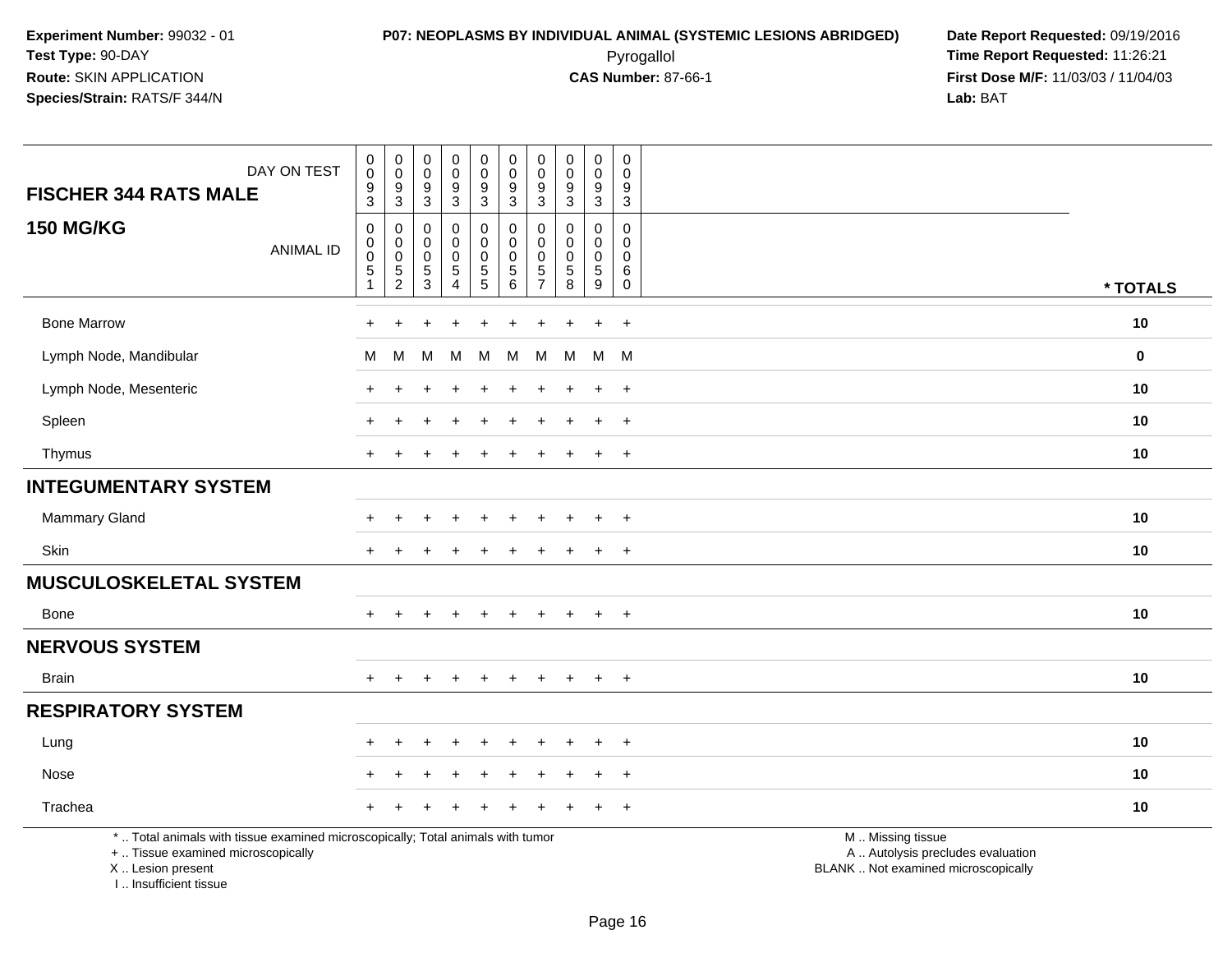**First Dose M/F:** 11/03/03 / 11/04/03<br>**Lab:** BAT **Lab:** BAT

| DAY ON TEST<br><b>FISCHER 344 RATS MALE</b> | 0<br>$\pmb{0}$<br>9<br>3 | $\begin{smallmatrix} 0\\0 \end{smallmatrix}$<br>$\boldsymbol{9}$<br>$\mathbf{3}$ | $\begin{smallmatrix}0\\0\end{smallmatrix}$<br>$\boldsymbol{9}$<br>3 | $\boldsymbol{0}$<br>$\boldsymbol{0}$<br>9<br>3 | $\begin{smallmatrix}0\0\0\end{smallmatrix}$<br>9<br>3 | $_{\rm 0}^{\rm 0}$<br>$\boldsymbol{9}$<br>$\mathbf{3}$                      | $_{\rm 0}^{\rm 0}$<br>$\boldsymbol{9}$<br>3 | $\begin{smallmatrix} 0\\0 \end{smallmatrix}$<br>9<br>3 | $\pmb{0}$<br>$\pmb{0}$<br>9<br>3 | 0<br>0<br>9<br>3             |          |
|---------------------------------------------|--------------------------|----------------------------------------------------------------------------------|---------------------------------------------------------------------|------------------------------------------------|-------------------------------------------------------|-----------------------------------------------------------------------------|---------------------------------------------|--------------------------------------------------------|----------------------------------|------------------------------|----------|
| <b>150 MG/KG</b><br>ANIMAL ID               | 0<br>0<br>0<br>5         | 0<br>$_{\rm 0}^{\rm 0}$<br>$\sqrt{5}$<br>$\overline{c}$                          | 0<br>$\,0\,$<br>$\pmb{0}$<br>5<br>3                                 | 0<br>$\mathbf 0$<br>$\mathbf 5$<br>4           | 0<br>0<br>0<br>5<br>5                                 | $\begin{smallmatrix}0\0\0\end{smallmatrix}$<br>$\pmb{0}$<br>$\sqrt{5}$<br>6 | $\pmb{0}$<br>$\pmb{0}$<br>$\sqrt{5}$        | 0<br>0<br>0<br>5<br>8                                  | $\pmb{0}$<br>$\pmb{0}$<br>5<br>9 | $\Omega$<br>0<br>0<br>6<br>0 | * TOTALS |
| <b>SPECIAL SENSES SYSTEM</b>                |                          |                                                                                  |                                                                     |                                                |                                                       |                                                                             |                                             |                                                        |                                  |                              |          |
| Eye                                         |                          |                                                                                  |                                                                     |                                                |                                                       | $+$                                                                         | $\pm$                                       |                                                        | $+$                              | $+$                          | 10       |
| Harderian Gland                             |                          |                                                                                  |                                                                     |                                                |                                                       | $+$                                                                         | $+$                                         | $\pm$                                                  | $+$ $+$                          |                              | 10       |
| <b>URINARY SYSTEM</b>                       |                          |                                                                                  |                                                                     |                                                |                                                       |                                                                             |                                             |                                                        |                                  |                              |          |
| Kidney                                      |                          |                                                                                  |                                                                     |                                                |                                                       | $+$                                                                         |                                             |                                                        | $+$                              | $^{+}$                       | 10       |
| <b>Urinary Bladder</b>                      |                          |                                                                                  |                                                                     |                                                |                                                       | $+$                                                                         | $+$                                         | $+$                                                    |                                  | $+$ $+$                      | 10       |
| <b>SYSTEMIC LESIONS</b>                     |                          |                                                                                  |                                                                     |                                                |                                                       |                                                                             |                                             |                                                        |                                  |                              |          |
| Multiple Organ                              |                          |                                                                                  |                                                                     |                                                |                                                       | $+$                                                                         | $+$                                         |                                                        | $+$ $+$                          |                              | 10       |

\*\*\* END OF MALE DATA \*\*\*

\* .. Total animals with tissue examined microscopically; Total animals with tumor

+ .. Tissue examined microscopically

X .. Lesion present

I .. Insufficient tissue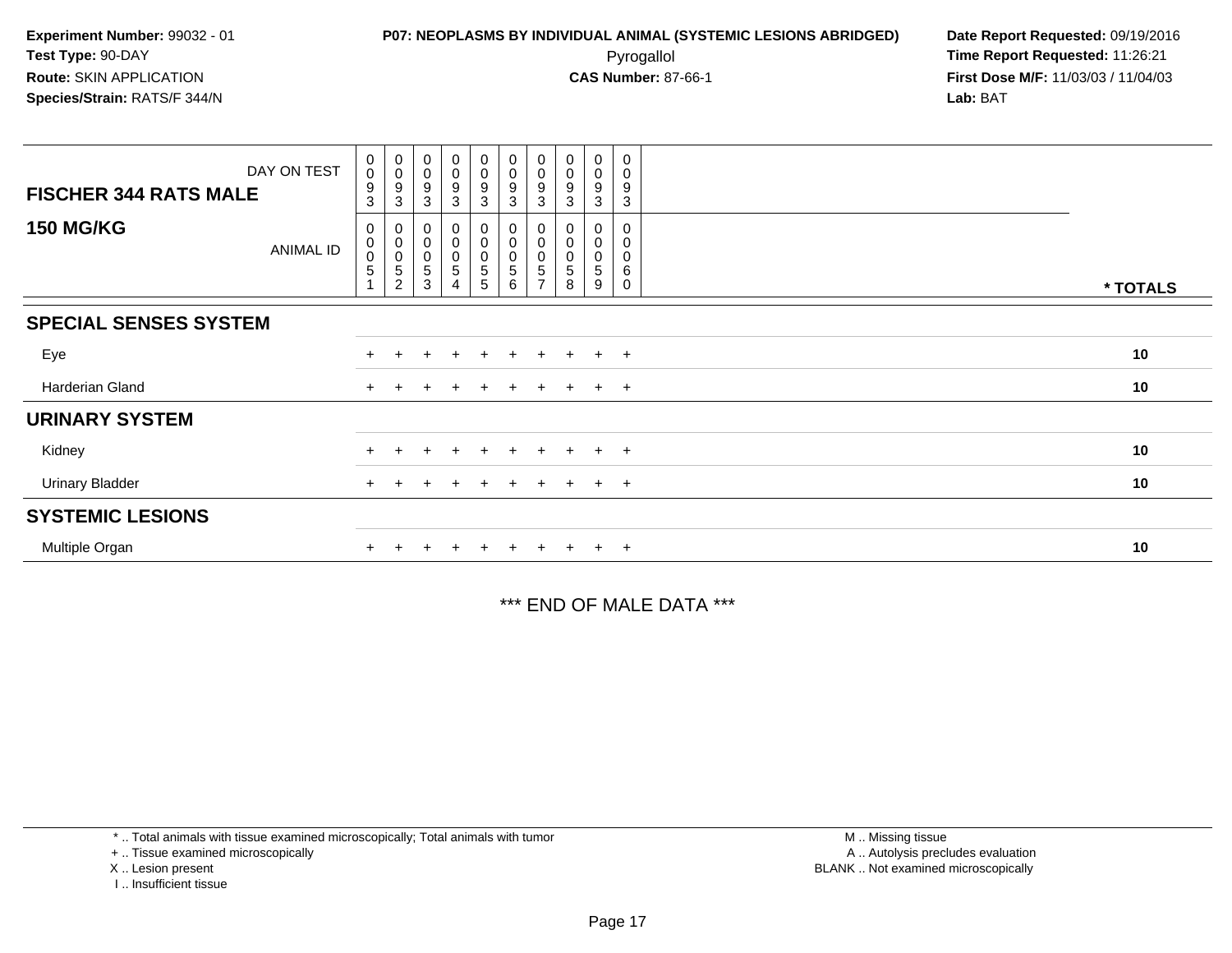Pyrogallol **Time Report Requested:** 11:26:21 **First Dose M/F:** 11/03/03 / 11/04/03<br>**Lab:** BAT **Lab:** BAT

| DAY ON TEST<br><b>FISCHER 344 RATS FEMALE</b>                                                                                                                       | $\boldsymbol{0}$<br>$\overline{0}$<br>$\frac{4}{3}$                  | $\mathbf 0$<br>$\ddot{\mathbf{0}}$<br>$\boldsymbol{9}$<br>$\mathbf{3}$ | $\mathbf 0$<br>$\mathbf 0$<br>$\boldsymbol{9}$<br>$\sqrt{3}$ | $\mathsf 0$<br>$\mathbf 0$<br>$\boldsymbol{9}$<br>$\sqrt{3}$   | $\mathbf 0$<br>$\ddot{\mathbf{0}}$<br>$9\,$<br>3           | $_{\rm 0}^{\rm 0}$<br>$\frac{9}{3}$                       | $\pmb{0}$<br>$\overline{0}$<br>$\boldsymbol{9}$<br>$\mathbf{3}$        | $\mathbf 0$<br>$\boldsymbol{0}$<br>$\boldsymbol{9}$<br>$\mathbf{3}$ | $\mathbf 0$<br>$\mathbf 0$<br>$9\,$<br>$\mathbf{3}$            | $\pmb{0}$<br>$\mathbf 0$<br>9<br>3                               |                                                                                               |  |
|---------------------------------------------------------------------------------------------------------------------------------------------------------------------|----------------------------------------------------------------------|------------------------------------------------------------------------|--------------------------------------------------------------|----------------------------------------------------------------|------------------------------------------------------------|-----------------------------------------------------------|------------------------------------------------------------------------|---------------------------------------------------------------------|----------------------------------------------------------------|------------------------------------------------------------------|-----------------------------------------------------------------------------------------------|--|
| 0 MG/KG<br><b>ANIMAL ID</b>                                                                                                                                         | $\boldsymbol{0}$<br>$\overline{0}$<br>$6\phantom{a}$<br>$\mathbf{1}$ | 0<br>$\mathbf 0$<br>$\mathbf 0$<br>$\,6\,$<br>$\overline{2}$           | $\mathbf 0$<br>$\mathbf 0$<br>$\mathbf 0$<br>$\,6$<br>3      | $\pmb{0}$<br>$\mathbf 0$<br>$\mathbf 0$<br>6<br>$\overline{4}$ | $\mathbf 0$<br>$\mathbf 0$<br>$\mathbf 0$<br>$\frac{6}{5}$ | $\pmb{0}$<br>$\overline{0}$<br>$0$<br>$6\phantom{a}$<br>6 | $\mathbf 0$<br>$\mathbf 0$<br>$\mathbf 0$<br>$\,6\,$<br>$\overline{7}$ | 0<br>$\mathbf 0$<br>$\mathbf 0$<br>$\,6\,$<br>8                     | $\pmb{0}$<br>$\mathbf 0$<br>$\mathbf 0$<br>$6\phantom{a}$<br>9 | $\mathbf 0$<br>0<br>$\mathbf 0$<br>$\overline{7}$<br>$\mathbf 0$ | * TOTALS                                                                                      |  |
| <b>ALIMENTARY SYSTEM</b>                                                                                                                                            |                                                                      |                                                                        |                                                              |                                                                |                                                            |                                                           |                                                                        |                                                                     |                                                                |                                                                  |                                                                                               |  |
| Esophagus                                                                                                                                                           |                                                                      |                                                                        |                                                              |                                                                |                                                            |                                                           |                                                                        |                                                                     |                                                                | $\ddot{}$                                                        | 10                                                                                            |  |
| Intestine Large, Cecum                                                                                                                                              |                                                                      |                                                                        |                                                              |                                                                |                                                            |                                                           |                                                                        |                                                                     |                                                                |                                                                  | 10                                                                                            |  |
| Intestine Large, Colon                                                                                                                                              |                                                                      |                                                                        |                                                              |                                                                |                                                            |                                                           |                                                                        |                                                                     |                                                                | $\overline{+}$                                                   | 10                                                                                            |  |
| Intestine Large, Rectum                                                                                                                                             | $\pm$                                                                |                                                                        |                                                              |                                                                |                                                            |                                                           |                                                                        |                                                                     | $\div$                                                         | $+$                                                              | 10                                                                                            |  |
| Intestine Small, Duodenum                                                                                                                                           |                                                                      |                                                                        |                                                              |                                                                |                                                            |                                                           |                                                                        |                                                                     |                                                                | $\div$                                                           | 10                                                                                            |  |
| Intestine Small, Ileum                                                                                                                                              |                                                                      |                                                                        |                                                              |                                                                |                                                            |                                                           |                                                                        |                                                                     |                                                                | $\ddot{}$                                                        | 10                                                                                            |  |
| Intestine Small, Jejunum                                                                                                                                            |                                                                      |                                                                        |                                                              |                                                                |                                                            |                                                           |                                                                        |                                                                     |                                                                | $\overline{+}$                                                   | 10                                                                                            |  |
| Liver                                                                                                                                                               |                                                                      |                                                                        |                                                              |                                                                |                                                            |                                                           |                                                                        |                                                                     |                                                                | $\div$                                                           | 10                                                                                            |  |
| Pancreas                                                                                                                                                            |                                                                      |                                                                        |                                                              |                                                                |                                                            |                                                           |                                                                        |                                                                     |                                                                | $\ddot{}$                                                        | 10                                                                                            |  |
| Salivary Glands                                                                                                                                                     |                                                                      |                                                                        |                                                              |                                                                |                                                            |                                                           |                                                                        |                                                                     | $\div$                                                         | $+$                                                              | 10                                                                                            |  |
| Stomach, Forestomach                                                                                                                                                |                                                                      |                                                                        |                                                              |                                                                |                                                            |                                                           |                                                                        |                                                                     |                                                                | $\ddot{}$                                                        | 10                                                                                            |  |
| Stomach, Glandular                                                                                                                                                  |                                                                      |                                                                        |                                                              |                                                                |                                                            |                                                           |                                                                        |                                                                     |                                                                | $\overline{+}$                                                   | 10                                                                                            |  |
| <b>CARDIOVASCULAR SYSTEM</b>                                                                                                                                        |                                                                      |                                                                        |                                                              |                                                                |                                                            |                                                           |                                                                        |                                                                     |                                                                |                                                                  |                                                                                               |  |
| <b>Blood Vessel</b>                                                                                                                                                 |                                                                      |                                                                        |                                                              |                                                                |                                                            |                                                           |                                                                        |                                                                     |                                                                | $\pm$                                                            | 10                                                                                            |  |
| Heart                                                                                                                                                               |                                                                      |                                                                        |                                                              |                                                                |                                                            |                                                           |                                                                        |                                                                     |                                                                | $+$                                                              | 10                                                                                            |  |
| *  Total animals with tissue examined microscopically; Total animals with tumor<br>+  Tissue examined microscopically<br>X  Lesion present<br>I Insufficient tissue |                                                                      |                                                                        |                                                              |                                                                |                                                            |                                                           |                                                                        |                                                                     |                                                                |                                                                  | M  Missing tissue<br>A  Autolysis precludes evaluation<br>BLANK  Not examined microscopically |  |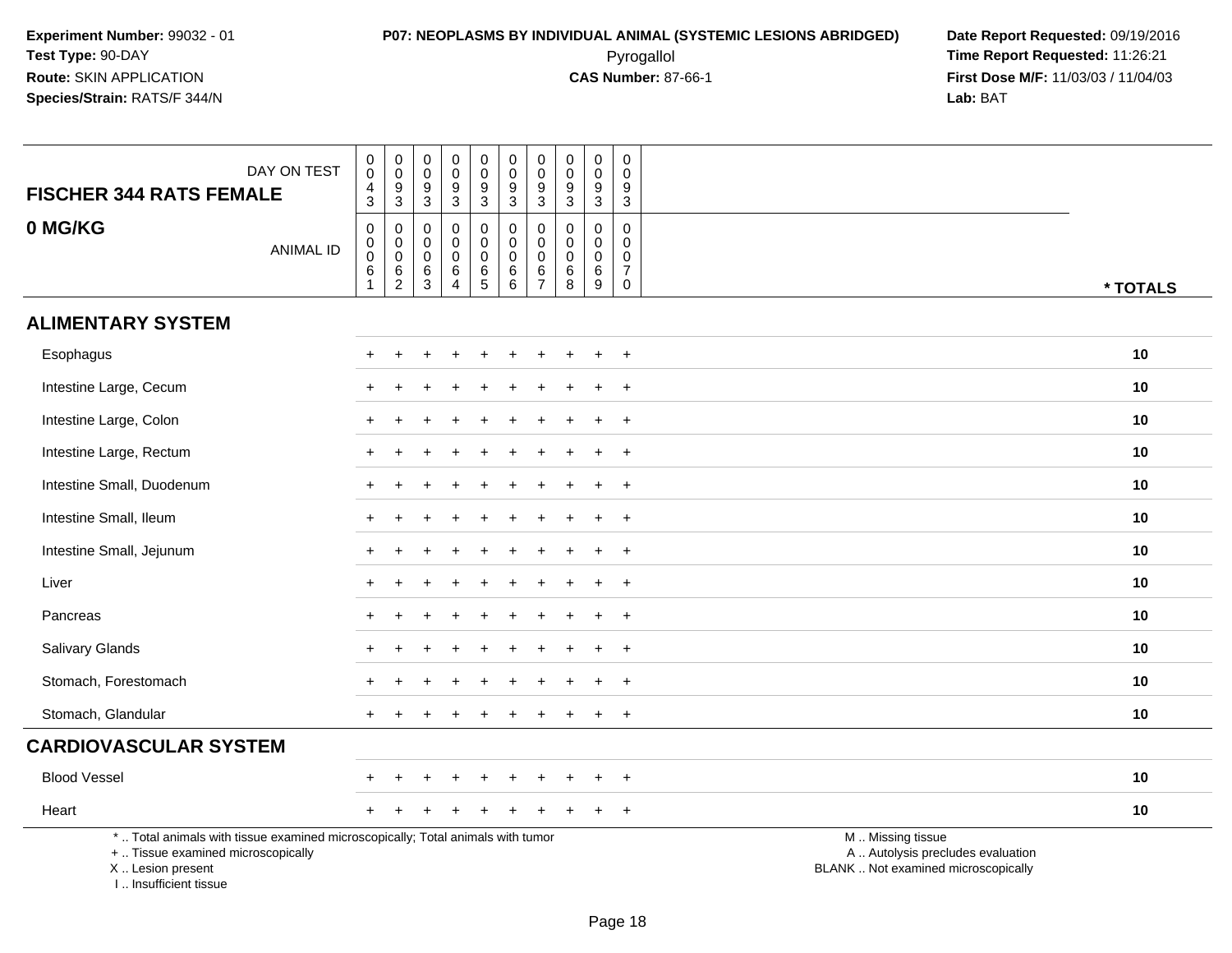**First Dose M/F:** 11/03/03 / 11/04/03<br>**Lab:** BAT **Lab:** BAT

| <b>FISCHER 344 RATS FEMALE</b>                                                                                                             | DAY ON TEST      | 0<br>$\boldsymbol{0}$<br>4<br>3          | $\begin{smallmatrix}0\0\0\end{smallmatrix}$<br>$\boldsymbol{9}$<br>3 | $\pmb{0}$<br>$\mathsf{O}\xspace$<br>$\boldsymbol{9}$<br>3 | $\mathbf 0$<br>$\mathbf 0$<br>9<br>3               | $\mathsf{O}\xspace$<br>$\pmb{0}$<br>9<br>3                         | $\pmb{0}$<br>$\mathsf{O}\xspace$<br>$\boldsymbol{9}$<br>3 | $\pmb{0}$<br>0<br>9<br>$\mathbf{3}$                                  | $\mathbf 0$<br>$\mathbf 0$<br>9<br>3 | $\mathbf 0$<br>0<br>9<br>3                       | 0<br>$\mathbf 0$<br>9<br>3                                       |                                                                                               |          |
|--------------------------------------------------------------------------------------------------------------------------------------------|------------------|------------------------------------------|----------------------------------------------------------------------|-----------------------------------------------------------|----------------------------------------------------|--------------------------------------------------------------------|-----------------------------------------------------------|----------------------------------------------------------------------|--------------------------------------|--------------------------------------------------|------------------------------------------------------------------|-----------------------------------------------------------------------------------------------|----------|
| 0 MG/KG                                                                                                                                    | <b>ANIMAL ID</b> | 0<br>0<br>$\bar{0}$<br>6<br>$\mathbf{1}$ | 0<br>$\begin{smallmatrix}0\0\0\end{smallmatrix}$<br>$\frac{6}{2}$    | 0<br>0<br>$\mathbf 0$<br>$\,6\,$<br>$\mathbf{3}$          | 0<br>0<br>$\mathbf 0$<br>$\,6\,$<br>$\overline{4}$ | $\mathbf 0$<br>$\mathbf 0$<br>$\mathbf 0$<br>$\,6\,$<br>$\sqrt{5}$ | 0<br>$\mathbf 0$<br>$\pmb{0}$<br>$^6_6$                   | $\mathbf 0$<br>$\mathbf 0$<br>$\mathbf 0$<br>$\,6$<br>$\overline{7}$ | 0<br>0<br>$\mathbf 0$<br>6<br>8      | $\mathbf 0$<br>$\Omega$<br>0<br>$\,6\,$<br>$9\,$ | $\mathbf 0$<br>$\mathbf 0$<br>0<br>$\overline{7}$<br>$\mathbf 0$ |                                                                                               | * TOTALS |
| <b>ENDOCRINE SYSTEM</b>                                                                                                                    |                  |                                          |                                                                      |                                                           |                                                    |                                                                    |                                                           |                                                                      |                                      |                                                  |                                                                  |                                                                                               |          |
| <b>Adrenal Cortex</b>                                                                                                                      |                  | ÷                                        |                                                                      |                                                           |                                                    |                                                                    |                                                           |                                                                      |                                      |                                                  | $\ddot{}$                                                        |                                                                                               | 10       |
| Adrenal Medulla                                                                                                                            |                  | +                                        |                                                                      |                                                           |                                                    |                                                                    |                                                           |                                                                      |                                      |                                                  | $^{+}$                                                           |                                                                                               | 10       |
| Islets, Pancreatic                                                                                                                         |                  | $\div$                                   |                                                                      |                                                           |                                                    |                                                                    |                                                           |                                                                      |                                      |                                                  | $\ddot{}$                                                        |                                                                                               | 10       |
| Parathyroid Gland                                                                                                                          |                  | ÷                                        |                                                                      |                                                           |                                                    |                                                                    |                                                           |                                                                      |                                      |                                                  | $+$                                                              |                                                                                               | 10       |
| <b>Pituitary Gland</b>                                                                                                                     |                  | $\div$                                   |                                                                      |                                                           |                                                    |                                                                    |                                                           |                                                                      |                                      | $\pm$                                            | $^{+}$                                                           |                                                                                               | 10       |
| <b>Thyroid Gland</b>                                                                                                                       |                  | $\ddot{}$                                |                                                                      |                                                           |                                                    |                                                                    |                                                           |                                                                      |                                      |                                                  | $+$                                                              |                                                                                               | 10       |
| <b>GENERAL BODY SYSTEM</b>                                                                                                                 |                  |                                          |                                                                      |                                                           |                                                    |                                                                    |                                                           |                                                                      |                                      |                                                  |                                                                  |                                                                                               |          |
| <b>NONE</b>                                                                                                                                |                  |                                          |                                                                      |                                                           |                                                    |                                                                    |                                                           |                                                                      |                                      |                                                  |                                                                  |                                                                                               |          |
| <b>GENITAL SYSTEM</b>                                                                                                                      |                  |                                          |                                                                      |                                                           |                                                    |                                                                    |                                                           |                                                                      |                                      |                                                  |                                                                  |                                                                                               |          |
| <b>Clitoral Gland</b>                                                                                                                      |                  |                                          |                                                                      |                                                           |                                                    |                                                                    |                                                           |                                                                      |                                      |                                                  | $\overline{1}$                                                   |                                                                                               | 10       |
| Ovary                                                                                                                                      |                  | $\div$                                   |                                                                      |                                                           |                                                    |                                                                    |                                                           |                                                                      |                                      |                                                  | $^{+}$                                                           |                                                                                               | 10       |
| Uterus                                                                                                                                     |                  | $+$                                      |                                                                      |                                                           |                                                    |                                                                    |                                                           |                                                                      |                                      |                                                  | $+$                                                              |                                                                                               | 10       |
| <b>HEMATOPOIETIC SYSTEM</b>                                                                                                                |                  |                                          |                                                                      |                                                           |                                                    |                                                                    |                                                           |                                                                      |                                      |                                                  |                                                                  |                                                                                               |          |
| <b>Bone Marrow</b>                                                                                                                         |                  | $+$                                      | $\pm$                                                                | $\div$                                                    |                                                    |                                                                    | $\ddot{}$                                                 |                                                                      |                                      |                                                  | $+$                                                              |                                                                                               | 10       |
| Lymph Node, Mandibular                                                                                                                     |                  | м                                        | M                                                                    | M                                                         | M                                                  | M                                                                  | M                                                         | M                                                                    | M                                    |                                                  | M M                                                              |                                                                                               | $\bf{0}$ |
| *  Total animals with tissue examined microscopically; Total animals with tumor<br>+  Tissue examined microscopically<br>X  Lesion present |                  |                                          |                                                                      |                                                           |                                                    |                                                                    |                                                           |                                                                      |                                      |                                                  |                                                                  | M  Missing tissue<br>A  Autolysis precludes evaluation<br>BLANK  Not examined microscopically |          |

I .. Insufficient tissue

Page 19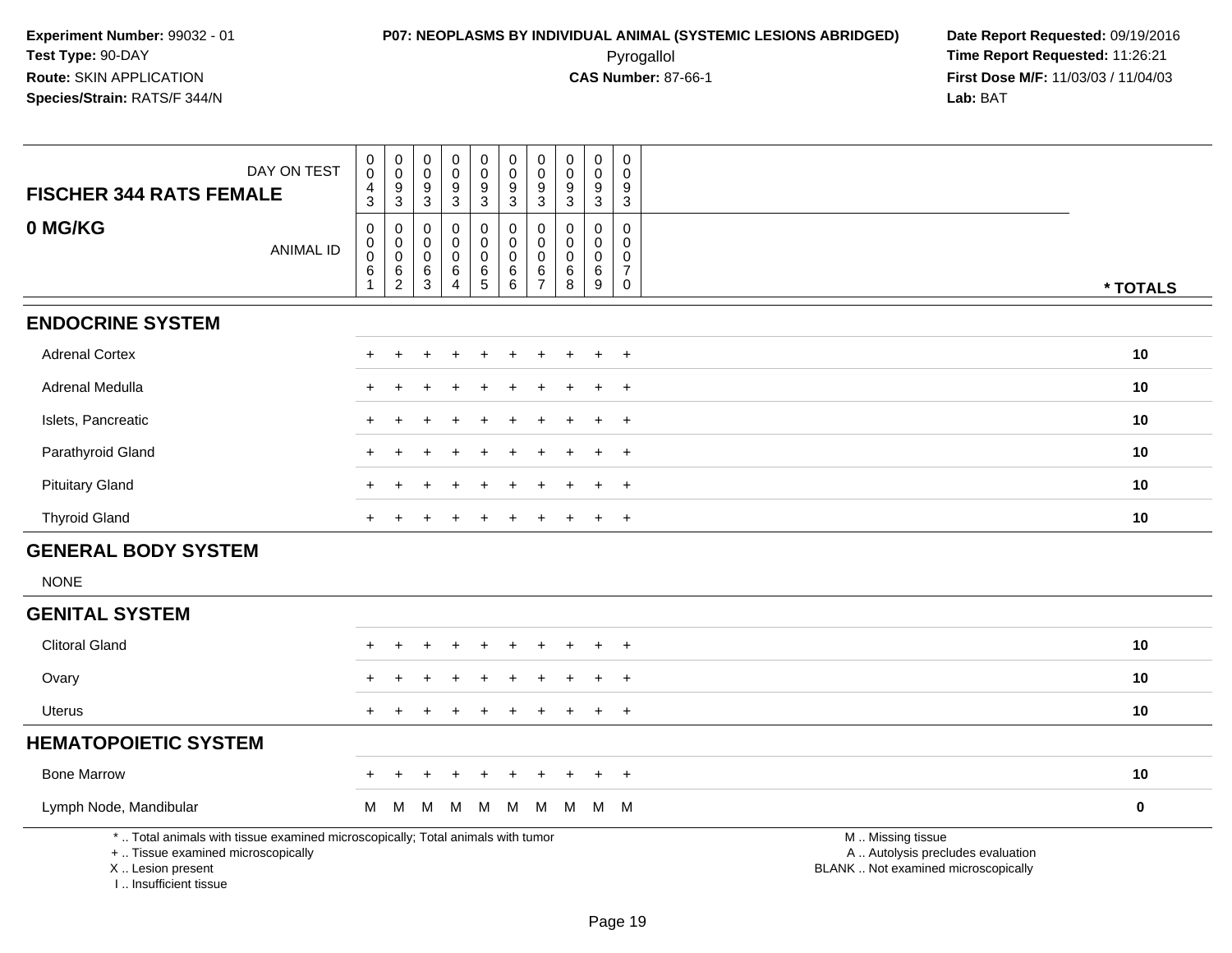| DAY ON TEST<br><b>FISCHER 344 RATS FEMALE</b>                                                                                                                       | $\pmb{0}$<br>$\pmb{0}$<br>$\overline{4}$<br>$\overline{3}$ | $\pmb{0}$<br>$\mathbf 0$<br>$\frac{9}{3}$  | $\pmb{0}$<br>$\mathbf 0$<br>$\boldsymbol{9}$<br>$\mathbf{3}$ | $\pmb{0}$<br>$\ddot{\mathbf{0}}$<br>$\frac{9}{3}$          | $\mathsf 0$<br>$\mathsf{O}\xspace$<br>$\boldsymbol{9}$<br>$\overline{3}$ | $\mathbf 0$<br>$\mathbf 0$<br>$\boldsymbol{9}$<br>$\overline{3}$ | $\pmb{0}$<br>$\mathbf 0$<br>$\boldsymbol{9}$<br>$\mathbf{3}$ | $\pmb{0}$<br>$\pmb{0}$<br>$\boldsymbol{9}$<br>$\mathbf{3}$ | $\mathsf 0$<br>$\overline{0}$<br>9<br>$\overline{3}$ | $\pmb{0}$<br>$\mathbf 0$<br>$\boldsymbol{9}$<br>3                          |                                                                                               |
|---------------------------------------------------------------------------------------------------------------------------------------------------------------------|------------------------------------------------------------|--------------------------------------------|--------------------------------------------------------------|------------------------------------------------------------|--------------------------------------------------------------------------|------------------------------------------------------------------|--------------------------------------------------------------|------------------------------------------------------------|------------------------------------------------------|----------------------------------------------------------------------------|-----------------------------------------------------------------------------------------------|
| 0 MG/KG<br><b>ANIMAL ID</b>                                                                                                                                         | $\mathbf 0$<br>$\mathbf 0$<br>0<br>6<br>$\mathbf{1}$       | 0<br>$\mathbf 0$<br>$\mathsf{O}$<br>$^6_2$ | 0<br>0<br>0<br>$^6_3$                                        | $\mathbf 0$<br>0<br>$\mathsf 0$<br>$\,6$<br>$\overline{4}$ | 0<br>$\mathbf 0$<br>$\mathsf{O}\xspace$<br>$6\over 5$                    | $\mathbf 0$<br>$\pmb{0}$<br>$\mathbf 0$<br>$^6_{\ 6}$            | $\mathbf 0$<br>$\mathbf 0$<br>$\mathbf 0$<br>$\frac{6}{7}$   | $\mathbf 0$<br>$\mathbf 0$<br>$\pmb{0}$<br>$^6_8$          | $\mathbf 0$<br>0<br>$\mathbf 0$<br>$\frac{6}{9}$     | $\mathbf 0$<br>$\mathbf 0$<br>0<br>$\boldsymbol{7}$<br>$\mathsf{O}\xspace$ | * TOTALS                                                                                      |
| Lymph Node, Mesenteric                                                                                                                                              |                                                            |                                            |                                                              |                                                            |                                                                          |                                                                  |                                                              |                                                            | $\ddot{}$                                            | $+$                                                                        | 10                                                                                            |
| Spleen                                                                                                                                                              |                                                            |                                            |                                                              |                                                            |                                                                          |                                                                  |                                                              |                                                            | $\ddot{}$                                            | $+$                                                                        | 10                                                                                            |
| Thymus                                                                                                                                                              | $+$                                                        |                                            |                                                              | <b>+</b>                                                   |                                                                          |                                                                  |                                                              |                                                            | $+$                                                  | $+$                                                                        | 10                                                                                            |
| <b>INTEGUMENTARY SYSTEM</b>                                                                                                                                         |                                                            |                                            |                                                              |                                                            |                                                                          |                                                                  |                                                              |                                                            |                                                      |                                                                            |                                                                                               |
| <b>Mammary Gland</b>                                                                                                                                                |                                                            |                                            |                                                              |                                                            |                                                                          |                                                                  |                                                              |                                                            | $\ddot{}$                                            | $+$                                                                        | 10                                                                                            |
| <b>Skin</b>                                                                                                                                                         |                                                            |                                            |                                                              |                                                            |                                                                          |                                                                  |                                                              |                                                            | $\div$                                               | $\pm$                                                                      | 10                                                                                            |
| MUSCULOSKELETAL SYSTEM                                                                                                                                              |                                                            |                                            |                                                              |                                                            |                                                                          |                                                                  |                                                              |                                                            |                                                      |                                                                            |                                                                                               |
| Bone                                                                                                                                                                | $+$                                                        |                                            |                                                              | $\ddot{}$                                                  | $\div$                                                                   | $\div$                                                           |                                                              |                                                            | $+$                                                  | $+$                                                                        | 10                                                                                            |
| <b>NERVOUS SYSTEM</b>                                                                                                                                               |                                                            |                                            |                                                              |                                                            |                                                                          |                                                                  |                                                              |                                                            |                                                      |                                                                            |                                                                                               |
| <b>Brain</b>                                                                                                                                                        |                                                            |                                            |                                                              | $\div$                                                     |                                                                          |                                                                  |                                                              |                                                            | $+$                                                  | $+$                                                                        | 10                                                                                            |
| <b>RESPIRATORY SYSTEM</b>                                                                                                                                           |                                                            |                                            |                                                              |                                                            |                                                                          |                                                                  |                                                              |                                                            |                                                      |                                                                            |                                                                                               |
| Lung                                                                                                                                                                |                                                            |                                            |                                                              |                                                            |                                                                          |                                                                  |                                                              |                                                            |                                                      | $\overline{+}$                                                             | 10                                                                                            |
| Nose                                                                                                                                                                |                                                            |                                            |                                                              |                                                            |                                                                          |                                                                  |                                                              |                                                            | $\ddot{}$                                            | $+$                                                                        | 10                                                                                            |
| Trachea                                                                                                                                                             | $\div$                                                     |                                            |                                                              |                                                            |                                                                          |                                                                  |                                                              |                                                            | $\overline{+}$                                       | $+$                                                                        | 10                                                                                            |
| <b>SPECIAL SENSES SYSTEM</b>                                                                                                                                        |                                                            |                                            |                                                              |                                                            |                                                                          |                                                                  |                                                              |                                                            |                                                      |                                                                            |                                                                                               |
| Eye                                                                                                                                                                 | $\div$                                                     |                                            |                                                              |                                                            |                                                                          |                                                                  |                                                              |                                                            |                                                      | $+$                                                                        | 10                                                                                            |
| *  Total animals with tissue examined microscopically; Total animals with tumor<br>+  Tissue examined microscopically<br>X  Lesion present<br>I Insufficient tissue |                                                            |                                            |                                                              |                                                            |                                                                          |                                                                  |                                                              |                                                            |                                                      |                                                                            | M  Missing tissue<br>A  Autolysis precludes evaluation<br>BLANK  Not examined microscopically |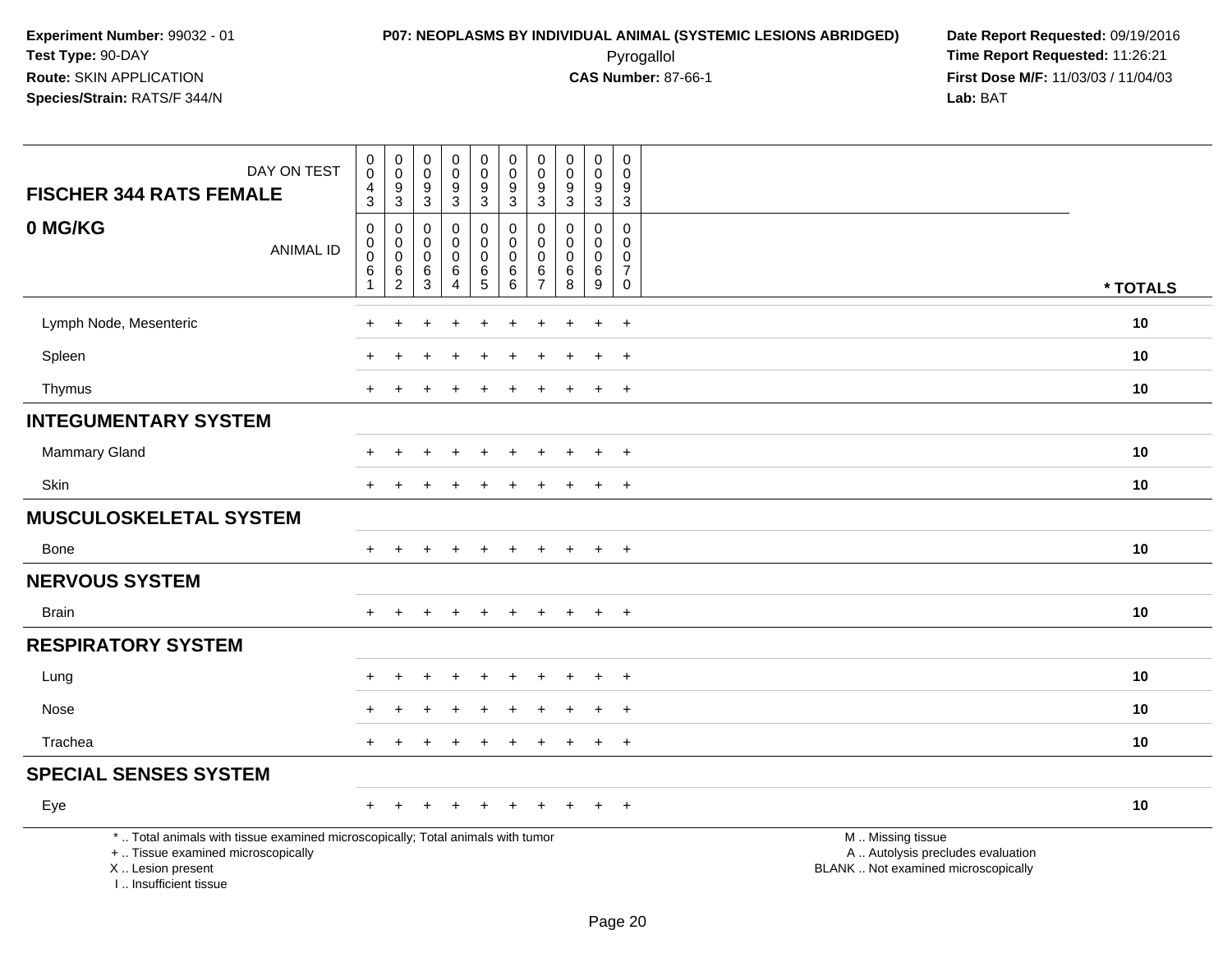**First Dose M/F:** 11/03/03 / 11/04/03<br>**Lab:** BAT **Lab:** BAT

| <b>FISCHER 344 RATS FEMALE</b> | DAY ON TEST      | $\begin{smallmatrix} 0\\0 \end{smallmatrix}$<br>$\overline{\mathbf{r}}$<br>3 | 0<br>$\pmb{0}$<br>9<br>3                                 | $\pmb{0}$<br>0<br>9<br>$\mathbf{3}$ | 0<br>0<br>9<br>$\mathbf{3}$ | 0<br>0<br>9<br>3 <sup>1</sup> | $_{\rm 0}^{\rm 0}$<br>$\frac{9}{3}$ | 0<br>$\pmb{0}$<br>9<br>3             | $\boldsymbol{0}$<br>$\mathbf 0$<br>9<br>3 | 0<br>$\mathsf 0$<br>9<br>3 | 0<br>0<br>9<br>3    |          |
|--------------------------------|------------------|------------------------------------------------------------------------------|----------------------------------------------------------|-------------------------------------|-----------------------------|-------------------------------|-------------------------------------|--------------------------------------|-------------------------------------------|----------------------------|---------------------|----------|
| 0 MG/KG                        | <b>ANIMAL ID</b> | 0<br>$\pmb{0}$<br>$\pmb{0}$<br>$6\phantom{1}6$                               | 0<br>$\mathbf 0$<br>$\pmb{0}$<br>$\,6$<br>$\overline{2}$ | 0<br>0<br>6<br>3                    | 0<br>0<br>0<br>6<br>4       | 0<br>0<br>0<br>$6\over 5$     |                                     | U<br>$\pmb{0}$<br>0<br>$\frac{6}{7}$ | $\mathbf 0$<br>6<br>8                     | 0<br>0<br>0<br>6<br>9      | $\overline{ }$<br>0 | * TOTALS |
| Harderian Gland                |                  | $+$                                                                          |                                                          | $+$                                 | $+$                         | $+$                           | $+$                                 |                                      | $+$ $+$ $+$ $+$                           |                            |                     | 10       |
| <b>URINARY SYSTEM</b>          |                  |                                                                              |                                                          |                                     |                             |                               |                                     |                                      |                                           |                            |                     |          |
| Kidney                         |                  | $+$                                                                          |                                                          |                                     | $\div$                      | $+$                           | $+$                                 | $+$                                  | $+$                                       | $+$                        | $+$                 | 10       |
| <b>Urinary Bladder</b>         |                  | $+$                                                                          |                                                          |                                     | $\div$                      | $+$                           | $\pm$                               | $\pm$                                | $+$                                       | $+$                        | $+$                 | 10       |
| <b>SYSTEMIC LESIONS</b>        |                  |                                                                              |                                                          |                                     |                             |                               |                                     |                                      |                                           |                            |                     |          |
| Multiple Organ                 |                  |                                                                              |                                                          |                                     | $\div$                      | ÷                             |                                     | ÷.                                   | $\div$                                    | $\ddot{}$                  | $+$                 | 10       |

\* .. Total animals with tissue examined microscopically; Total animals with tumor

+ .. Tissue examined microscopically

- X .. Lesion present
- I .. Insufficient tissue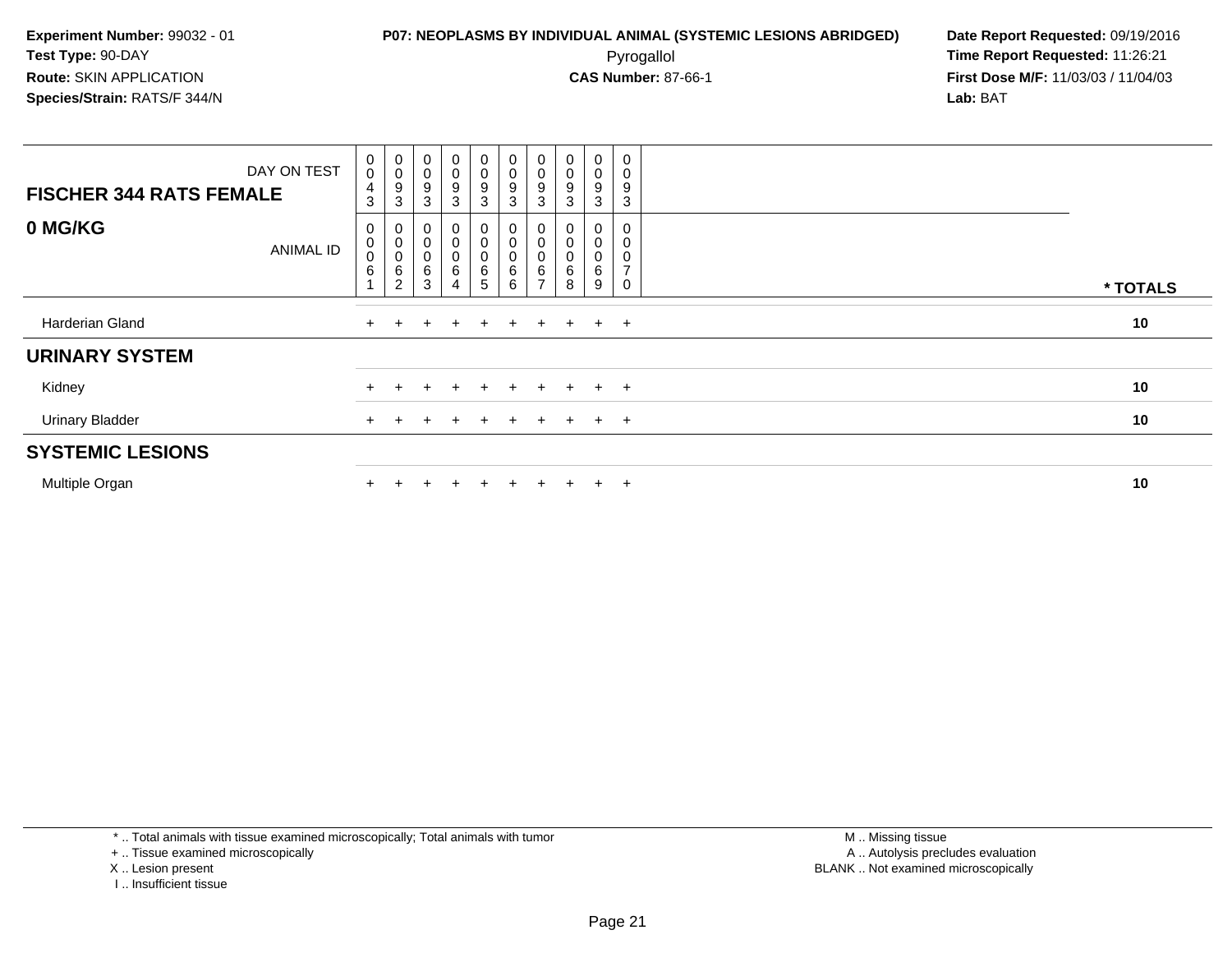| DAY ON TEST<br><b>FISCHER 344 RATS FEMALE</b>                                                                                                                       | 0<br>0<br>$\frac{9}{3}$                              | $\mathbf 0$<br>$\mathsf{O}\xspace$<br>$\frac{9}{3}$                 | 0<br>$\mathbf 0$<br>9<br>$\mathbf{3}$                             | 0<br>0<br>9<br>$\mathbf{3}$                                 | $\mathbf 0$<br>$\mathbf 0$<br>9<br>$\mathbf{3}$                | $\mathbf 0$<br>$\ddot{\mathbf{0}}$<br>$\frac{9}{3}$       | $\mathbf 0$<br>$\mathbf 0$<br>$\boldsymbol{9}$<br>3                 | 0<br>0<br>$\boldsymbol{9}$<br>$\mathbf{3}$             | $\mathbf 0$<br>0<br>$9\,$<br>$\mathbf{3}$              | $\mathbf 0$<br>$\mathbf 0$<br>9<br>3                          |                                                                                               |
|---------------------------------------------------------------------------------------------------------------------------------------------------------------------|------------------------------------------------------|---------------------------------------------------------------------|-------------------------------------------------------------------|-------------------------------------------------------------|----------------------------------------------------------------|-----------------------------------------------------------|---------------------------------------------------------------------|--------------------------------------------------------|--------------------------------------------------------|---------------------------------------------------------------|-----------------------------------------------------------------------------------------------|
| <b>9.5 MG/KG</b><br><b>ANIMAL ID</b>                                                                                                                                | $\mathbf 0$<br>0<br>$\pmb{0}$<br>$\overline{7}$<br>1 | 0<br>$\mathbf 0$<br>$\mathbf 0$<br>$\overline{7}$<br>$\overline{2}$ | 0<br>$\mathbf 0$<br>$\mathbf 0$<br>$\overline{7}$<br>$\mathbf{3}$ | 0<br>0<br>$\mathbf 0$<br>$\boldsymbol{7}$<br>$\overline{4}$ | 0<br>$\mathbf 0$<br>0<br>$\begin{array}{c} 7 \\ 5 \end{array}$ | 0<br>$\mathbf 0$<br>0<br>$\overline{7}$<br>$6\phantom{a}$ | 0<br>$\mathbf 0$<br>$\mathbf 0$<br>$\overline{7}$<br>$\overline{7}$ | $\mathbf 0$<br>$\mathbf 0$<br>0<br>$\overline{7}$<br>8 | $\mathbf 0$<br>0<br>$\mathbf 0$<br>$\overline{7}$<br>9 | $\mathbf 0$<br>$\mathbf 0$<br>$\mathbf 0$<br>8<br>$\mathbf 0$ | * TOTALS                                                                                      |
| <b>ALIMENTARY SYSTEM</b>                                                                                                                                            |                                                      |                                                                     |                                                                   |                                                             |                                                                |                                                           |                                                                     |                                                        |                                                        |                                                               |                                                                                               |
| Mesentery                                                                                                                                                           |                                                      |                                                                     |                                                                   | $\ddot{}$                                                   |                                                                |                                                           |                                                                     |                                                        |                                                        |                                                               | $\mathbf{1}$                                                                                  |
| <b>CARDIOVASCULAR SYSTEM</b>                                                                                                                                        |                                                      |                                                                     |                                                                   |                                                             |                                                                |                                                           |                                                                     |                                                        |                                                        |                                                               |                                                                                               |
| <b>NONE</b>                                                                                                                                                         |                                                      |                                                                     |                                                                   |                                                             |                                                                |                                                           |                                                                     |                                                        |                                                        |                                                               |                                                                                               |
| <b>ENDOCRINE SYSTEM</b>                                                                                                                                             |                                                      |                                                                     |                                                                   |                                                             |                                                                |                                                           |                                                                     |                                                        |                                                        |                                                               |                                                                                               |
| <b>NONE</b>                                                                                                                                                         |                                                      |                                                                     |                                                                   |                                                             |                                                                |                                                           |                                                                     |                                                        |                                                        |                                                               |                                                                                               |
| <b>GENERAL BODY SYSTEM</b>                                                                                                                                          |                                                      |                                                                     |                                                                   |                                                             |                                                                |                                                           |                                                                     |                                                        |                                                        |                                                               |                                                                                               |
| <b>NONE</b>                                                                                                                                                         |                                                      |                                                                     |                                                                   |                                                             |                                                                |                                                           |                                                                     |                                                        |                                                        |                                                               |                                                                                               |
| <b>GENITAL SYSTEM</b>                                                                                                                                               |                                                      |                                                                     |                                                                   |                                                             |                                                                |                                                           |                                                                     |                                                        |                                                        |                                                               |                                                                                               |
| Ovary                                                                                                                                                               |                                                      |                                                                     |                                                                   |                                                             |                                                                |                                                           |                                                                     |                                                        | $+$                                                    |                                                               | 1                                                                                             |
| <b>HEMATOPOIETIC SYSTEM</b>                                                                                                                                         |                                                      |                                                                     |                                                                   |                                                             |                                                                |                                                           |                                                                     |                                                        |                                                        |                                                               |                                                                                               |
| <b>NONE</b>                                                                                                                                                         |                                                      |                                                                     |                                                                   |                                                             |                                                                |                                                           |                                                                     |                                                        |                                                        |                                                               |                                                                                               |
| <b>INTEGUMENTARY SYSTEM</b>                                                                                                                                         |                                                      |                                                                     |                                                                   |                                                             |                                                                |                                                           |                                                                     |                                                        |                                                        |                                                               |                                                                                               |
| Skin                                                                                                                                                                | $+$                                                  | $+$                                                                 | $+$                                                               | $+$                                                         | $+$                                                            | $+$                                                       |                                                                     | $+$ $+$                                                |                                                        | $+$ $+$                                                       | 10                                                                                            |
| <b>MUSCULOSKELETAL SYSTEM</b>                                                                                                                                       |                                                      |                                                                     |                                                                   |                                                             |                                                                |                                                           |                                                                     |                                                        |                                                        |                                                               |                                                                                               |
| <b>NONE</b>                                                                                                                                                         |                                                      |                                                                     |                                                                   |                                                             |                                                                |                                                           |                                                                     |                                                        |                                                        |                                                               |                                                                                               |
| *  Total animals with tissue examined microscopically; Total animals with tumor<br>+  Tissue examined microscopically<br>X  Lesion present<br>I Insufficient tissue |                                                      |                                                                     |                                                                   |                                                             |                                                                |                                                           |                                                                     |                                                        |                                                        |                                                               | M  Missing tissue<br>A  Autolysis precludes evaluation<br>BLANK  Not examined microscopically |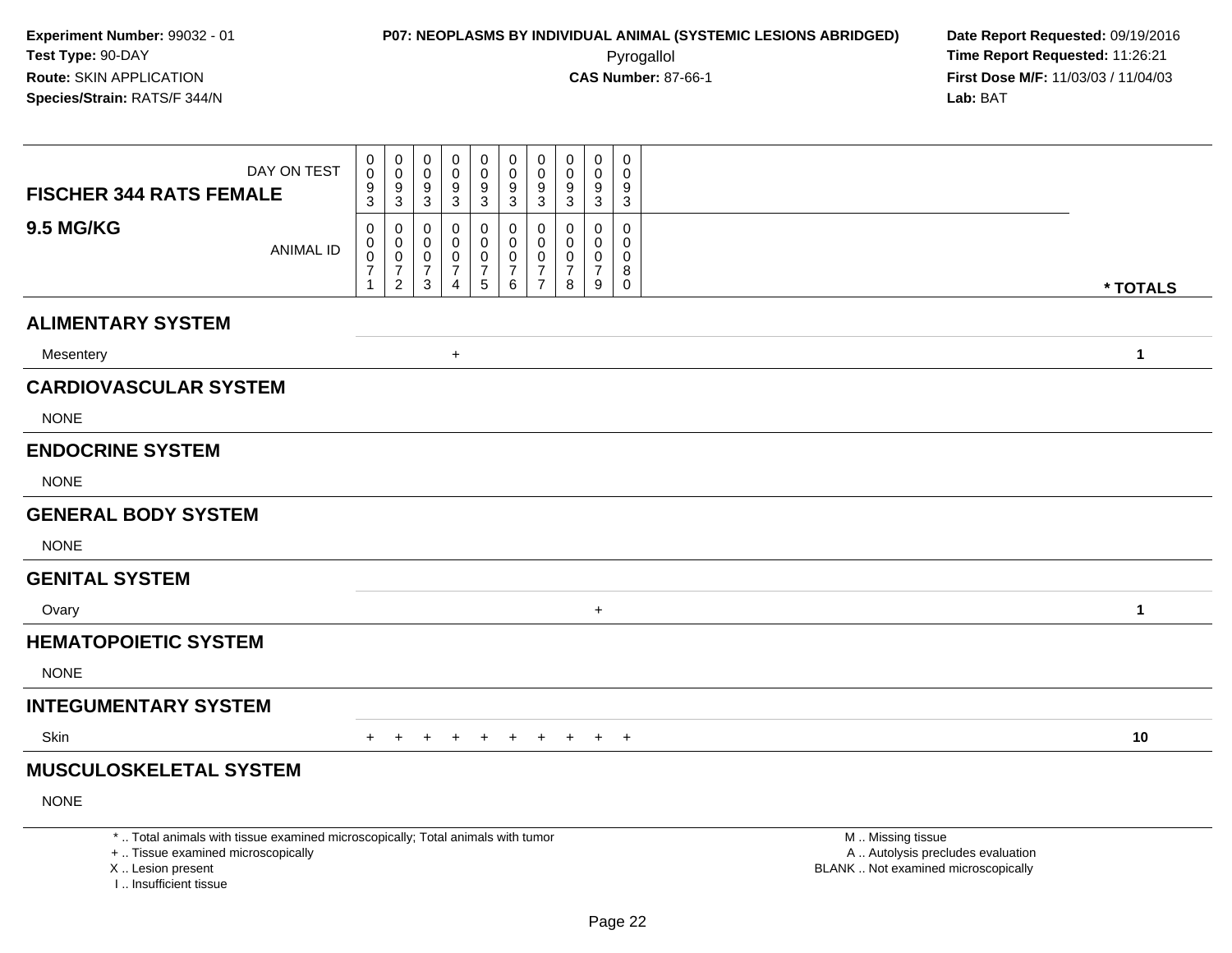Pyrogallol **Time Report Requested:** 11:26:21 **First Dose M/F:** 11/03/03 / 11/04/03<br>**Lab:** BAT **Lab:** BAT

| DAY ON TEST<br><b>FISCHER 344 RATS FEMALE</b> | 0<br>0<br>9<br>◠<br>P | υ<br>9<br>ີ<br>N |  | 0.<br>U<br>9<br>ີ<br>J | 0<br>0<br>9<br>ົ<br>J. | 0<br>U<br>9<br>3 | Ω | $\Omega$ | 0<br>0<br>9<br>3                 |          |
|-----------------------------------------------|-----------------------|------------------|--|------------------------|------------------------|------------------|---|----------|----------------------------------|----------|
| <b>9.5 MG/KG</b><br>ANIMAL ID                 | 0<br>U<br>U           | ◡<br>v<br>- 2    |  | 0.<br>U<br>U<br>5      | 0<br>0<br>6            | U<br>U<br>U      | 8 | 9        | 0<br>0<br>0<br>8<br>$\mathbf{0}$ | * TOTALS |

## **NERVOUS SYSTEM**

NONE

## **RESPIRATORY SYSTEM**

NONE

## **SPECIAL SENSES SYSTEM**

NONE

#### **URINARY SYSTEM**

NONE

## **SYSTEMIC LESIONS**

Multiple Organn  $+$ 

<sup>+</sup> <sup>+</sup> <sup>+</sup> <sup>+</sup> <sup>+</sup> <sup>+</sup> <sup>+</sup> <sup>+</sup> <sup>+</sup> **<sup>10</sup>**

\* .. Total animals with tissue examined microscopically; Total animals with tumor

+ .. Tissue examined microscopically

X .. Lesion present

I .. Insufficient tissue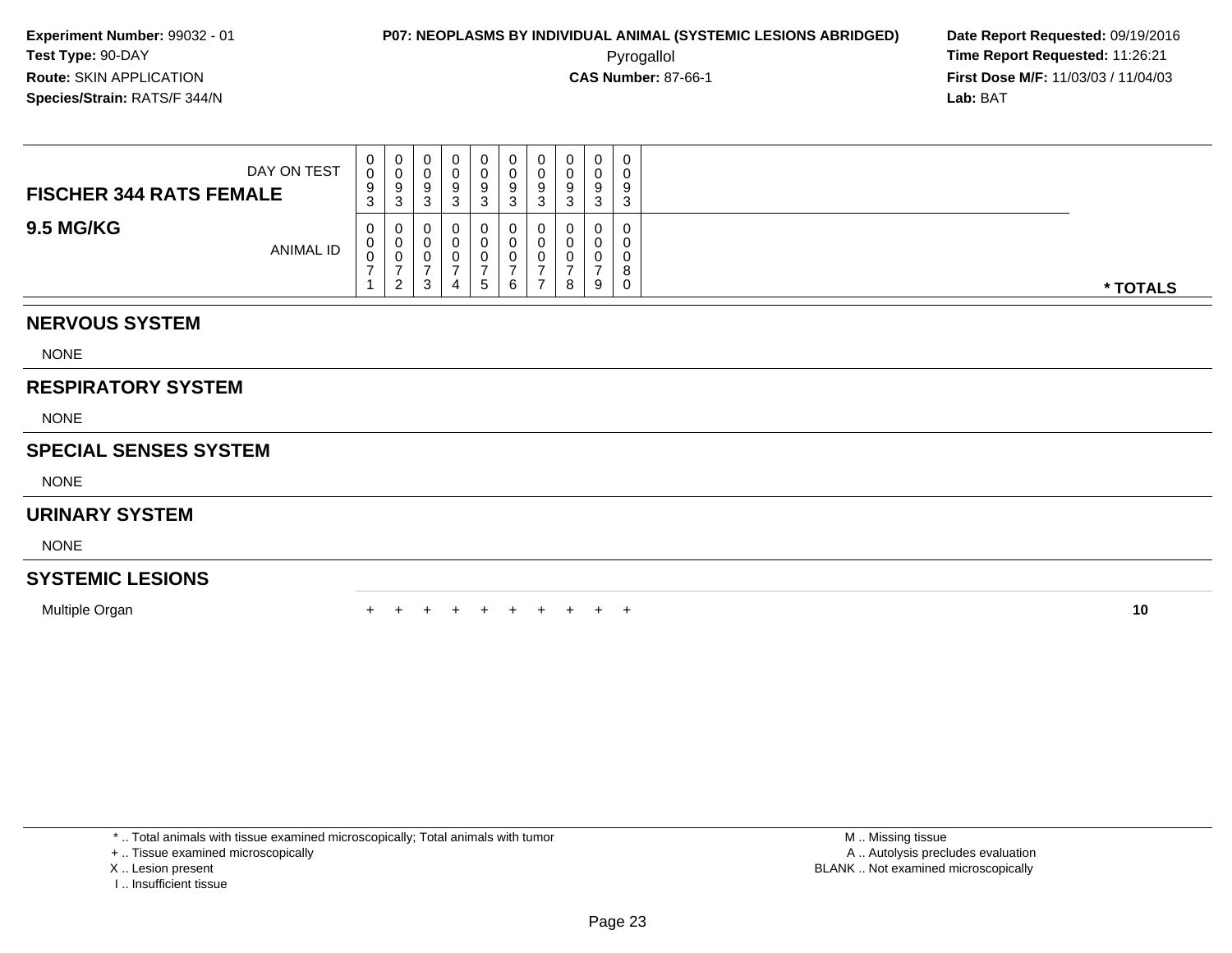| DAY ON TEST<br><b>FISCHER 344 RATS FEMALE</b>                                                                                                                       | $\pmb{0}$<br>$\mathbf 0$<br>$\frac{9}{3}$                              | $\pmb{0}$<br>0<br>$\mathbf 0$<br>0<br>$\boldsymbol{9}$<br>9<br>$\mathbf{3}$<br>$\sqrt{3}$            | 0<br>$\mathbf 0$<br>9<br>$\overline{3}$      | 0<br>0<br>$\frac{9}{3}$                                | $\mathbf 0$<br>$\mathbf 0$<br>$\frac{9}{3}$   | $\pmb{0}$<br>$\mathbf 0$<br>9<br>$\mathbf{3}$          | $\mathbf 0$<br>$\mathbf 0$<br>9<br>$\mathbf{3}$ | $\mathbf 0$<br>$\mathbf 0$<br>9<br>$\mathbf 3$      | 0<br>$\mathbf{0}$<br>9<br>$\mathbf{3}$    |                                                                                               |  |
|---------------------------------------------------------------------------------------------------------------------------------------------------------------------|------------------------------------------------------------------------|------------------------------------------------------------------------------------------------------|----------------------------------------------|--------------------------------------------------------|-----------------------------------------------|--------------------------------------------------------|-------------------------------------------------|-----------------------------------------------------|-------------------------------------------|-----------------------------------------------------------------------------------------------|--|
| 18.75 MG/KG                                                                                                                                                         | 0<br>$\pmb{0}$<br><b>ANIMAL ID</b><br>$\mathbf 0$<br>8<br>$\mathbf{1}$ | 0<br>0<br>$\mathbf 0$<br>$\mathbf 0$<br>$\mathbf 0$<br>0<br>8<br>8<br>$\overline{2}$<br>$\mathbf{3}$ | 0<br>$\mathbf 0$<br>0<br>8<br>$\overline{4}$ | 0<br>$\mathbf 0$<br>$\mathbf 0$<br>8<br>$\overline{5}$ | 0<br>$\mathbf 0$<br>$\mathbf 0$<br>$_{6}^{8}$ | 0<br>$\mathbf 0$<br>$\mathbf 0$<br>8<br>$\overline{7}$ | 0<br>$\mathbf 0$<br>$\mathbf 0$<br>$_{8}^8$     | $\mathbf 0$<br>$\mathbf 0$<br>$\mathbf 0$<br>8<br>9 | 0<br>$\mathbf 0$<br>$\mathbf 0$<br>9<br>0 | * TOTALS                                                                                      |  |
| <b>ALIMENTARY SYSTEM</b>                                                                                                                                            |                                                                        |                                                                                                      |                                              |                                                        |                                               |                                                        |                                                 |                                                     |                                           |                                                                                               |  |
| Liver                                                                                                                                                               | $\ddot{}$                                                              |                                                                                                      |                                              |                                                        |                                               |                                                        | $+$                                             |                                                     |                                           | $\mathbf{2}$                                                                                  |  |
| <b>CARDIOVASCULAR SYSTEM</b>                                                                                                                                        |                                                                        |                                                                                                      |                                              |                                                        |                                               |                                                        |                                                 |                                                     |                                           |                                                                                               |  |
| <b>NONE</b>                                                                                                                                                         |                                                                        |                                                                                                      |                                              |                                                        |                                               |                                                        |                                                 |                                                     |                                           |                                                                                               |  |
| <b>ENDOCRINE SYSTEM</b>                                                                                                                                             |                                                                        |                                                                                                      |                                              |                                                        |                                               |                                                        |                                                 |                                                     |                                           |                                                                                               |  |
| <b>NONE</b>                                                                                                                                                         |                                                                        |                                                                                                      |                                              |                                                        |                                               |                                                        |                                                 |                                                     |                                           |                                                                                               |  |
| <b>GENERAL BODY SYSTEM</b>                                                                                                                                          |                                                                        |                                                                                                      |                                              |                                                        |                                               |                                                        |                                                 |                                                     |                                           |                                                                                               |  |
| <b>NONE</b>                                                                                                                                                         |                                                                        |                                                                                                      |                                              |                                                        |                                               |                                                        |                                                 |                                                     |                                           |                                                                                               |  |
| <b>GENITAL SYSTEM</b>                                                                                                                                               |                                                                        |                                                                                                      |                                              |                                                        |                                               |                                                        |                                                 |                                                     |                                           |                                                                                               |  |
| <b>NONE</b>                                                                                                                                                         |                                                                        |                                                                                                      |                                              |                                                        |                                               |                                                        |                                                 |                                                     |                                           |                                                                                               |  |
| <b>HEMATOPOIETIC SYSTEM</b>                                                                                                                                         |                                                                        |                                                                                                      |                                              |                                                        |                                               |                                                        |                                                 |                                                     |                                           |                                                                                               |  |
| <b>NONE</b>                                                                                                                                                         |                                                                        |                                                                                                      |                                              |                                                        |                                               |                                                        |                                                 |                                                     |                                           |                                                                                               |  |
| <b>INTEGUMENTARY SYSTEM</b>                                                                                                                                         |                                                                        |                                                                                                      |                                              |                                                        |                                               |                                                        |                                                 |                                                     |                                           |                                                                                               |  |
| Skin                                                                                                                                                                | $+$                                                                    | $+$<br>$+$                                                                                           | $+$                                          | $+$                                                    | + + + + +                                     |                                                        |                                                 |                                                     |                                           | 10                                                                                            |  |
| <b>MUSCULOSKELETAL SYSTEM</b>                                                                                                                                       |                                                                        |                                                                                                      |                                              |                                                        |                                               |                                                        |                                                 |                                                     |                                           |                                                                                               |  |
| <b>NONE</b>                                                                                                                                                         |                                                                        |                                                                                                      |                                              |                                                        |                                               |                                                        |                                                 |                                                     |                                           |                                                                                               |  |
| *  Total animals with tissue examined microscopically; Total animals with tumor<br>+  Tissue examined microscopically<br>X  Lesion present<br>I Insufficient tissue |                                                                        |                                                                                                      |                                              |                                                        |                                               |                                                        |                                                 |                                                     |                                           | M  Missing tissue<br>A  Autolysis precludes evaluation<br>BLANK  Not examined microscopically |  |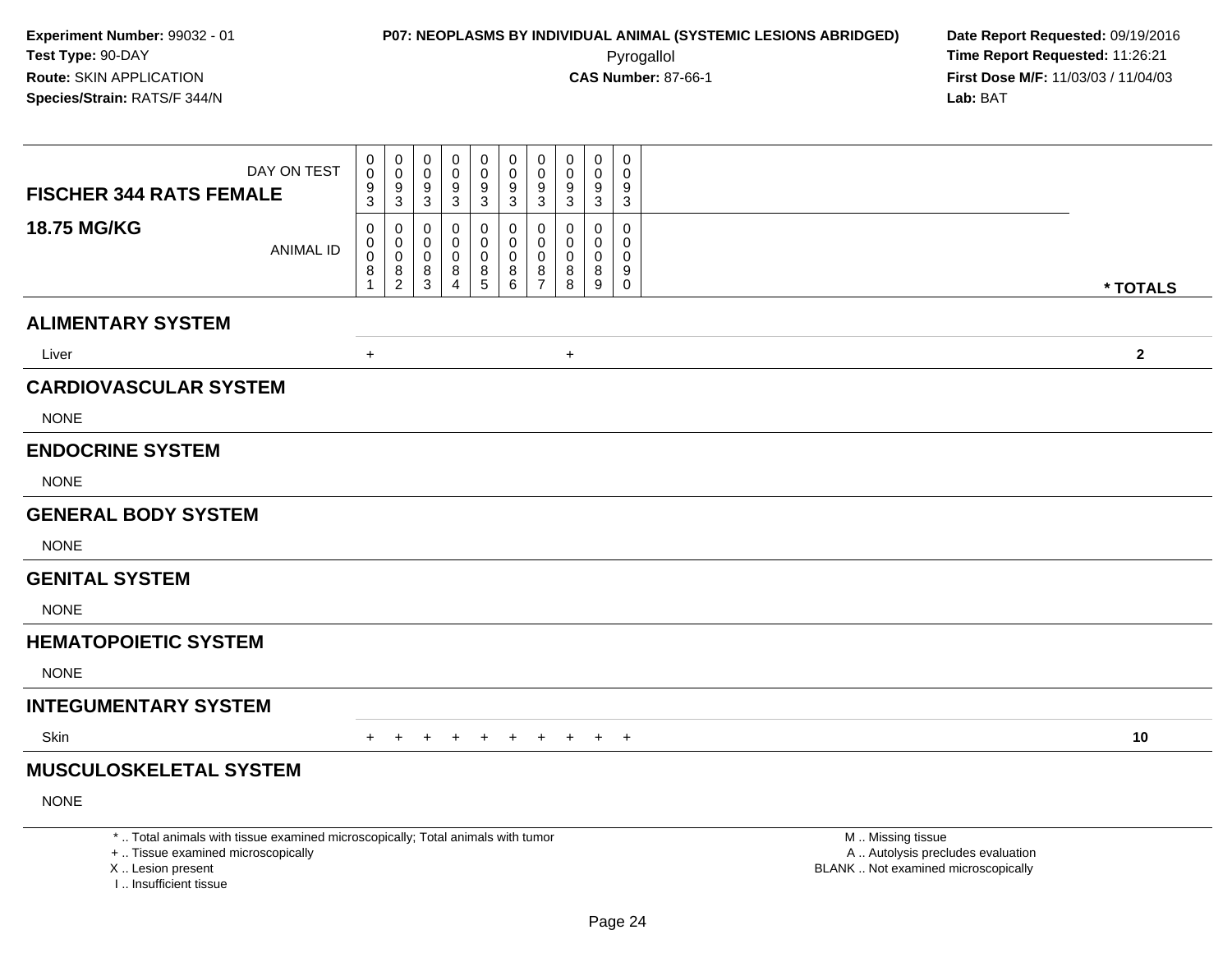Pyrogallol **Time Report Requested:** 11:26:21 **First Dose M/F:** 11/03/03 / 11/04/03<br>**Lab:** BAT **Lab:** BAT

| DAY ON TEST<br><b>FISCHER 344 RATS FEMALE</b> | 0<br>0<br>9<br>3 | ت | ◡<br>ັ<br>د | 0<br>9<br>3                   | U<br>v<br>◡<br>ບ  | 0<br>v<br>9<br>3 |   | 0<br>-3 | 0<br>0<br>9<br>3      |          |
|-----------------------------------------------|------------------|---|-------------|-------------------------------|-------------------|------------------|---|---------|-----------------------|----------|
| <b>18.75 MG/KG</b><br><b>ANIMAL ID</b>        | 0<br>0<br>0<br>8 | O | O<br>د      | 0<br>0<br>$\circ$<br><u>5</u> | $\circ$<br>O<br>6 | 0<br>υ<br>υ<br>8 | 8 | 9       | 0<br>0<br>0<br>9<br>0 | * TOTALS |

## **NERVOUS SYSTEM**

NONE

## **RESPIRATORY SYSTEM**

NONE

## **SPECIAL SENSES SYSTEM**

NONE

#### **URINARY SYSTEM**

NONE

## **SYSTEMIC LESIONS**

Multiple Organn  $+$ 

<sup>+</sup> <sup>+</sup> <sup>+</sup> <sup>+</sup> <sup>+</sup> <sup>+</sup> <sup>+</sup> <sup>+</sup> <sup>+</sup> **<sup>10</sup>**

\* .. Total animals with tissue examined microscopically; Total animals with tumor

+ .. Tissue examined microscopically

X .. Lesion present

I .. Insufficient tissue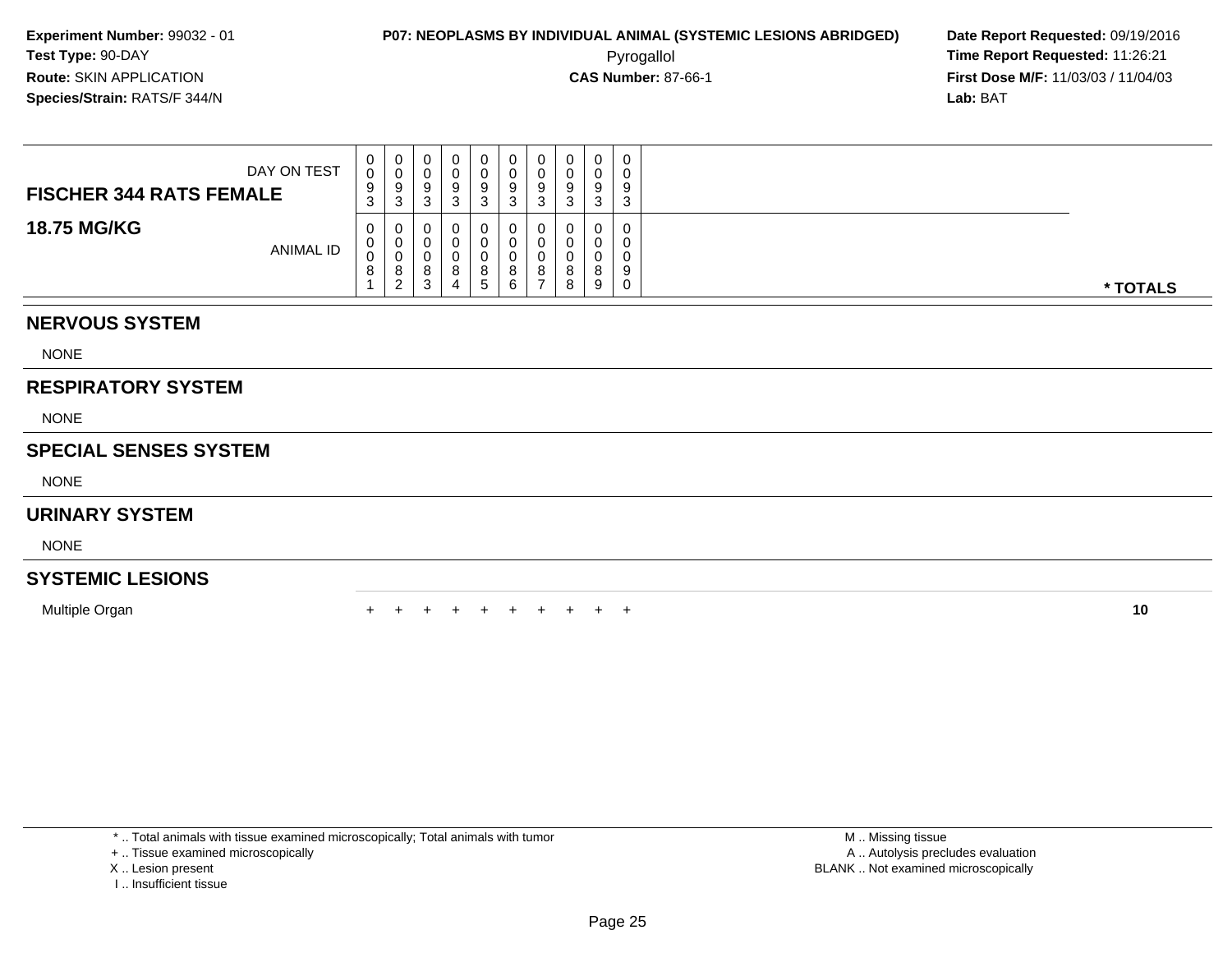Pyrogallol **Time Report Requested:** 11:26:21 **First Dose M/F:** 11/03/03 / 11/04/03<br>**Lab:** BAT **Lab:** BAT

| DAY ON TEST<br><b>FISCHER 344 RATS FEMALE</b> | U<br>0<br>9<br>3 | 0<br>v<br>-9<br>-3            | 0<br>U<br>9<br>◠<br>ັ                 | ັ | U<br>u<br>9 | 9 | ◡<br>ັ | 0<br>0<br>$\Omega$<br>◡<br>3 | ◡<br>Q<br>$\sim$ |          |
|-----------------------------------------------|------------------|-------------------------------|---------------------------------------|---|-------------|---|--------|------------------------------|------------------|----------|
| 37.5 MG/KG<br><b>ANIMAL ID</b>                | 0<br>υ<br>U<br>9 | U<br>U<br>-9<br>ົ<br><u>_</u> | 0<br>0<br>0<br>9<br><sup>o</sup><br>J | 5 | 9           | 9 | 8      | 0<br>0<br>a<br>9             |                  | * TOTALS |

#### **ALIMENTARY SYSTEM**

NONE

## **CARDIOVASCULAR SYSTEM**

NONE

#### **ENDOCRINE SYSTEM**

NONE

#### **GENERAL BODY SYSTEM**

NONE

#### **GENITAL SYSTEM**

NONE

#### **HEMATOPOIETIC SYSTEM**

NONE

## **INTEGUMENTARY SYSTEM**

**Skin** n  $+$ 

<sup>+</sup> <sup>+</sup> <sup>+</sup> <sup>+</sup> <sup>+</sup> <sup>+</sup> <sup>+</sup> <sup>+</sup> <sup>+</sup> **<sup>10</sup>**

## **MUSCULOSKELETAL SYSTEM**

NONE

\* .. Total animals with tissue examined microscopically; Total animals with tumor

+ .. Tissue examined microscopically

X .. Lesion present

I .. Insufficient tissue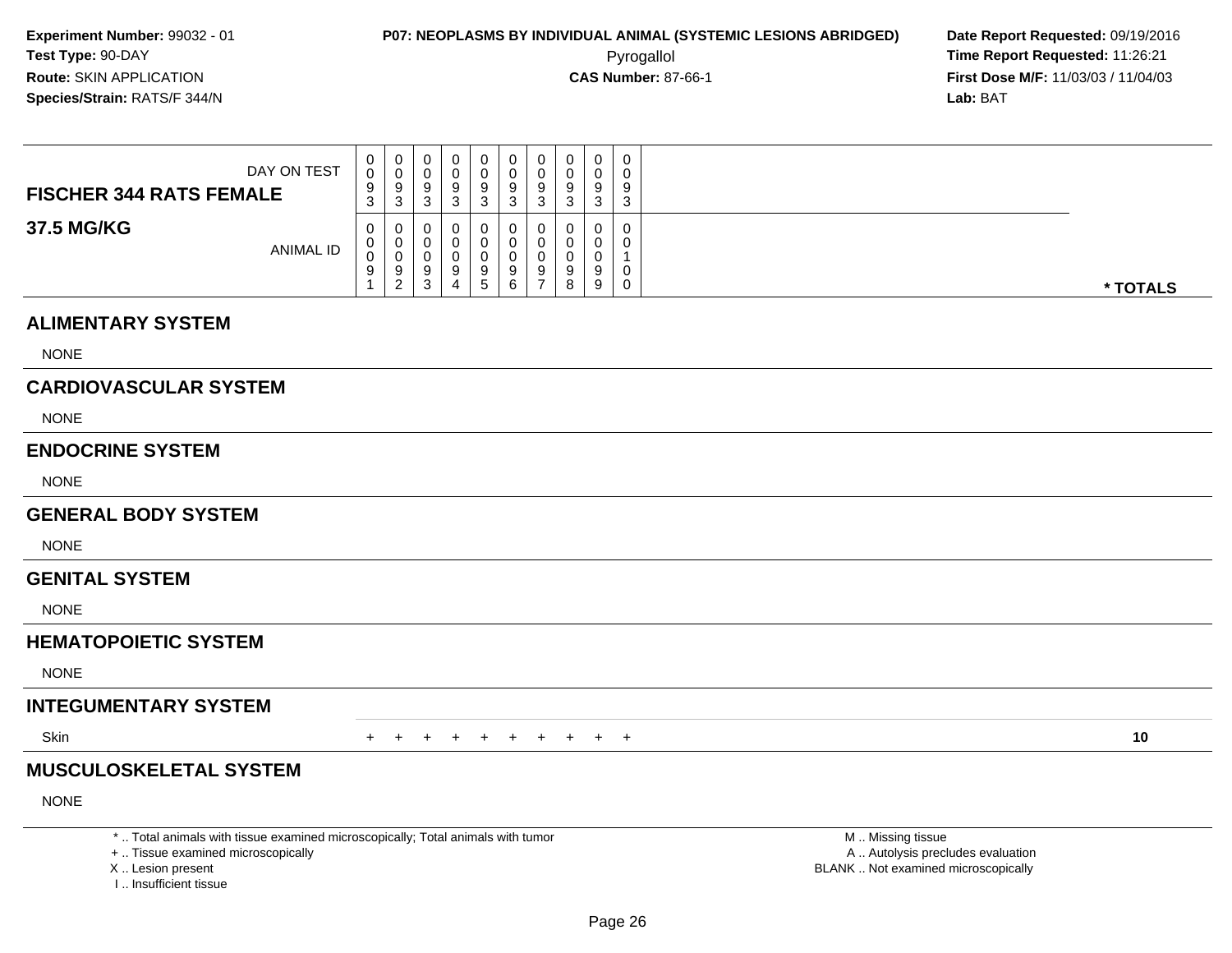Pyrogallol **Time Report Requested:** 11:26:21 **First Dose M/F:** 11/03/03 / 11/04/03<br>**Lab:** BAT **Lab:** BAT

| DAY ON TEST<br><b>FISCHER 344 RATS FEMALE</b> | 0<br>0<br>9<br>ົ<br><b>ن</b> | U<br>∩<br>ູ<br>3       |  | 0<br>9<br>3  | 0<br>0<br>9<br>ົ<br>J. | 0<br>U<br>9<br>3 | <sup>o</sup><br>◡<br>⌒<br>ີ | $\Omega$ | $\mathbf{0}$<br>0<br>9<br>◠<br>ა |          |
|-----------------------------------------------|------------------------------|------------------------|--|--------------|------------------------|------------------|-----------------------------|----------|----------------------------------|----------|
| 37.5 MG/KG<br><b>ANIMAL ID</b>                | $\mathbf{0}$<br>U<br>◡<br>9  | ◡<br>U.<br>◡<br>9<br>ົ |  | O.<br>9<br>5 | 0<br>0<br>9<br>6       | U<br>U<br>9      | $\Omega$<br>8               | 9        | $\mathbf 0$<br>0<br>0<br>0       | * TOTALS |

## **NERVOUS SYSTEM**

NONE

## **RESPIRATORY SYSTEM**

NONE

## **SPECIAL SENSES SYSTEM**

NONE

#### **URINARY SYSTEM**

NONE

## **SYSTEMIC LESIONS**

Multiple Organn  $+$ 

<sup>+</sup> <sup>+</sup> <sup>+</sup> <sup>+</sup> <sup>+</sup> <sup>+</sup> <sup>+</sup> <sup>+</sup> <sup>+</sup> **<sup>10</sup>**

\* .. Total animals with tissue examined microscopically; Total animals with tumor

+ .. Tissue examined microscopically

X .. Lesion present

I .. Insufficient tissue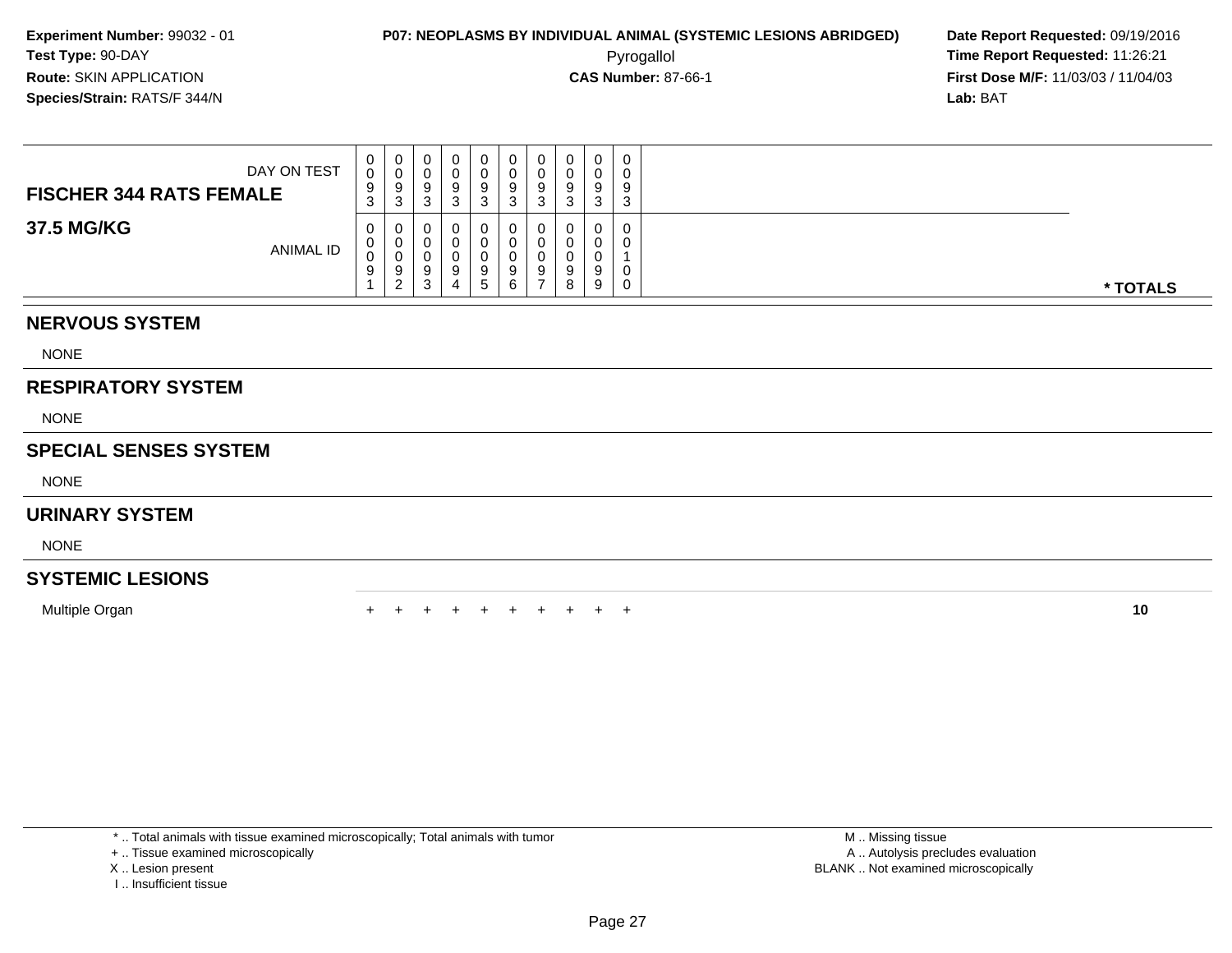| DAY ON TEST<br><b>FISCHER 344 RATS FEMALE</b>                                                                                                                       | $\pmb{0}$<br>$\mathbf 0$<br>$\frac{9}{3}$                                           | $\pmb{0}$<br>0<br>$\mathbf 0$<br>$\mathbf 0$<br>$\frac{9}{3}$<br>9<br>$\mathbf{3}$                 | 0<br>$\mathbf 0$<br>$\frac{9}{3}$             | $\pmb{0}$<br>$\mathbf 0$<br>$\pmb{0}$<br>$\pmb{0}$<br>$\frac{9}{3}$<br>$\frac{9}{3}$                                                                 | $\pmb{0}$<br>$\mathbf 0$<br>9<br>$\mathbf{3}$                     | $\mathbf 0$<br>$\mathbf 0$<br>9<br>$\overline{3}$      | $\mathbf 0$<br>$\mathbf 0$<br>9<br>$\overline{3}$              | 0<br>$\mathbf{0}$<br>9<br>$\mathbf{3}$                |                                                                                               |              |
|---------------------------------------------------------------------------------------------------------------------------------------------------------------------|-------------------------------------------------------------------------------------|----------------------------------------------------------------------------------------------------|-----------------------------------------------|------------------------------------------------------------------------------------------------------------------------------------------------------|-------------------------------------------------------------------|--------------------------------------------------------|----------------------------------------------------------------|-------------------------------------------------------|-----------------------------------------------------------------------------------------------|--------------|
| <b>75 MG/KG</b>                                                                                                                                                     | $\mathbf 0$<br>0<br><b>ANIMAL ID</b><br>$\mathbf{1}$<br>$\mathbf 0$<br>$\mathbf{1}$ | $\mathbf 0$<br>0<br>$\pmb{0}$<br>0<br>$\mathbf{1}$<br>1<br>$\mathbf 0$<br>0<br>$\overline{2}$<br>3 | 0<br>0<br>$\mathbf{1}$<br>0<br>$\overline{4}$ | 0<br>0<br>$\ddot{\mathbf{0}}$<br>$\mathbf 0$<br>$\mathbf{1}$<br>$\mathbf{1}$<br>$\begin{array}{c} 0 \\ 5 \end{array}$<br>$\pmb{0}$<br>$6\phantom{a}$ | 0<br>$\mathbf 0$<br>$\mathbf{1}$<br>$\mathbf 0$<br>$\overline{7}$ | $\mathbf 0$<br>$\mathbf 0$<br>$\overline{1}$<br>0<br>8 | $\mathbf 0$<br>$\mathbf 0$<br>$\mathbf{1}$<br>$\mathbf 0$<br>9 | 0<br>$\mathbf 0$<br>$\mathbf{1}$<br>$\mathbf{1}$<br>0 |                                                                                               | * TOTALS     |
| <b>ALIMENTARY SYSTEM</b>                                                                                                                                            |                                                                                     |                                                                                                    |                                               |                                                                                                                                                      |                                                                   |                                                        |                                                                |                                                       |                                                                                               |              |
| Liver                                                                                                                                                               |                                                                                     |                                                                                                    | $+$                                           | $+$                                                                                                                                                  |                                                                   |                                                        |                                                                |                                                       |                                                                                               | $\mathbf{2}$ |
| <b>CARDIOVASCULAR SYSTEM</b>                                                                                                                                        |                                                                                     |                                                                                                    |                                               |                                                                                                                                                      |                                                                   |                                                        |                                                                |                                                       |                                                                                               |              |
| <b>NONE</b>                                                                                                                                                         |                                                                                     |                                                                                                    |                                               |                                                                                                                                                      |                                                                   |                                                        |                                                                |                                                       |                                                                                               |              |
| <b>ENDOCRINE SYSTEM</b>                                                                                                                                             |                                                                                     |                                                                                                    |                                               |                                                                                                                                                      |                                                                   |                                                        |                                                                |                                                       |                                                                                               |              |
| <b>NONE</b>                                                                                                                                                         |                                                                                     |                                                                                                    |                                               |                                                                                                                                                      |                                                                   |                                                        |                                                                |                                                       |                                                                                               |              |
| <b>GENERAL BODY SYSTEM</b>                                                                                                                                          |                                                                                     |                                                                                                    |                                               |                                                                                                                                                      |                                                                   |                                                        |                                                                |                                                       |                                                                                               |              |
| <b>NONE</b>                                                                                                                                                         |                                                                                     |                                                                                                    |                                               |                                                                                                                                                      |                                                                   |                                                        |                                                                |                                                       |                                                                                               |              |
| <b>GENITAL SYSTEM</b>                                                                                                                                               |                                                                                     |                                                                                                    |                                               |                                                                                                                                                      |                                                                   |                                                        |                                                                |                                                       |                                                                                               |              |
| <b>NONE</b>                                                                                                                                                         |                                                                                     |                                                                                                    |                                               |                                                                                                                                                      |                                                                   |                                                        |                                                                |                                                       |                                                                                               |              |
| <b>HEMATOPOIETIC SYSTEM</b>                                                                                                                                         |                                                                                     |                                                                                                    |                                               |                                                                                                                                                      |                                                                   |                                                        |                                                                |                                                       |                                                                                               |              |
| <b>NONE</b>                                                                                                                                                         |                                                                                     |                                                                                                    |                                               |                                                                                                                                                      |                                                                   |                                                        |                                                                |                                                       |                                                                                               |              |
| <b>INTEGUMENTARY SYSTEM</b>                                                                                                                                         |                                                                                     |                                                                                                    |                                               |                                                                                                                                                      |                                                                   |                                                        |                                                                |                                                       |                                                                                               |              |
| Skin                                                                                                                                                                | $+$                                                                                 | $+$                                                                                                |                                               | $+$<br>$+$                                                                                                                                           | $+$                                                               | $+$                                                    |                                                                | $+$ $+$                                               |                                                                                               | 10           |
| <b>MUSCULOSKELETAL SYSTEM</b>                                                                                                                                       |                                                                                     |                                                                                                    |                                               |                                                                                                                                                      |                                                                   |                                                        |                                                                |                                                       |                                                                                               |              |
| <b>NONE</b>                                                                                                                                                         |                                                                                     |                                                                                                    |                                               |                                                                                                                                                      |                                                                   |                                                        |                                                                |                                                       |                                                                                               |              |
| *  Total animals with tissue examined microscopically; Total animals with tumor<br>+  Tissue examined microscopically<br>X  Lesion present<br>I Insufficient tissue |                                                                                     |                                                                                                    |                                               |                                                                                                                                                      |                                                                   |                                                        |                                                                |                                                       | M  Missing tissue<br>A  Autolysis precludes evaluation<br>BLANK  Not examined microscopically |              |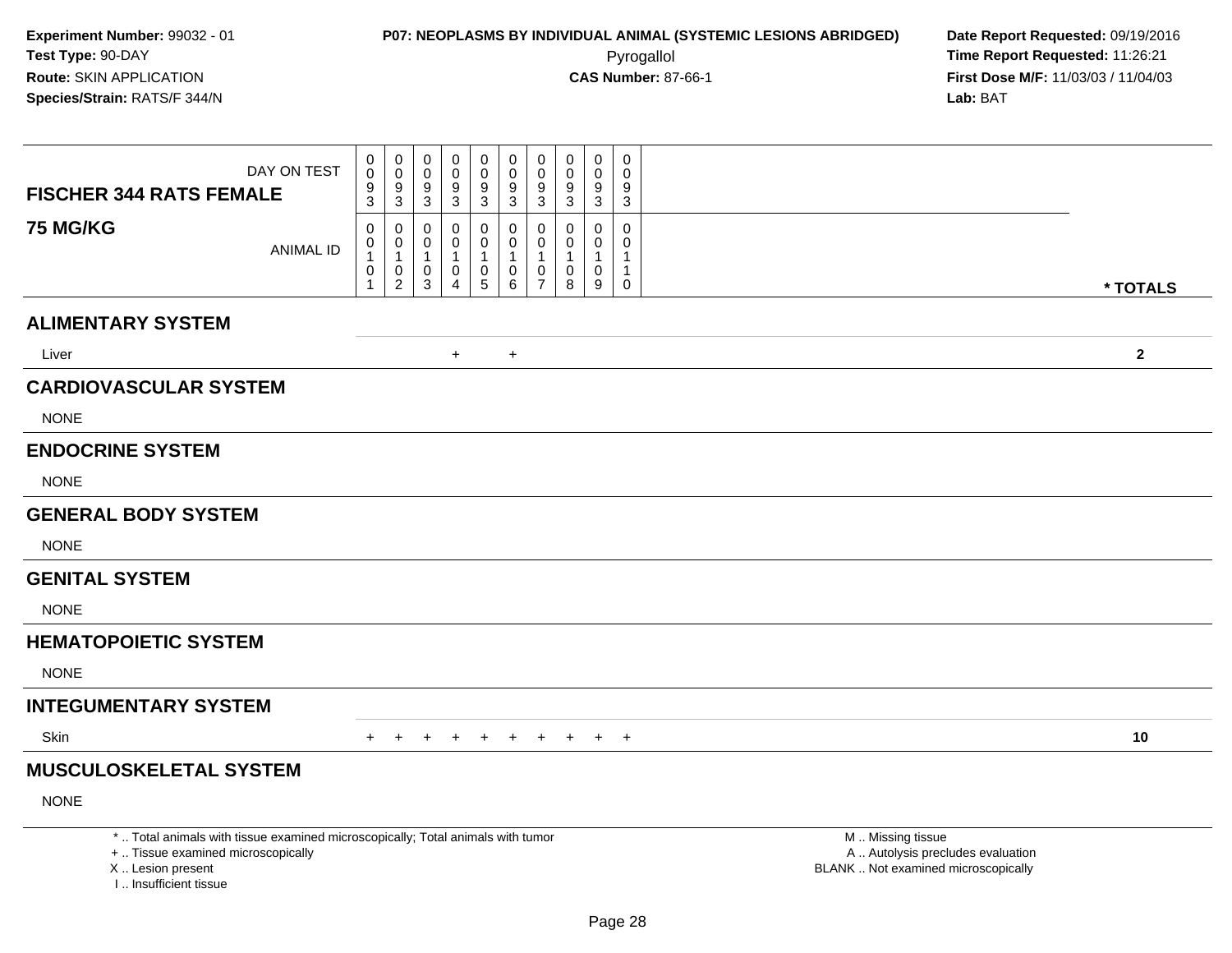Pyrogallol **Time Report Requested:** 11:26:21 **First Dose M/F:** 11/03/03 / 11/04/03<br>**Lab:** BAT **Lab:** BAT

| DAY ON TEST<br><b>FISCHER 344 RATS FEMALE</b> | U<br>$\sim$<br>9<br>⌒<br>ັ | U<br>- 0 | 0<br>u<br>9<br>۰J     | c.<br>c<br>◡ | 0<br>9<br>د.       | 0<br>υ<br>9<br><sup>o</sup><br>ັ | Ω<br>◡<br>ັ |   | 0<br>O<br><b>J</b> | 0<br>U<br>9<br>3 |          |
|-----------------------------------------------|----------------------------|----------|-----------------------|--------------|--------------------|----------------------------------|-------------|---|--------------------|------------------|----------|
| <b>75 MG/KG</b><br><b>ANIMAL ID</b>           | U<br>U<br>v                | ັ<br>ົ   | υ<br>υ<br>υ<br>◠<br>ۍ |              | 0<br>0<br>U<br>৾৾৾ | 0<br>0<br>0<br>6                 | ◡<br>-      | 8 | 0<br>u<br>9        | 0<br>0<br>0      | * TOTALS |

## **NERVOUS SYSTEM**

NONE

## **RESPIRATORY SYSTEM**

NONE

## **SPECIAL SENSES SYSTEM**

NONE

#### **URINARY SYSTEM**

NONE

## **SYSTEMIC LESIONS**

Multiple Organn  $+$ 

<sup>+</sup> <sup>+</sup> <sup>+</sup> <sup>+</sup> <sup>+</sup> <sup>+</sup> <sup>+</sup> <sup>+</sup> <sup>+</sup> **<sup>10</sup>**

\* .. Total animals with tissue examined microscopically; Total animals with tumor

+ .. Tissue examined microscopically

X .. Lesion present

I .. Insufficient tissue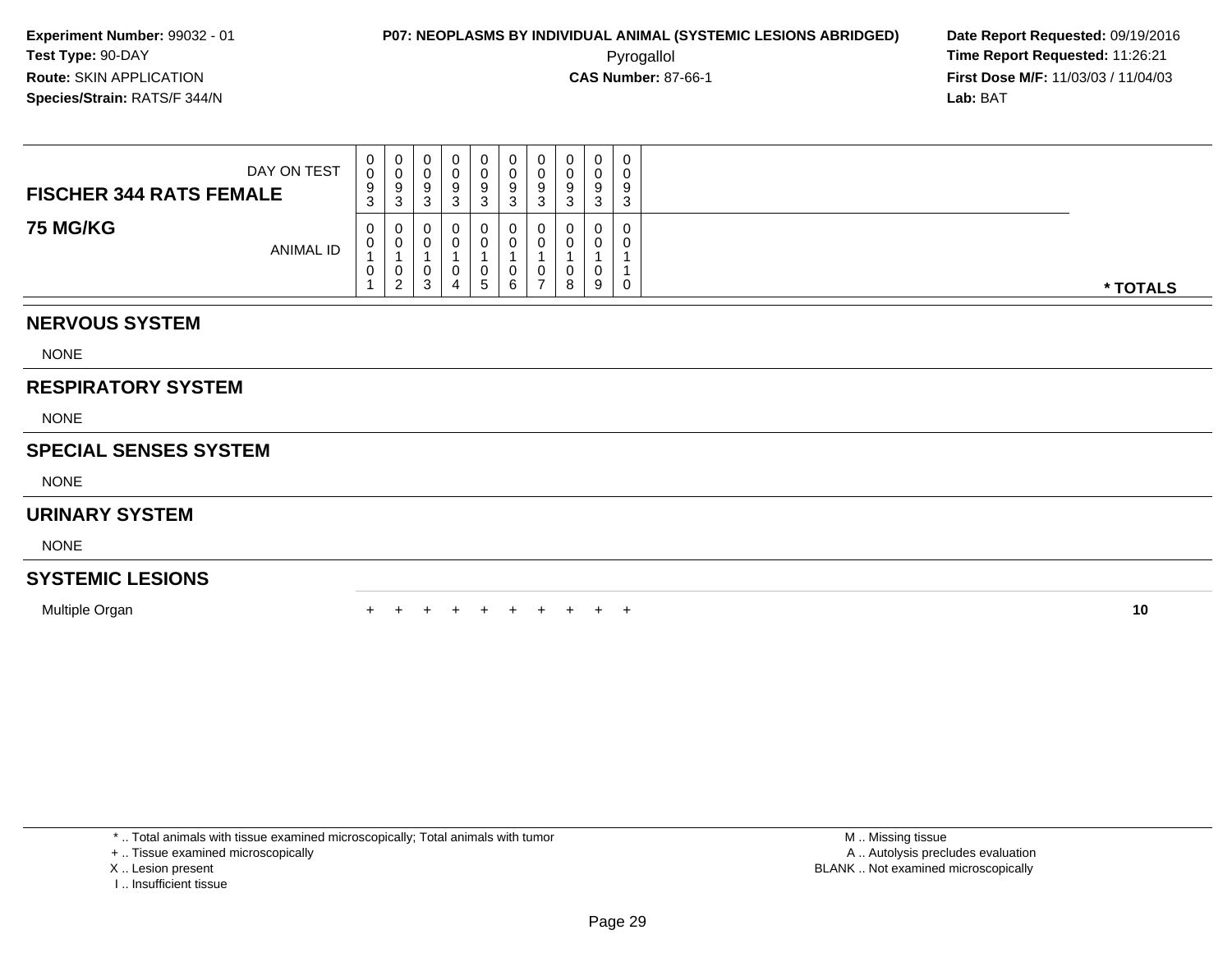| DAY ON TEST<br><b>FISCHER 344 RATS FEMALE</b>                                                                                                                         | $\boldsymbol{0}$<br>$\overline{0}$<br>$^9_3$                                                | $\pmb{0}$<br>$\mathsf 0$<br>9<br>$\overline{3}$                         | $\pmb{0}$<br>$\boldsymbol{0}$<br>$9\,$<br>$\sqrt{3}$              | $\pmb{0}$<br>$\mathsf{O}\xspace$<br>$\frac{9}{3}$                          | $\mathbf 0$<br>$\overline{0}$<br>9<br>$\overline{3}$                     | $\pmb{0}$<br>$\frac{0}{9}$<br>$\overline{3}$                        | $\pmb{0}$<br>$\pmb{0}$<br>$\boldsymbol{9}$<br>$\overline{3}$                 | $\pmb{0}$<br>$\mathsf{O}\xspace$<br>9<br>$\overline{3}$        | $\mathbf 0$<br>$\pmb{0}$<br>$9\,$<br>$\sqrt{3}$                                | $\mathbf 0$<br>$\mathbf 0$<br>9<br>$\mathbf 3$              |                                                                                               |
|-----------------------------------------------------------------------------------------------------------------------------------------------------------------------|---------------------------------------------------------------------------------------------|-------------------------------------------------------------------------|-------------------------------------------------------------------|----------------------------------------------------------------------------|--------------------------------------------------------------------------|---------------------------------------------------------------------|------------------------------------------------------------------------------|----------------------------------------------------------------|--------------------------------------------------------------------------------|-------------------------------------------------------------|-----------------------------------------------------------------------------------------------|
| <b>150 MG/KG</b><br><b>ANIMAL ID</b>                                                                                                                                  | $\mathbf 0$<br>$\begin{smallmatrix}0\\1\end{smallmatrix}$<br>$\mathbf{1}$<br>$\overline{1}$ | 0<br>$\boldsymbol{0}$<br>$\mathbf{1}$<br>$\mathbf{1}$<br>$\overline{2}$ | $\mathbf 0$<br>$\mathbf 0$<br>$\mathbf{1}$<br>$\overline{1}$<br>3 | $\mathbf 0$<br>$\pmb{0}$<br>$\mathbf{1}$<br>$\mathbf{1}$<br>$\overline{4}$ | $\mathsf{O}$<br>$\ddot{\mathbf{0}}$<br>$\mathbf{1}$<br>$\mathbf{1}$<br>5 | $\mathbf 0$<br>$\pmb{0}$<br>$\mathbf{1}$<br>$\mathbf{1}$<br>$\,6\,$ | $\mathbf 0$<br>$\pmb{0}$<br>$\mathbf{1}$<br>$\overline{1}$<br>$\overline{7}$ | $\mathbf 0$<br>$\Omega$<br>$\overline{1}$<br>$\mathbf{1}$<br>8 | $\mathbf 0$<br>$\mathbf 0$<br>$\mathbf{1}$<br>$\overline{1}$<br>$\overline{9}$ | $\mathbf 0$<br>$\mathbf{0}$<br>$\mathbf{1}$<br>$^2_{\rm 0}$ | * TOTALS                                                                                      |
| <b>ALIMENTARY SYSTEM</b>                                                                                                                                              |                                                                                             |                                                                         |                                                                   |                                                                            |                                                                          |                                                                     |                                                                              |                                                                |                                                                                |                                                             |                                                                                               |
| Esophagus                                                                                                                                                             | $+$                                                                                         |                                                                         |                                                                   |                                                                            | $\ddot{}$                                                                | $\div$                                                              |                                                                              |                                                                |                                                                                | $\ddot{}$                                                   | 10                                                                                            |
| Intestine Large, Cecum                                                                                                                                                |                                                                                             |                                                                         |                                                                   |                                                                            |                                                                          |                                                                     |                                                                              |                                                                |                                                                                |                                                             | 10                                                                                            |
| Intestine Large, Colon                                                                                                                                                |                                                                                             |                                                                         |                                                                   |                                                                            |                                                                          |                                                                     |                                                                              |                                                                |                                                                                | $\overline{1}$                                              | 10                                                                                            |
| Intestine Large, Rectum                                                                                                                                               | $\pm$                                                                                       |                                                                         |                                                                   |                                                                            |                                                                          |                                                                     |                                                                              |                                                                |                                                                                | $+$                                                         | 10                                                                                            |
| Intestine Small, Duodenum                                                                                                                                             |                                                                                             |                                                                         |                                                                   |                                                                            |                                                                          |                                                                     |                                                                              |                                                                |                                                                                | $\overline{+}$                                              | 10                                                                                            |
| Intestine Small, Ileum                                                                                                                                                |                                                                                             |                                                                         |                                                                   |                                                                            |                                                                          |                                                                     |                                                                              |                                                                |                                                                                | $\ddot{}$                                                   | 10                                                                                            |
| Intestine Small, Jejunum                                                                                                                                              |                                                                                             |                                                                         |                                                                   |                                                                            |                                                                          |                                                                     |                                                                              |                                                                |                                                                                | $+$                                                         | 10                                                                                            |
| Liver                                                                                                                                                                 |                                                                                             |                                                                         |                                                                   |                                                                            |                                                                          |                                                                     |                                                                              |                                                                |                                                                                | $\ddot{}$                                                   | 10                                                                                            |
| Pancreas                                                                                                                                                              |                                                                                             |                                                                         |                                                                   |                                                                            |                                                                          |                                                                     |                                                                              |                                                                |                                                                                | $\ddot{}$                                                   | 10                                                                                            |
| Salivary Glands                                                                                                                                                       |                                                                                             |                                                                         |                                                                   |                                                                            |                                                                          |                                                                     |                                                                              |                                                                |                                                                                | $\overline{1}$                                              | 10                                                                                            |
| Stomach, Forestomach                                                                                                                                                  |                                                                                             |                                                                         |                                                                   |                                                                            |                                                                          |                                                                     |                                                                              |                                                                |                                                                                | $\div$                                                      | 10                                                                                            |
| Stomach, Glandular                                                                                                                                                    |                                                                                             |                                                                         |                                                                   |                                                                            |                                                                          |                                                                     |                                                                              |                                                                |                                                                                | $+$                                                         | 10                                                                                            |
| <b>CARDIOVASCULAR SYSTEM</b>                                                                                                                                          |                                                                                             |                                                                         |                                                                   |                                                                            |                                                                          |                                                                     |                                                                              |                                                                |                                                                                |                                                             |                                                                                               |
| <b>Blood Vessel</b>                                                                                                                                                   |                                                                                             |                                                                         |                                                                   |                                                                            |                                                                          |                                                                     |                                                                              |                                                                |                                                                                | $\pm$                                                       | 10                                                                                            |
| Heart                                                                                                                                                                 |                                                                                             |                                                                         |                                                                   |                                                                            |                                                                          |                                                                     |                                                                              |                                                                |                                                                                | $^{+}$                                                      | 10                                                                                            |
| *  Total animals with tissue examined microscopically; Total animals with tumor<br>+  Tissue examined microscopically<br>X  Lesion present<br>I., Insufficient tissue |                                                                                             |                                                                         |                                                                   |                                                                            |                                                                          |                                                                     |                                                                              |                                                                |                                                                                |                                                             | M  Missing tissue<br>A  Autolysis precludes evaluation<br>BLANK  Not examined microscopically |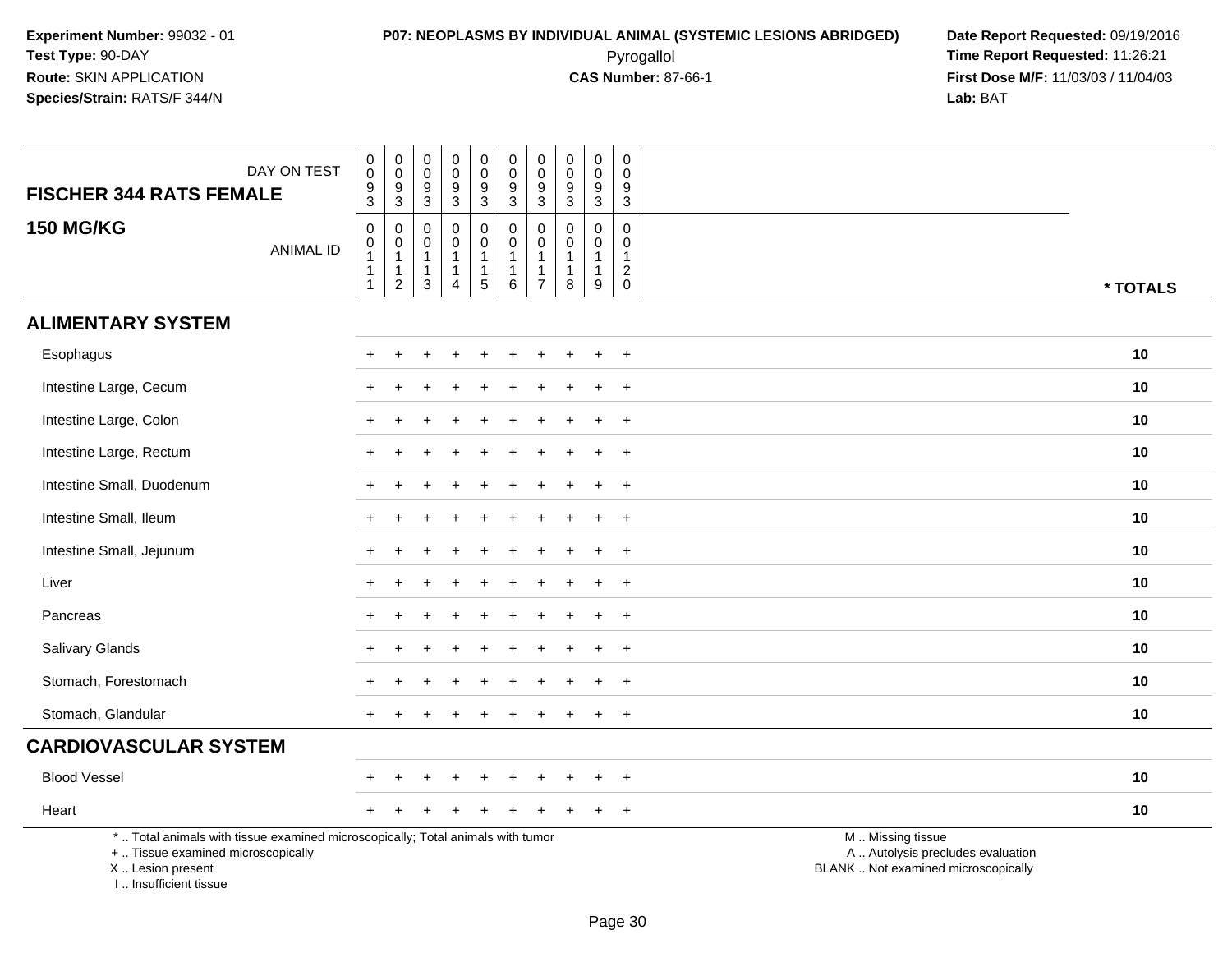**First Dose M/F:** 11/03/03 / 11/04/03<br>**Lab:** BAT **Lab:** BAT

| <b>FISCHER 344 RATS FEMALE</b>                                                                                                             | DAY ON TEST      | 0<br>0<br>9<br>3                   | $\pmb{0}$<br>$\ddot{\mathbf{0}}$<br>$9\,$<br>3                                 | 0<br>0<br>9<br>3                                      | $\pmb{0}$<br>$\pmb{0}$<br>9<br>3                                             | $\mathsf 0$<br>$\ddot{\mathbf{0}}$<br>$\boldsymbol{9}$<br>3      | $\pmb{0}$<br>$\ddot{\mathbf{0}}$<br>$\boldsymbol{9}$<br>3                     | $\pmb{0}$<br>$\mathbf 0$<br>$\boldsymbol{9}$<br>$\mathbf{3}$                | $\pmb{0}$<br>$\pmb{0}$<br>9<br>3                                  | $\mathbf 0$<br>$\mathbf 0$<br>$9\,$<br>3                             | $\pmb{0}$<br>$\mathbf 0$<br>$9\,$<br>3                                       |                                                                                               |          |
|--------------------------------------------------------------------------------------------------------------------------------------------|------------------|------------------------------------|--------------------------------------------------------------------------------|-------------------------------------------------------|------------------------------------------------------------------------------|------------------------------------------------------------------|-------------------------------------------------------------------------------|-----------------------------------------------------------------------------|-------------------------------------------------------------------|----------------------------------------------------------------------|------------------------------------------------------------------------------|-----------------------------------------------------------------------------------------------|----------|
| <b>150 MG/KG</b>                                                                                                                           | <b>ANIMAL ID</b> | 0<br>0<br>$\overline{1}$<br>1<br>1 | $\mathbf 0$<br>$\mathbf 0$<br>$\overline{1}$<br>$\mathbf{1}$<br>$\overline{2}$ | $\mathbf 0$<br>0<br>$\mathbf{1}$<br>$\mathbf{1}$<br>3 | $\mathbf 0$<br>$\mathbf 0$<br>$\mathbf{1}$<br>$\mathbf{1}$<br>$\overline{4}$ | $\mathbf 0$<br>$\mathsf{O}$<br>$\mathbf{1}$<br>$\mathbf{1}$<br>5 | $\mathbf 0$<br>$\mathsf{O}\xspace$<br>$\mathbf{1}$<br>$\mathbf{1}$<br>$\,6\,$ | $\mathbf 0$<br>$\pmb{0}$<br>$\overline{1}$<br>$\mathbf 1$<br>$\overline{7}$ | $\mathbf 0$<br>$\mathbf 0$<br>$\overline{1}$<br>$\mathbf{1}$<br>8 | $\mathbf 0$<br>0<br>$\mathbf{1}$<br>$\mathbf{1}$<br>$\boldsymbol{9}$ | $\mathbf 0$<br>$\mathbf 0$<br>$\mathbf{1}$<br>$\sqrt{2}$<br>$\boldsymbol{0}$ |                                                                                               | * TOTALS |
| <b>ENDOCRINE SYSTEM</b>                                                                                                                    |                  |                                    |                                                                                |                                                       |                                                                              |                                                                  |                                                                               |                                                                             |                                                                   |                                                                      |                                                                              |                                                                                               |          |
| <b>Adrenal Cortex</b>                                                                                                                      |                  |                                    |                                                                                |                                                       |                                                                              |                                                                  |                                                                               |                                                                             |                                                                   |                                                                      | $+$                                                                          |                                                                                               | 10       |
| Adrenal Medulla                                                                                                                            |                  | $\ddot{}$                          |                                                                                |                                                       |                                                                              |                                                                  |                                                                               |                                                                             |                                                                   | $\pm$                                                                | $+$                                                                          |                                                                                               | 10       |
| Islets, Pancreatic                                                                                                                         |                  |                                    |                                                                                |                                                       |                                                                              |                                                                  |                                                                               |                                                                             |                                                                   |                                                                      | $\overline{+}$                                                               |                                                                                               | 10       |
| Parathyroid Gland                                                                                                                          |                  | м                                  |                                                                                |                                                       |                                                                              |                                                                  |                                                                               |                                                                             |                                                                   |                                                                      | $\overline{+}$                                                               |                                                                                               | 9        |
| <b>Pituitary Gland</b>                                                                                                                     |                  | $+$                                |                                                                                |                                                       |                                                                              | $\div$                                                           | $\ddot{}$                                                                     |                                                                             |                                                                   | $\pm$                                                                | $+$                                                                          |                                                                                               | 10       |
| <b>Thyroid Gland</b>                                                                                                                       |                  |                                    |                                                                                |                                                       |                                                                              |                                                                  |                                                                               |                                                                             |                                                                   |                                                                      | $+$                                                                          |                                                                                               | 10       |
| <b>GENERAL BODY SYSTEM</b>                                                                                                                 |                  |                                    |                                                                                |                                                       |                                                                              |                                                                  |                                                                               |                                                                             |                                                                   |                                                                      |                                                                              |                                                                                               |          |
| <b>NONE</b>                                                                                                                                |                  |                                    |                                                                                |                                                       |                                                                              |                                                                  |                                                                               |                                                                             |                                                                   |                                                                      |                                                                              |                                                                                               |          |
| <b>GENITAL SYSTEM</b>                                                                                                                      |                  |                                    |                                                                                |                                                       |                                                                              |                                                                  |                                                                               |                                                                             |                                                                   |                                                                      |                                                                              |                                                                                               |          |
| <b>Clitoral Gland</b>                                                                                                                      |                  |                                    |                                                                                |                                                       |                                                                              |                                                                  |                                                                               |                                                                             |                                                                   | м                                                                    | $+$                                                                          |                                                                                               | 9        |
| Ovary                                                                                                                                      |                  |                                    |                                                                                |                                                       |                                                                              |                                                                  |                                                                               |                                                                             |                                                                   |                                                                      | $+$                                                                          |                                                                                               | 10       |
| Uterus                                                                                                                                     |                  |                                    |                                                                                |                                                       |                                                                              |                                                                  |                                                                               |                                                                             |                                                                   | $\pm$                                                                | $+$                                                                          |                                                                                               | 10       |
| <b>HEMATOPOIETIC SYSTEM</b>                                                                                                                |                  |                                    |                                                                                |                                                       |                                                                              |                                                                  |                                                                               |                                                                             |                                                                   |                                                                      |                                                                              |                                                                                               |          |
| <b>Bone Marrow</b>                                                                                                                         |                  | +                                  |                                                                                |                                                       |                                                                              | $\div$                                                           | $\ddot{}$                                                                     |                                                                             |                                                                   | $\pm$                                                                | $^{+}$                                                                       |                                                                                               | 10       |
| Lymph Node, Mandibular                                                                                                                     |                  | M                                  | M                                                                              | M                                                     | M                                                                            | M                                                                | M                                                                             | M                                                                           | M                                                                 |                                                                      | M M                                                                          |                                                                                               | 0        |
| *  Total animals with tissue examined microscopically; Total animals with tumor<br>+  Tissue examined microscopically<br>X  Lesion present |                  |                                    |                                                                                |                                                       |                                                                              |                                                                  |                                                                               |                                                                             |                                                                   |                                                                      |                                                                              | M  Missing tissue<br>A  Autolysis precludes evaluation<br>BLANK  Not examined microscopically |          |

X .. Lesion present

I .. Insufficient tissue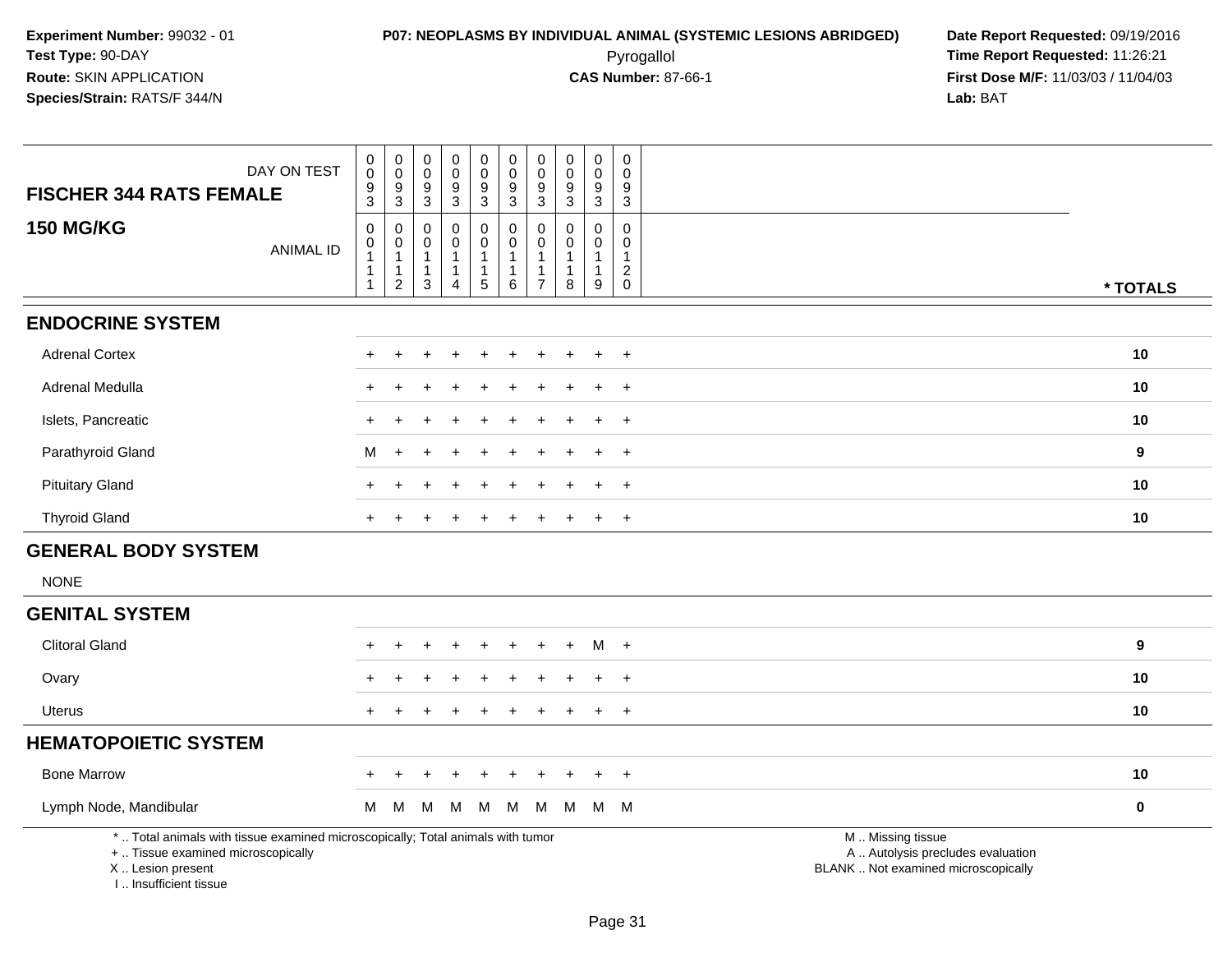| DAY ON TEST<br><b>FISCHER 344 RATS FEMALE</b>                                                                                                                         | $\pmb{0}$<br>$\pmb{0}$<br>$\boldsymbol{9}$<br>$\overline{3}$                 | $\pmb{0}$<br>$\mathbf 0$<br>$\boldsymbol{9}$<br>$\mathsf 3$      | $\pmb{0}$<br>$\mathbf 0$<br>$\boldsymbol{9}$<br>$\mathbf{3}$ | $\pmb{0}$<br>$\frac{0}{9}$                            | $\mathsf 0$<br>$\mathbf 0$<br>$\frac{9}{3}$                          | $\pmb{0}$<br>$\mathsf 0$<br>$\boldsymbol{9}$<br>$\overline{3}$  | $\pmb{0}$<br>$\mathbf 0$<br>9<br>3 | $\pmb{0}$<br>$\pmb{0}$<br>$\boldsymbol{9}$<br>$\overline{3}$    | $\pmb{0}$<br>$\mathbf 0$<br>9<br>$\mathbf{3}$                   | $\mathsf 0$<br>$\mathbf 0$<br>$\boldsymbol{9}$<br>$\overline{3}$ |                                                                                               |          |
|-----------------------------------------------------------------------------------------------------------------------------------------------------------------------|------------------------------------------------------------------------------|------------------------------------------------------------------|--------------------------------------------------------------|-------------------------------------------------------|----------------------------------------------------------------------|-----------------------------------------------------------------|------------------------------------|-----------------------------------------------------------------|-----------------------------------------------------------------|------------------------------------------------------------------|-----------------------------------------------------------------------------------------------|----------|
| <b>150 MG/KG</b><br><b>ANIMAL ID</b>                                                                                                                                  | $\mathbf 0$<br>$\pmb{0}$<br>$\mathbf{1}$<br>$\overline{1}$<br>$\overline{1}$ | 0<br>$\pmb{0}$<br>$\mathbf{1}$<br>$\mathbf{1}$<br>$\overline{c}$ | 0<br>$\mathbf 0$<br>$\mathbf{1}$<br>$\overline{1}$<br>3      | 0<br>$\mathbf 0$<br>$\mathbf{1}$<br>$\mathbf{1}$<br>4 | $\pmb{0}$<br>$\overline{0}$<br>$\mathbf{1}$<br>$\mathbf{1}$<br>$5\,$ | $\mathbf 0$<br>$\pmb{0}$<br>$\mathbf{1}$<br>$\overline{1}$<br>6 | 0<br>$\Omega$<br>$\overline{7}$    | $\mathbf 0$<br>$\mathbf 0$<br>$\mathbf{1}$<br>$\mathbf{1}$<br>8 | $\mathbf 0$<br>$\mathbf 0$<br>$\mathbf{1}$<br>$\mathbf{1}$<br>9 | 0<br>$\mathbf 0$<br>$\mathbf{1}$<br>$^2_{\rm 0}$                 |                                                                                               | * TOTALS |
| Lymph Node, Mesenteric                                                                                                                                                |                                                                              |                                                                  |                                                              |                                                       |                                                                      |                                                                 |                                    |                                                                 |                                                                 | $\ddot{}$                                                        |                                                                                               | 10       |
| Spleen                                                                                                                                                                |                                                                              |                                                                  |                                                              |                                                       |                                                                      |                                                                 |                                    |                                                                 |                                                                 | $\div$                                                           |                                                                                               | 10       |
| Thymus                                                                                                                                                                | $\pm$                                                                        |                                                                  |                                                              |                                                       |                                                                      |                                                                 |                                    |                                                                 | $\overline{+}$                                                  | $+$                                                              |                                                                                               | 10       |
| <b>INTEGUMENTARY SYSTEM</b>                                                                                                                                           |                                                                              |                                                                  |                                                              |                                                       |                                                                      |                                                                 |                                    |                                                                 |                                                                 |                                                                  |                                                                                               |          |
| Mammary Gland                                                                                                                                                         |                                                                              | ÷.                                                               |                                                              | $\ddot{}$                                             | $\div$                                                               |                                                                 |                                    |                                                                 | $\ddot{}$                                                       | $+$                                                              |                                                                                               | 10       |
| Skin                                                                                                                                                                  |                                                                              |                                                                  |                                                              |                                                       |                                                                      |                                                                 |                                    |                                                                 |                                                                 | $\overline{ }$                                                   |                                                                                               | 10       |
| MUSCULOSKELETAL SYSTEM                                                                                                                                                |                                                                              |                                                                  |                                                              |                                                       |                                                                      |                                                                 |                                    |                                                                 |                                                                 |                                                                  |                                                                                               |          |
| <b>Bone</b>                                                                                                                                                           | $+$                                                                          | $+$                                                              | $\ddot{}$                                                    | $+$                                                   | $+$                                                                  | $\ddot{}$                                                       | $+$                                | $+$                                                             | $+$                                                             | $+$                                                              |                                                                                               | 10       |
| <b>NERVOUS SYSTEM</b>                                                                                                                                                 |                                                                              |                                                                  |                                                              |                                                       |                                                                      |                                                                 |                                    |                                                                 |                                                                 |                                                                  |                                                                                               |          |
| <b>Brain</b>                                                                                                                                                          | $\div$                                                                       | ÷.                                                               |                                                              | <b>+</b>                                              | $\ddot{}$                                                            | $\overline{1}$                                                  | $\ddot{}$                          | $\ddot{}$                                                       | $+$                                                             | $+$                                                              |                                                                                               | 10       |
| <b>RESPIRATORY SYSTEM</b>                                                                                                                                             |                                                                              |                                                                  |                                                              |                                                       |                                                                      |                                                                 |                                    |                                                                 |                                                                 |                                                                  |                                                                                               |          |
| Lung                                                                                                                                                                  |                                                                              |                                                                  |                                                              |                                                       |                                                                      |                                                                 |                                    |                                                                 |                                                                 | $\ddot{}$                                                        |                                                                                               | 10       |
| Nose                                                                                                                                                                  |                                                                              |                                                                  |                                                              |                                                       |                                                                      |                                                                 |                                    |                                                                 | $\div$                                                          | $\overline{+}$                                                   |                                                                                               | 10       |
| Trachea                                                                                                                                                               | $+$                                                                          |                                                                  |                                                              |                                                       |                                                                      |                                                                 |                                    |                                                                 | $\ddot{}$                                                       | $+$                                                              |                                                                                               | 10       |
| <b>SPECIAL SENSES SYSTEM</b>                                                                                                                                          |                                                                              |                                                                  |                                                              |                                                       |                                                                      |                                                                 |                                    |                                                                 |                                                                 |                                                                  |                                                                                               |          |
| Eye                                                                                                                                                                   |                                                                              |                                                                  |                                                              |                                                       |                                                                      |                                                                 |                                    |                                                                 |                                                                 | $\div$                                                           |                                                                                               | 10       |
| *  Total animals with tissue examined microscopically; Total animals with tumor<br>+  Tissue examined microscopically<br>X  Lesion present<br>I., Insufficient tissue |                                                                              |                                                                  |                                                              |                                                       |                                                                      |                                                                 |                                    |                                                                 |                                                                 |                                                                  | M  Missing tissue<br>A  Autolysis precludes evaluation<br>BLANK  Not examined microscopically |          |